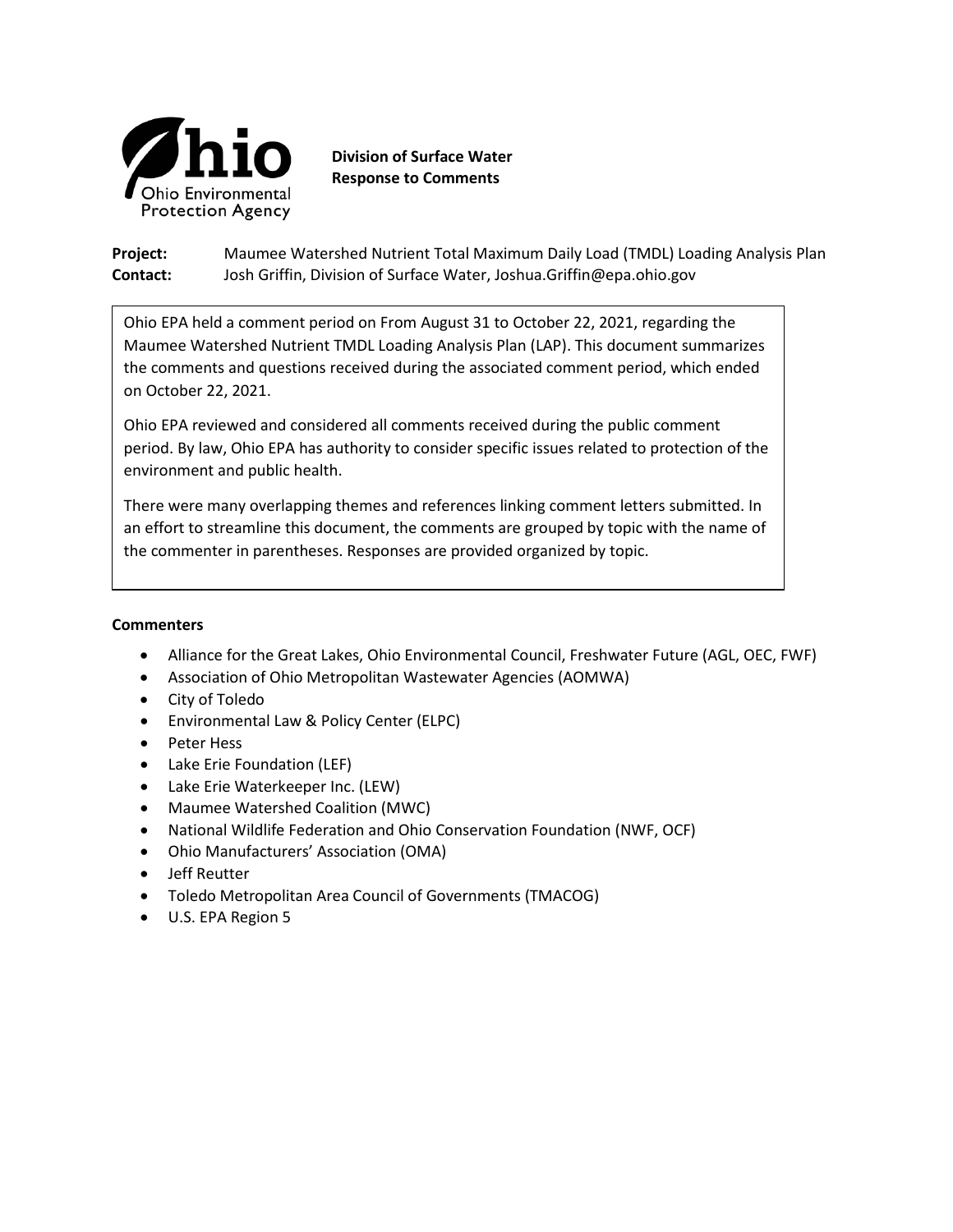### Comments on TMDL Process

Several comments were received that referenced what the TMDL development process is, where Ohio EPA is in the process, and how feedback is provided to the agency.

- **Comment 1: Also, it seems that the framework for the TMDL is being built with these modules but the key part of this Maumee/West Erie TMDL is defining the reduction goals in terms of best management practices and source reductions. But we the public are held in suspense of the final execution but asked to comment on the details before knowing what it is this TMDL is to accomplish and how. (LEW)**
- **Comment 2: This requires a more significant stakeholder engagement process than any TMDL Ohio has developed before. Ohio Environmental Protection Agency (OEPA) will benefit from having a robust stakeholder engagement process that yields high quality, diverse and relevant feedback. (AGL, OEC, FWF)**
- **Comment 3: A robust interactive stakeholder process should be initiated immediately. This was previously requested by the Maumee Watershed Coalition (see August 28, 2021, comments), and we understand that the agency is working on an outreach plan. However, the importance of the matter cannot be overstated.**

**The Coalition recognizes the pressures on the agency to complete the total maximum daily load (TMDL) in an expedited manner and the likely implications of the pending Consent Decree on the timeline. Nevertheless, we urge Ohio EPA to take the time needed to ensure that the TMDL process is comprehensive and the resulting TMDL is scientifically sound and fair. To accomplish these objectives, the agency must arrange for the stakeholders to have an opportunity to have detailed conversations with the agency (both the scientists and the policymakers) and with each other regarding all the issues, including but not limited to those identified in these comments. In the long run, involving stakeholders in the development of the TMDL will result in more expedient implementation of a functional and scientifically sound TMDL that enjoys stakeholder support and buy-in. (MWC)**

**Comment 4: A 30-day outreach period on the draft Preliminary Modeling Results is too short unless the agency conducts meaningful stakeholder involvement as the report is developed.** 

> **The modeling results will play a critical role in developing equitable nutrient load allocations, thirty days is not nearly enough time to study, understand, evaluate, and prepare feedback on this important step. As noted in Comment #1 and in prior correspondence with OEPA, a robust stakeholder process is the best approach to this type of complicated and high-stakes effort. (MWC)**

**Comment 5: The OMA looks forward to the opportunity for discharger stakeholder input on the upcoming modeling phase of the TMDL project. We also look forward to additional public comment periods as Ohio EPA undertakes Stages 4 and 5 of the TMDL process. Stakeholder involvement in the planning process will play a critical role in ensuring a**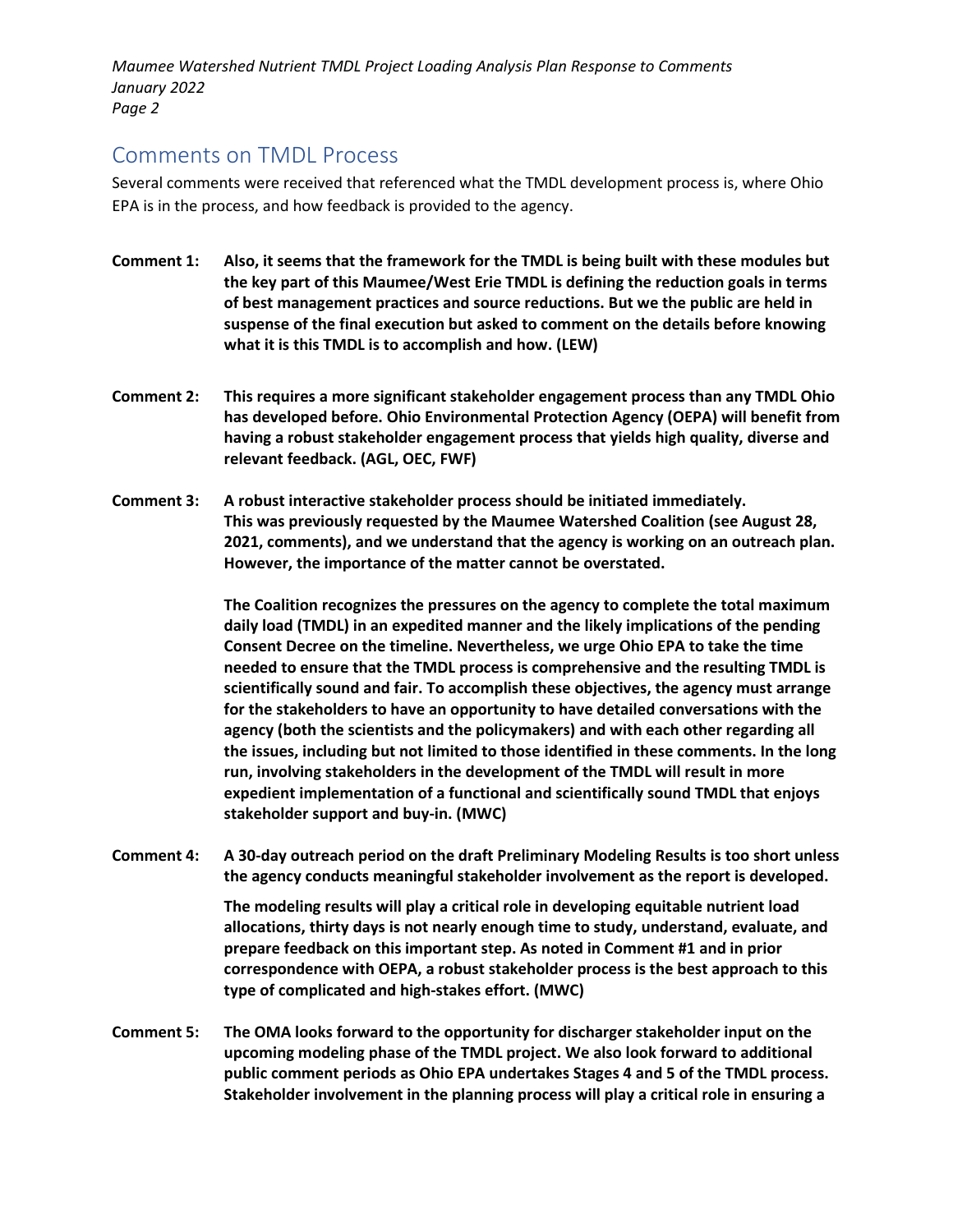> **fair, cost-effective, workable and informed TMDL that those most impacted can support and that does not unnecessarily impose significant financial burdens on the business community. (OMA)**

**Comment 6: As Ohio EPA develops the Maumee Nutrient TMDL, TMACOG and others across the state have been following the effort closely. While TMACOG commends OEPA on its aggressive timeline for TMDL development, we see this process moving forward quickly with little regard for the input provided by stakeholders or the needs of western basin communities. This TMDL will be the basis for developing all future implementation actions, funding allocations, and regulatory actions. Throughout each stage of TMDL development and implementation, Ohio EPA must listen to the voices of stakeholders impacted by these future changes and community members whose drinking water supplies and recreational access to the lake are continually threatened by ongoing harmful algal blooms. A lack of response to public input disenfranchises communities, will hinder implementation of water quality improvements, and makes the TMDL vulnerable to legal challenges.** 

> **In June, Ohio EPA requested that public comments on phases 1&2 of the Maumee Nutrient TMDL development be submitted by July 9, a deadline that was later extended to August 9. In total, 36 letters and emails were submitted to Ohio EPA by individuals, organizations, and professional associations representing local governments, industries, and agriculture, advocacy groups, scientists, and other interested parties. Many of these letters pointed to significant flaws in the Maumee Nutrient TMDL process that will present barriers to the end goal of addressing HABs in the western basin and removing the impairment designations for drinking water and recreation. Resoundingly, stakeholders also expressed concern and frustration with what they view as inadequate public outreach efforts to date. The table below summarizes the main themes of the comments submitted for phases 1&2.**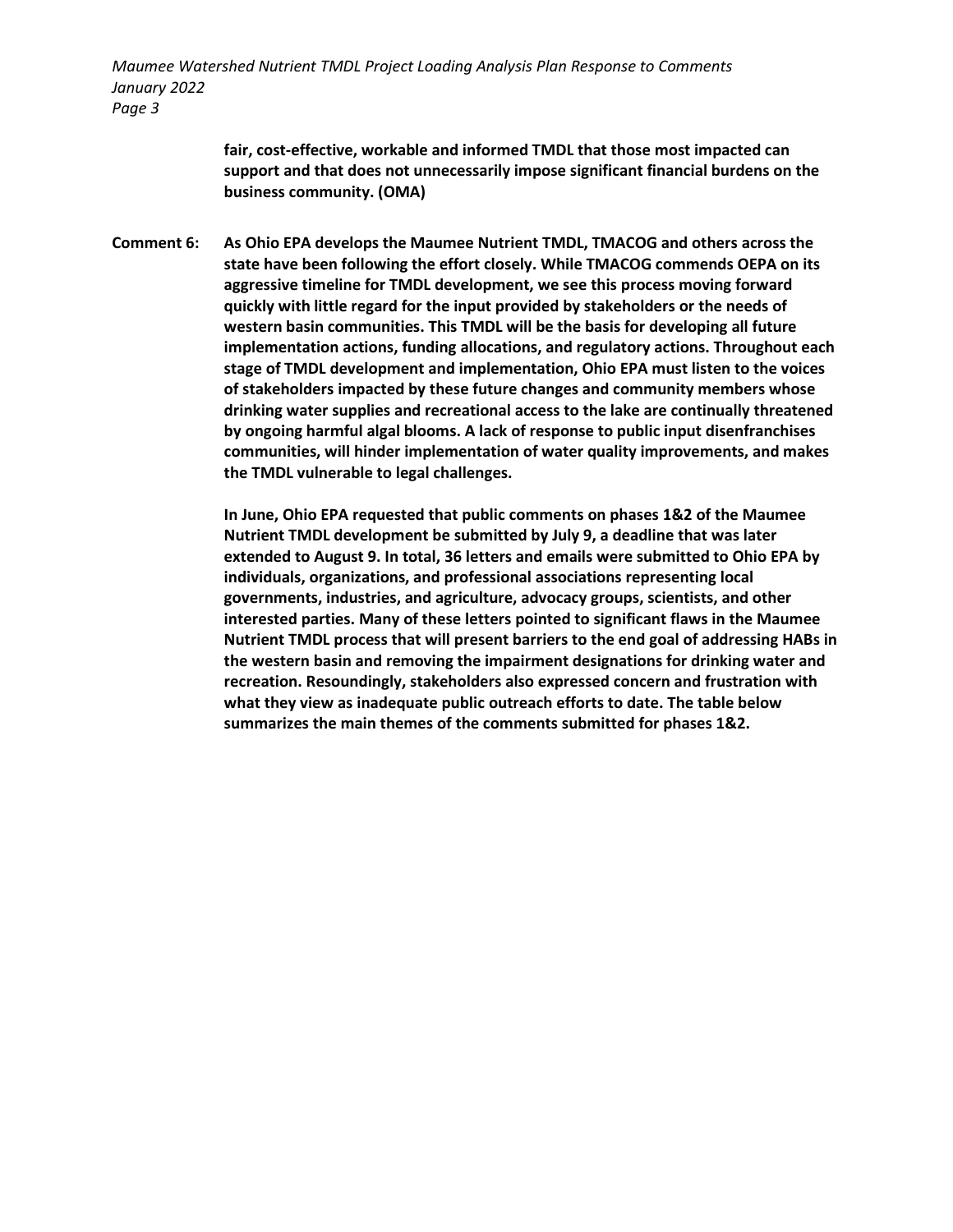| <b>Comments</b>                                                                                | <b>Number of</b><br>respondents<br>(out of $36$ ) |
|------------------------------------------------------------------------------------------------|---------------------------------------------------|
| <b>Public involvement</b>                                                                      |                                                   |
| Inadequate public involvement process                                                          | 10                                                |
| Provide opportunities for interactive and meaningful public input                              | 9                                                 |
| Info provided inadequate/difficult to understand                                               | 8                                                 |
| Provide written documentation rather than video as sole outreach                               | 5                                                 |
| Parameters to include in analysis and TMDL                                                     |                                                   |
| Include sediment                                                                               | 21                                                |
| All point/nonpoint nutrient sources and respective contributions                               | 10                                                |
| Dissolved reactive phosphorus                                                                  | 10                                                |
| Nutrients from CAFOs/manure                                                                    | 5                                                 |
| Financial analysis of plant upgrades, BMPs, etc.                                               | 3                                                 |
| Climate change                                                                                 | $\mathbf{1}$                                      |
| <b>Dredging</b>                                                                                | $\mathbf{1}$                                      |
| <b>Nitrate</b>                                                                                 | $\mathbf{1}$                                      |
| <b>Other comments</b>                                                                          |                                                   |
| Will not address recreational impairment                                                       | 16                                                |
| Voluntary programs (e.g. H2Ohio) do not provide reasonable assurances/will not produce results | 8                                                 |
| Need for accountability framework                                                              | 8                                                 |
| Proportion of burden placed on municipalities/treatment plants is too high                     | 7                                                 |
| TMDL should be developed as multi-state                                                        | 6                                                 |
| Provide justification for impairment at low cyanobacterial density                             | 1                                                 |

**OEPA did not publish a response to the comments on phase 1&2 before proceeding to phase 3 of the TMDL Development process, releasing the draft loading analysis plan (LAP) for public comment. The phase 1&2 public comments were clearly not addressed in the draft LAP, which states only that "Stakeholder feedback from these modules have been considered in this LAP document and will be used to inform subsequent TMDL development." (p 4) No explanation was given for which specific feedback was used to inform the LAP or how this feedback will inform future phases of development. (TMACOG)**

**Comment 7: In a joint letter to OEPA on October 7, TMACOG, Alliance for the Great Lakes, Freshwater Future, Lake Erie Foundation, and Environmental Law and Policy Center requested that Ohio EPA develop an equitable structure for meaningful public participation for the remaining phases of the Maumee Nutrient TMDL development. Below is a summary of this request** 

**1. Provide a written response document addressing phases 1&2 comments, explaining what stakeholder and public comments were incorporated into the draft LAP; what**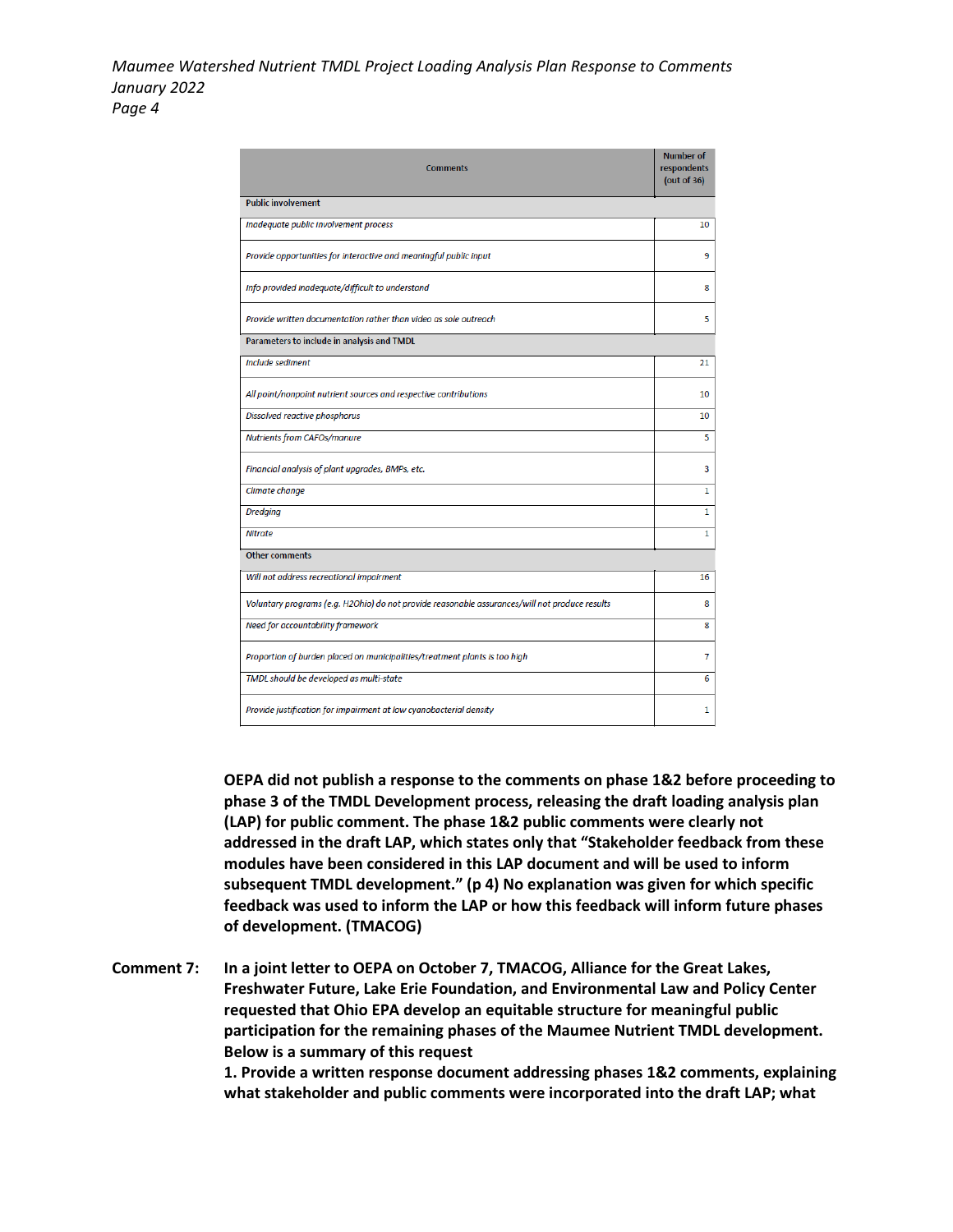> **feedback will be addressed in this and future TMDL development phases; and the decision process and rationale used by Ohio EPA to determine what feedback will or will not influence the LAP and future TMDL development.**

> **2. Publish transcripts of all previous and future video modules for which Ohio EPA is requesting comments TMDL Public Engagement**

**3. Improve draft documents and outreach materials for public comment. The public should be provided written documents that utilize techniques such as plain language, glossaries, and links to supporting information for each phase of TMDL development 4. Collaborate with local and regional organizations, schedule a series of webinars and targeted stakeholder meetings with workgroups, user groups, and stakeholders, including downstream communities and their residents across the Maumee River basin.** 

**5. Ensure that all communities and sectors upstream, downstream, urban, and rural have equal opportunities and supportive materials to participate in the TMDL development process.** 

**6. Provide adequate time between public meetings and comment due dates. 7. Provide an outline for when and how Ohio EPA will be developing both the preliminary and final Maumee TMDL Implementation Plans as required by Ohio Administrative Code 3745, Chapter 3745-2-12 (Attainment and Protection of Surface Water Quality Standards).** 

**8. Hire a consulting firm specialized in equitable public engagement to coordinate the remainder of the public engagement for Maumee Nutrient TMDL process. (TMACOG)**

**Comment 8: The TMDL process must be coordinated with funding sources and other supporting groups and agencies, such as the Great Lakes Restoration Initiative.** 

> **The TMDL process should include input, expert support, and funding from the GLRI and include steps to review and incorporate as appropriate the findings of the GLAB, which is addressing these same issues on a parallel (but seemingly not coordinated) path. In particular, the GLAB has issued proposed findings and recommendations that would help Ohio EPA draft a TMDL that targets the right sources (such as legacy phosphorus) in the right areas. Given the role of legacy phosphorus and the need for wetlands restoration and sediment removal, the GLAB also recommends coordination for support and funding from the US Army Corps of Engineers. These types of collaborations will be critical in implementing a successful, scientifically sound and cost effective TMDL. (MWC)**

**Comment 9: It is critical that the TMDL process include input, expert support and funding from the many experts and organizations committed to improving Lake Erie, including the Great Lakes Restoration Initiative (GLRI). The TMDL documents must establish the steps Ohio EPA will take to review and incorporate as appropriate the findings of the GLAB, which is addressing these very critical issues through its Nutrient Workgroup. This work should also target all available funding mechanisms as well as action items proposed by GLAB's experts to ensure that the TMDL addresses the Lake Erie impairments in a scientifically sound and cost-effective manner. (OMA)**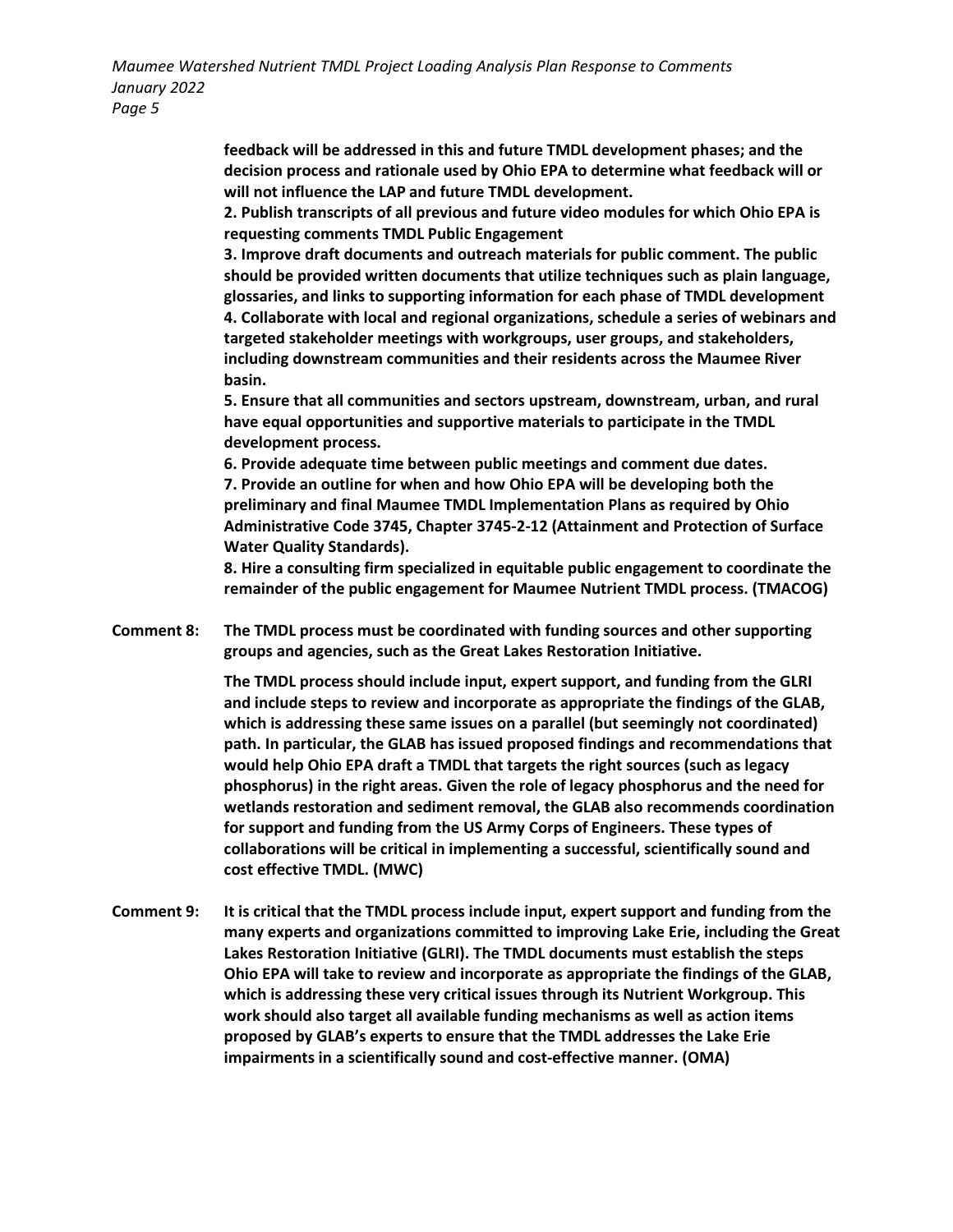### Response to comments on the TMDL development process:

Ohio EPA is following the TMDL development process per ORC 6111.562 (**[https://codes.ohio.gov/ohio](https://codes.ohio.gov/ohio-revised-code/section-6111.562)[revised-code/section-6111.562\)](https://codes.ohio.gov/ohio-revised-code/section-6111.562),** starting with the Loading Analysis Plan (LAP), which is Step 3 of Ohio EPA's new 5-step TMDL process. Ohio EPA used the modules 1-3 to set the background on Ohio EPA's new TMDL development process and summarize the pertinent work that led up to the development of the LAP. The intent of the outreach modules was to 1) provide background on Ohio EPA's TMDL process, 2) identify the information that Ohio EPA is using to form the basis for the TMDL's LAP, and 3) explain current implementation efforts already happening to address nutrient reduction. Ohio EPA has posted the modules 1, 2, and 3 presentations with the transcripts on the Agency's website and made videos with closed captioning available on Ohio EPA's YouTube channel.

Many of the comments received to date pertain to management decisions that are not addressed in the LAP. Ohio EPA acknowledges that most stakeholders are interested in the content of the Preliminary Modeling Results (Step 4), which will include the allocations and an implementation framework in the next step in this process.

The Agency acknowledges requests for additional stakeholder outreach and involvement. Ohio EPA has contracted with TetraTech to assist the Agency with planning and facilitating outreach events. In November, the Agency held listening session events with stakeholder groups. In December, the Agency began regular public webinars to provide updates on the TMDL project. The Agency is also planning additional stakeholder meetings and workgroups leading up to the draft Preliminary Modeling Results (Step 4).

Several commenters suggested the TMDL process should include input, support, and funding from many experts and organizations committed to improving Lake Erie. Ohio EPA coordinates regularly with federal and state partners on nutrient reduction efforts. This includes active participation on the Great Lakes Water Quality Agreement's Annex 4 Subcommittee on Nutrients, U.S. EPA's GLRI State Advisory board/State Forum, the Western Lake Erie Partnership, Great Lakes Executive Committee, and U.S. EPA's 319 Nonpoint Source Pollution Program. We are connected to ongoing research efforts including having an advisory role on Ohio's Harmful Algae Bloom (HAB) Research Initiative, U.S. Army Corps of Engineer's Engineer Research and Development Center HABs focused studies, and others.

# Comments on Documents Listed in the LAP

There were several comments on the lists of documents in the LAP that supported its development and have been suggested as resources for the Agency to consider as the TMDL is developed.

**Comment 10: There are eleven documents listed for the 'Study Plan' in Step One and four documents listed in Step Two. Other documents are listed in Project Outreach but appear not to be part of the decision making for the final plan. Why? Also, there is no listing of the TMDL's that have been performed in the Maumee and West Erie watersheds, and there is no listing of the nine element plans. Why? Also the ELPC/EWG study of CAFO's and manure in the Maumee watershed is not listed in outreach or anywhere else. Why? (LEW)**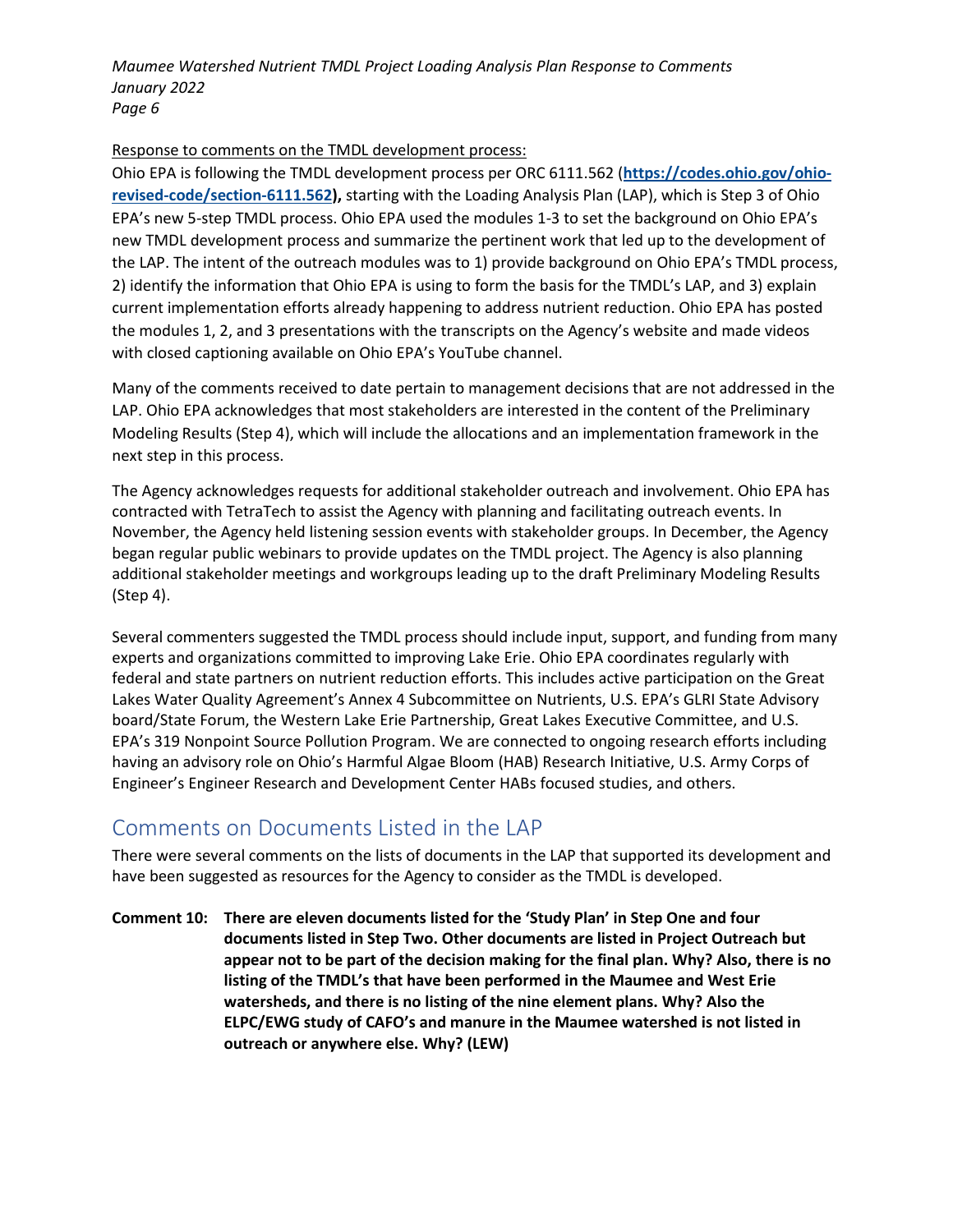- **Comment 11: As referenced from TMACOG's comments: "OEPA states that the Maumee Nutrient TMDL builds on numerous other pieces that serve as the previous steps. Indeed, significant work has been done by many partners in research, state and federal government, but these studies themselves do not serve as previous steps in the TMDL process. The LAP does not provide a detailed explanation of how these documents are informing the development of the LAP and which specific elements from each document are being utilized." (AGL, OEC, FWF)**
- **Comment 12: Page 5 - OEPA also provides a list of documents that were referenced in stakeholder comments. However, OEPA has provided no explanation for how these documents and data sources will be incorporated into the LAP. Stakeholders who requested OEPA use these documents did so because they provide valuable data that identify the sources of NPS pollution and distinguish between several important sources of nutrients – manure, commercial fertilizer, legacy sources, dredge materials, and natural sources. A detailed summary of the contributions of each of these sources is vital to targeting future implementation actions including funding allocations and regulatory programs. OEPA's LAP must detail the methods to compile these datasets so they can be built into the modeling that will determine load allocations for all point and non-point sources and will drive future implementation. (TMACOG)**

### Response to comments on documents listed in the LAP:

Documents listed in the introduction were those cited for the Study Plan (Step 1) and Alternative Biological and Water Quality Report (Step 2) – data collection and water body impairment assessment. This information built the basis that informed the need for the LAP (Step 3). The information from Steps 1 and 2 that inform the LAP include: identification of the waters that are impaired, where the reductions need to occur, and what the TMDL target should be to bring the impaired waters into attainment with water quality standards.

Ohio EPA received a considerable amount of feedback during outreach leading up to the public notice of the LAP. Documents submitted to the Agency associated with the outreach module 2 are listed in the Project Outreach section of the draft LAP. As mentioned in the draft, these documents will be used to inform subsequent steps in the TMDL process – Preliminary Modeling Results (Step 4) and Draft TMDL Report (Step 5). Ohio EPA included in the list of documents under Public Outreach those that were specifically referenced in comments. We have added the following from EWG and ELPC: "Manure From Unregulated Factory Farms Fuels Lake Erie's Toxic Algae Blooms – Environmental Working Group and Environmental Law & Policy Center".

### Comments on Waters Included

There were several comments that conveyed concern about how Ohio EPA communicated the scope of the project, both the area where impairments exist and where reductions would be sought.

### **Comment 13: The strange process for the Maumee/Lake Erie TMDL continues to be convoluted and confusing. It is hard to know if what is being proposed is for the Ohio portion of the**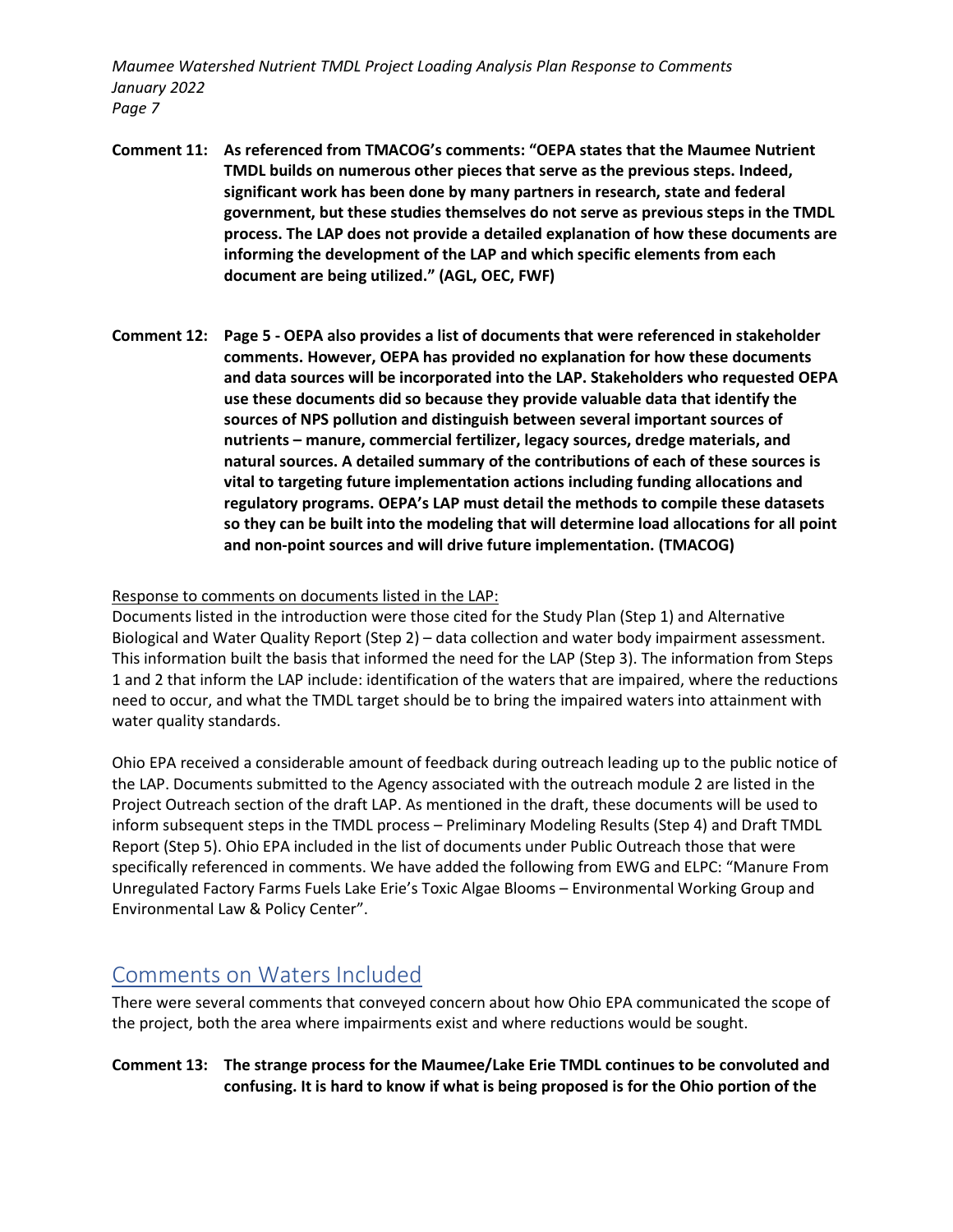> **Maumee watershed, the Ohio portion of the Western Lake Erie watershed or both. It would be helpful to clearly define these in the future. (LEW)**

- **Comment 14: Is this a Maumee TMDL as the Fact Sheet Title says or is it a Maumee/Western Lake Erie TMDL? The documents discuss near shore Lake Erie assessment units (which is not the Maumee as the Fact Sheet states) which are thought to be part of this TMDL. This is confusing and needs to be clarified. (LEW)**
- **Comment 15: The assessment units HUCS boundary cannot be commented on because it cannot be determined what the HUC 8 boundary is from the documents provided. Also, Maumee Bay is neither in Lake Erie nor in the Maumee River watershed, and is not listed or defined in the Lake Erie Assessment Legend or the Maumee Assessment Legend. How is Maumee Bay assessment being considered and where is the description etc.? The description discusses far field sources. Is this to assume that near field sources are not part of this TMDL? Another wards, this TMDL is only for the Maumee watershed, far field sources? (LEW)**
- **Comment 16: The City of Toledo does not have a comment on the assessment units other than there is no clear description in the LAP of what those unit are, other than by reference to other documents. (City of Toledo)**
- **Comment 17: Page 4 of the Draft LAP references seven 8-digit hydrologic unit codes (HUCs). EPA did not find these seven HUCs identified in the Draft LAP. EPA suggests that the HUCs could be included on Figure 1 and add a statement referencing Figure 1 to the sentence referencing the HUCs on page 4 of the Draft LAP. (U.S. EPA Region 5)**
- **Comment 18: Page 5-6 – TMACOG has no comments on the assessment units chosen for analysis. However, in the interest of providing a descriptive, self-contained document that can be easily understood by stakeholders without the need to search through separate documents, TMACOG requests that OEPA summarize the rationale and methods used for delineating these assessment units within the LAP document itself, rather than simply referring to other documents. (TMACOG)**
- **Comment 19: "The Targets document provides spring season load targets for other Western Basin of Lake Erie tributaries. The Targets document explains that these targets are to address the HABs in the mouths of these tributaries and, "adjacent nearshore water". This Maumee Watershed Nutrient TMDL is focused on addressing the three impaired Lake Erie assessment units outlined above in this document. Therefore, this project is focused on the phosphorus load exclusively from the Maumee River watershed and does not include other priority tributaries in Ohio. Actions to address targets for the other tributaries are outlined in the Ohio Domestic Action Plan."**

**This statement is disappointing but understandable. However, we must encourage language that prevents manure spreaders from leaving the Maumee watershed and**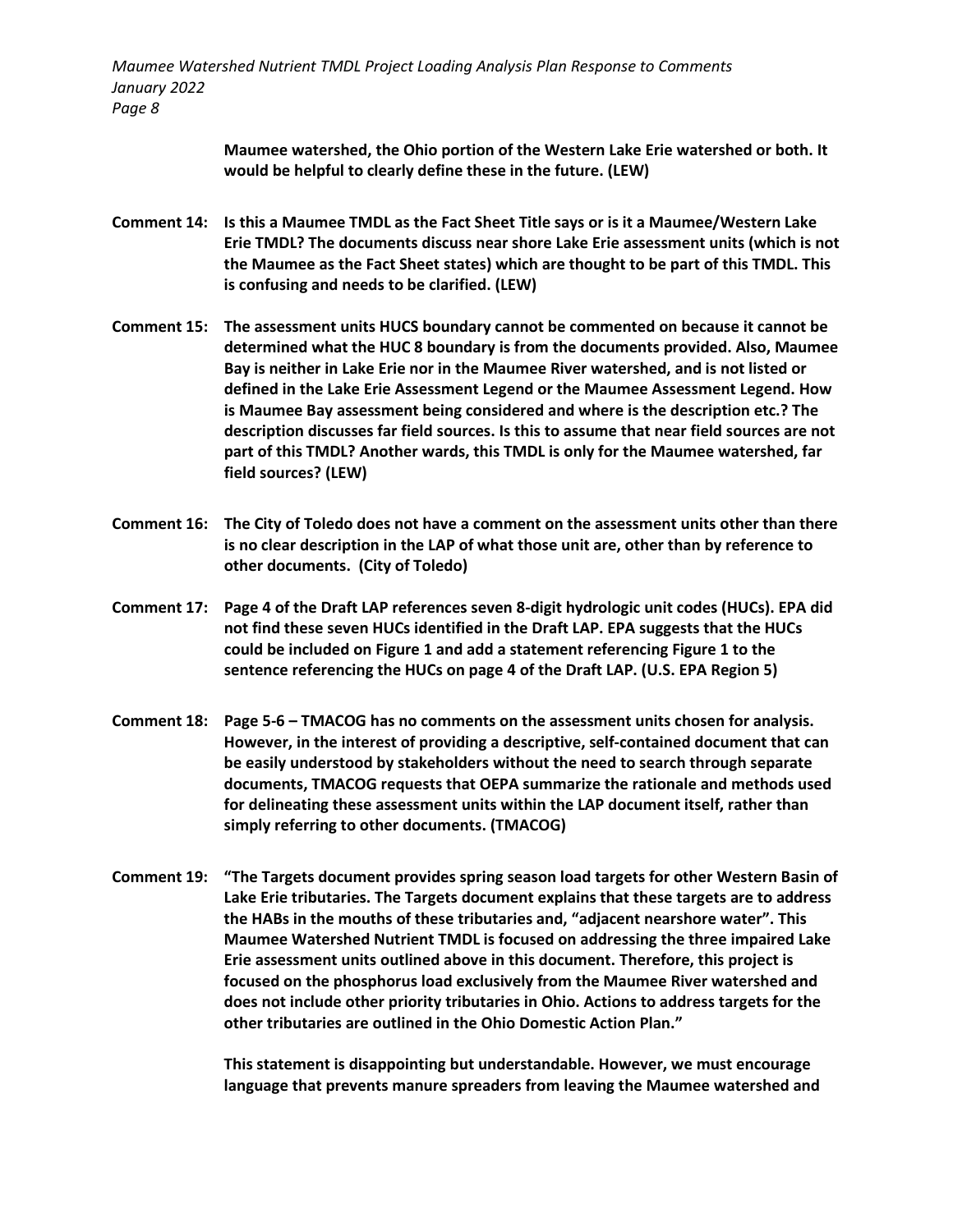### **spreading Maumee manure in adjacent watershed (Portage and Sandusky River Watersheds, for example). (Reutter)**

Response to comments on waters included:

Ohio EPA has revised the final LAP to make the connection between the waters that are impaired (three Lake Erie assessment units) and the waters where the reductions will be allocated (the seven 8-digit HUCs that make up the Maumee Watershed).

There was also a concern raised that the geographic scope of the project, being limited to the Maumee Watershed, may move potential pollutants into adjacent watersheds. Nearfield TMDLs exist for many adjacent watersheds, including the Portage and Sandusky watersheds, that already require nutrient reductions from nonpoint sources.

# Comments on Target Selection

There were several comments on the targets that were identified in the LAP.

**Comment 20: The development and the inclusion of a phosphorous target for the region downstream of the Waterville Monitoring station and the terminus of the Maumee River is a fine addition to the plan. The inclusion will be able to include phosphorous (TP and DRP) /nitrogen (TN) excursions from the various point sources (PS) and nonpoint sources (NPS) into the lower watershed. This action is heartily encouraged following the information about the Maumee STP. The use of calculated versus measured phosphorous readings should be thoroughly vetted. My colleagues have recommended a solar powered monitoring station located at Grassy Island or at the Coast Guard station close to Cullen Bay.**

> **A prerequisite for the 'target' is a margin of safety as discussed earlier. This is vital to reflect the uncertainty of the available information used in the decision-making. That adjustment factor will be controlled by the degree of certainty of the data. Also, the incorporation of self- effectuating contingency measures will be necessary for the TMDL. Therefore, the development of a list of contingency measures, the establishment of RFP milestones should be part of the targets in the LAP. Likewise, the same will need to be evaluated as any measure. (Hess)**

**Comment 21: "To include the area downstream of Waterville in this TMDL's target, the Annex 4's total phosphorus target must be extrapolated. The Targets document noted that the 860 metric tons target for Waterville is "approximately a 40% reduction" from the 2008 baseline spring season used for target calculations. The exact load at Waterville for the 2008 spring season is 1,414.1 metric tons (National Center for Water Quality Research, personal communication, 2020). The 860 metric tons target is a 39.2% reduction from that baseline. Ohio EPA utilized nutrient mass balance methods, discussed in the section above and documented in Ohio Lake Erie Commission, 2020a (see Appendix A), to determine that the load downstream of Waterville in the 2008 season contributed an additional 89.5 metric tons. This equates to a combined full Maumee 2008 spring season load of 1503.6 metric tons. Applying the 39.2% reduction**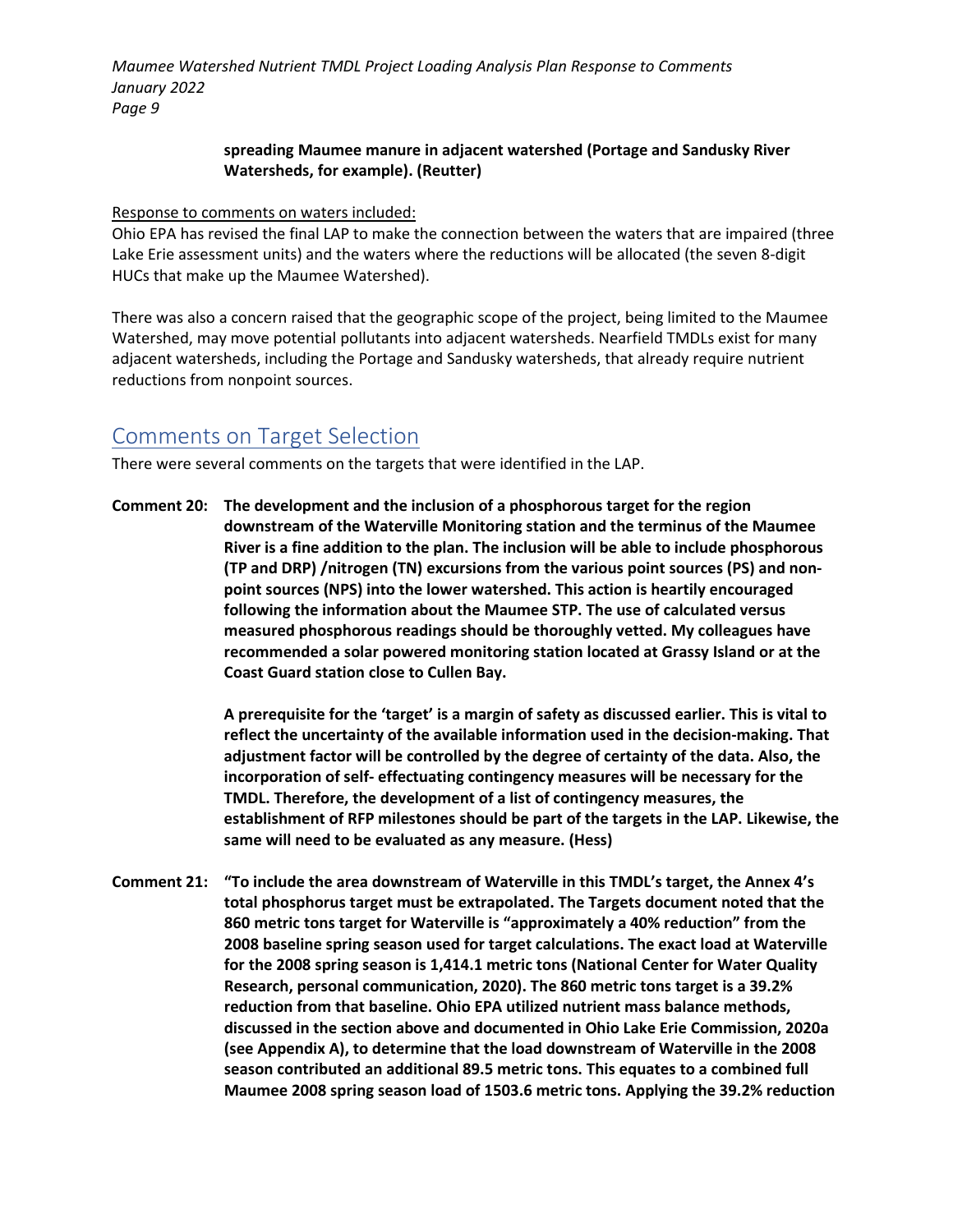> **from the Targets document results in a full Maumee watershed total phosphorus target of 914.4 metric tons."**

**It is incorrect to say that the Annex 4 targets were a 40% reduction. The Annex 4 targets were spring loads of 860 MT TP and 186 MT DRP and spring FWMC of 0.23 mg/l TP and 0.05 mg/l DRP. Those numbers turned out to be approximately 40% reductions from the load and FWMC of 2008. I was the US Co-Chair of the Annex 4 Objectives and Targets Task Team, and we used the 40% number to describe the targets and help non scientists understand, and to help everyone understand how much the load needed to be reduced.**

**2008 was selected as the base year because we had good basin-wide data from that year, and because it was a very wet spring. If my memory is correct, the Maumee discharge from 2008 had only been exceeded on two occasions over the 20-year period ending with 2014. That meant that if we could get the 2008 load and FWMC down enough to produce a bloom that looked like 2004 or 2012, we should be able to do it 90% of the time.**

**The mass balance description of loads, and including the area downstream from Waterville, is exactly what the Annex 4 group did and exactly how loads have been calculated by USEPA from the Maumee and all tributaries feeding into the Great Lakes, going back to the setting of our targets in the 1970s. For years these estimates were calculated by David Dolan for all of the Great Lakes. After his death, the Annex 4 group worked with Matt Maccoux and Russell Kreis to update Dolan's estimates to 2013 with assistance from USEPA and Environment and Climate Change Canada.**

**It is also important to note that DRP loads from the Maumee River are driving Western Basin HABs. Those loads have increased significantly since 1995. When determining how the 40% reduction should be applied to the area below Waterville, it is important to note that loads from that area are likely to have gone down since the mid-90s due to improvements in sewage treatment plants, reductions in CSOs, storm water separation and reduction plans, etc. It is the loads upstream from Waterville that have increased. The activities that have already occurred to reduce loads below Waterville should reduce or eliminate the need for a 40% reduction in that area. (Reutter)**

**Comment 22: Areas downstream of the Waterville sampling point should be analyzed using a nearfield TMDL approach rather than the farfield mass balance approach applied to upstream areas. OEPA acknowledges the infeasibility of using the Waterville sampling point to track progress of implementation actions downstream of the Waterville sampling point. The agency also acknowledges the urbanized land use and large number of POTWs that begin at this same point. OEPA plans to include the area downstream of Waterville in the farfield TMDL but has not illustrated a justifiable modeling approach for these mostly urban areas and has not shown how the agency will track progress toward meeting these load reductions.**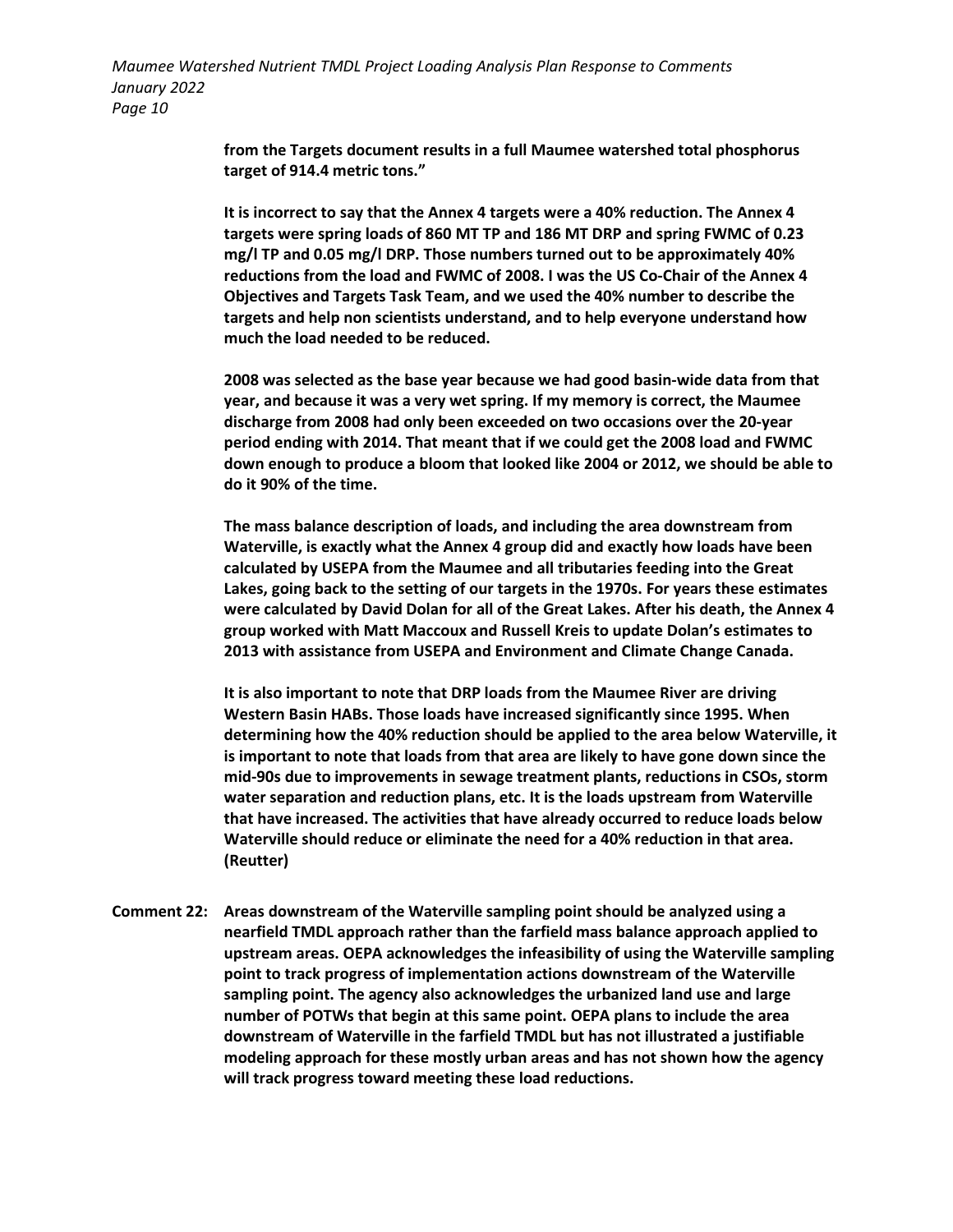> **Rather than apply a farfield load analysis to watersheds that cannot be assessed and monitored using the same methods as the upstream portion of the watershed, TMACOG recommends that OEPA build upon the existing near-field TMDL process for the HUC 12s downstream of the Waterville sampling point. NPDES permit holders in this portion of the watershed already are meeting effluent limits based on wasteload allocations in existing nearfield TMDLs. Each of the watersheds downstream of Waterville either has a completed nearfield TMDL or has had water quality data collected and analyzed at a much finer scale to justify utilizing a nearfield approach over the much coarser scale farfield approach. Using the existing nearfield TMDL process downstream of Waterville allow OEPA to more accurately assign wasteload allocations to the vast majority of NPDES permit holders (wastewater and MS4) in the Maumee watershed and will avoid holding downstream wastewater and stormwater ratepayers responsible for reducing P loads attributable to upstream NPS.**

**The LAP makes several statements that support the need to use a nearfield TMDL approach for the watersheds downstream of Waterville-**

- **"Tracking of nutrient reduction progress will not be accomplished through modeling, rather measured through continuous monitoring by USGS and Heidelberg University's National Center for Water Quality Research (NCWQR) through the Lake Erie Tributary Monitoring Network" (p. 9)**
- **"It is impractical to monitor continuous loads on the Maumee River further downstream of the Waterville location due to backwater conditions from Lake Erie's Maumee Bay. The measurements of load at Waterville will always be extremely important for tracking nutrients being delivered to Lake Erie from the Maumee River. It is also important, however, to account for the nutrient load being contributed to the Maumee River downstream of Waterville, to the mouth of the Maumee at the start of the Maumee Bay, in this TMDL." (p. 11)**
- **"Note that the watershed downstream of Waterville, which includes most of the greater Toledo metro area, is far denser in urban and natural land uses than upstream of Waterville. Not shown on Figure 3, but to be included in the next TMDL project document, a denser presence of large municipal wastewater treatment plants also exists downstream of Waterville." (p. 11) (TMACOG)**

### Response to comments on target selection:

Ohio EPA has coordinated with the Great Lake National Program Office to identify the targets expressed in the LAP. The Annex 4 Subcommittee's U.S. Co-chair confirmed to Ohio EPA, in an email sent to Paul Gledhill on Aug. 10, 2020, that the Lake Erie HAB target for the Maumee River of 860 metric tons of total phosphorus applies at the Waterville monitoring station. Regarding the dissolved reactive phosphorus (DRP) targets, the final LAP contains additional material about the nature of DRP and how the project will address this portion of total phosphorus (TP).

Ohio EPA accounts for watershed areas downstream of monitoring "pour points" in our Nutrient Mass Balance Reports. This method includes summing the 1) monitored point source nutrients, 2) calculated nonpoint source based on drainage area load yield determined from the upstream monitored area and 3) calculated home sewage treatment systems load. The far-field targets work presented in Ohio's 2020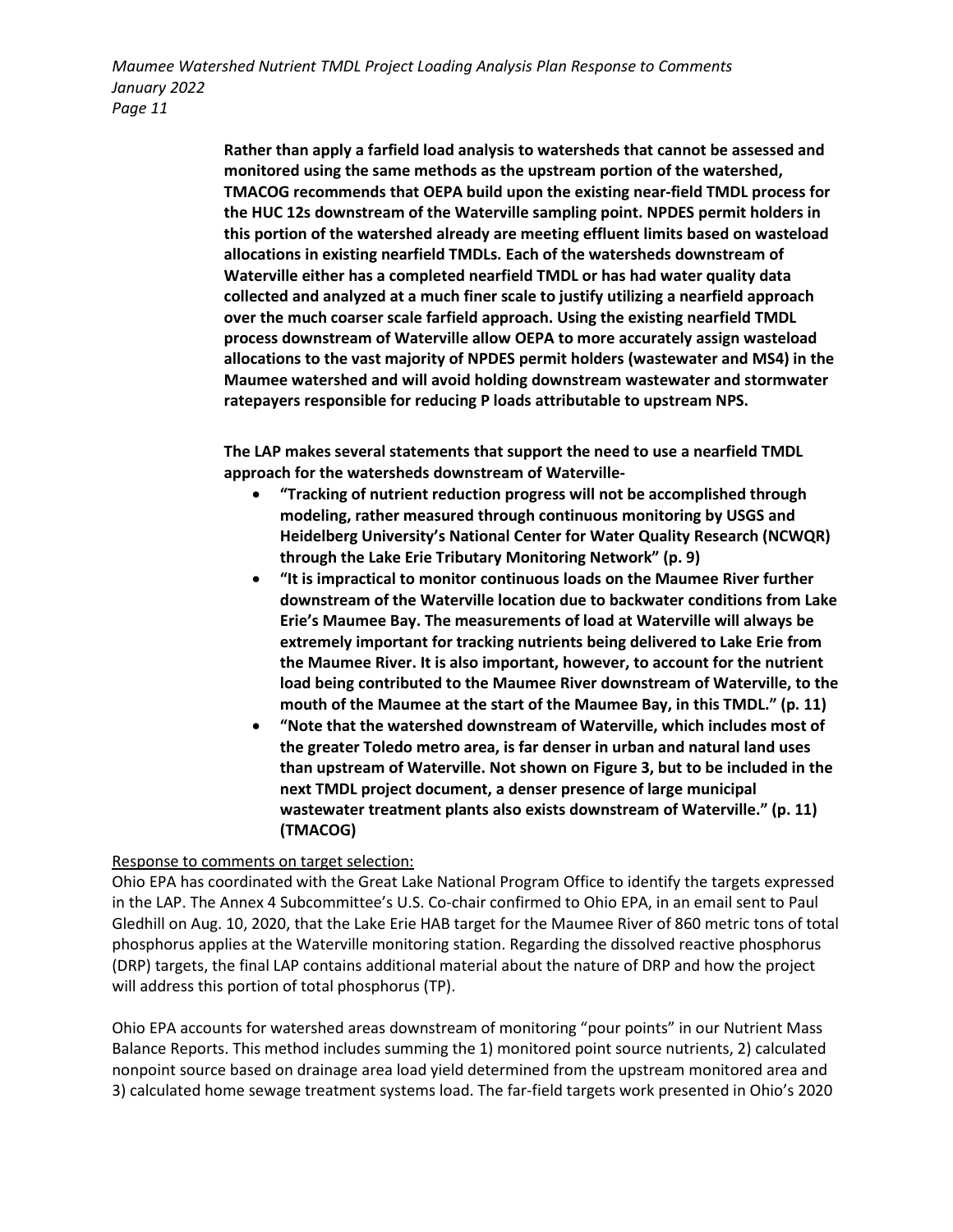Domestic Action Plan augmented this method by differentiating the land use types of nonpoint source to improve the quality of the calculated nonpoint source load. These methods will be used for calculations and reduction tracking outlined in the TMDL. Further improvements will be outlined utilizing the tributary monitoring network throughout the Maumee. This network includes a station in the suburban Wolf Creek watershed. Further details will be explained in the next stage of the TMDL project, the Preliminary Modeling Results.

Ohio EPA is not aware of details regarding potential monitoring at Grassy Island. If this data becomes available, it could also be evaluated.

# Comment on Phosphorus as a Conservative Pollutant

**Comment 23: The Assumption of Conservative Phosphorus Loading Needs to be Evaluated. The Loading Analysis Plan includes the assumption that "the transport of phosphorus loads through the Maumee watershed to Lake Erie in the springtime is assumed to be conservative, i.e., no phosphorus is removed from within the system." However, it does not appear that there is an adequate foundation for this assumption, and evidence actually supports the opposite conclusion. The Great Lakes Advisory Board's Nutrient Workgroup concluded that "investments in larger nutrient reduction projects**  *located within lower watershed tributaries and/or adjacent to receiving water bodies*  **will result in increased nutrient (excess P) removal at a lower cost when compared to**  *multiple smaller projects in the upper watershed***."5 Further, the contribution of streambank erosion and river bed resuspension are two important processes that must be considered, along with delivery ratios from land parcels to loadings at the Maumee River mouth. AOMWA requests that Ohio EPA provide the research, documentation, or other support for its conclusion that no phosphorus is removed from the system. (AOWMA)**

### Response:

Clarifying information regarding the conservative assumptions in the mass balance methods have been added to the LAP's model selection section and in a new Dissolved Reactive Phosphorus appendix (see the subsection titled "Uncertainty of modeling DRP"). This material explains that sources and sinks of phosphorus throughout the watershed are captured in via this method since it is based on observed monitoring data near the outlet of the watershed.

# Comments on Total Phosphorus vs. Dissolved Reactive Phosphorus (DRP)

There were several comments on using total phosphorus to calculate the TMDL vs. DRP.

**Comment 24: Using only TP and not DRP is a huge mistake. When we developed the targets for Annex 4 a big portion of the discussion was over whether we needed to include TP. There was complete agreement that DRP was by far the most important component, and increases in DRP loading were driving HABs. We ultimately decided to also include**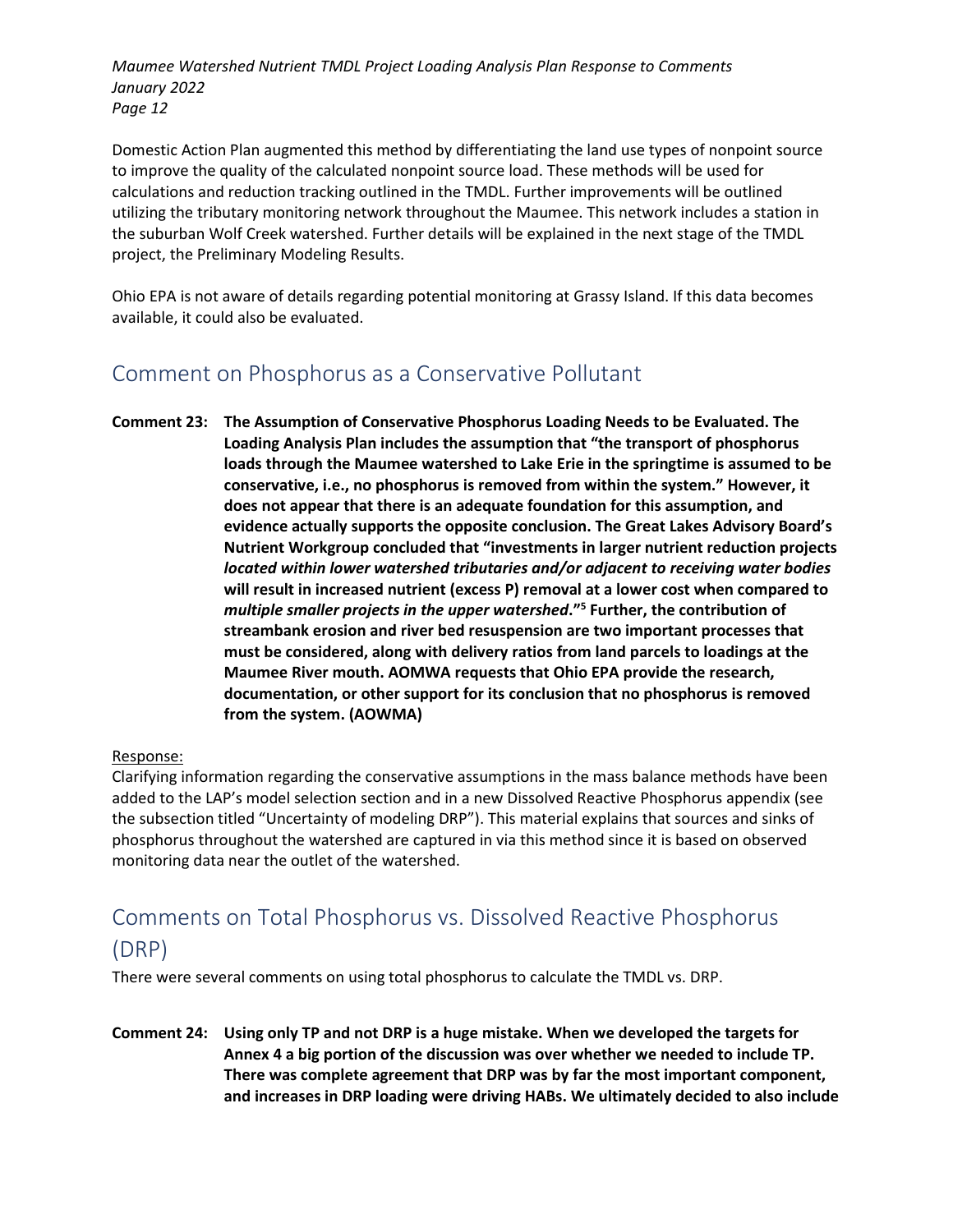> **a TP target because one of the three models we were using to predict HABs indicated that we couldn't accomplish the goal with only reductions in DRP. As a result, and to be safe, the targets from Annex 4, that both countries agreed to in February 2016, have targets for both TP and DRP, and both targets must be met to achieve blooms that look like 2004 or 2012, or smaller, nine years out of ten. Achieving only the TP goal will not produce those results.**

> **In the five years since 2016, modelers have moved over to forecasting blooms based on bioavailable phosphorus (BAP), and it is very easy to develop BAP targets for the Maumee that comply with the Annex 4 targets. To quickly summarize, TP = PP + DRP, or 860 = 674 + 186. BAP = 0.08(PP) + DRP, or 240 = 54 + 186. You will still need to measure TP to address annual loading to the Central Basin and the Dead Zone and to calculate PP, but basing your target on BAP would be a wise move.**

**Note that the HAB in the Western Basin is fueled by only 8% of the particulate phosphorus (PP). Because DRP is so important, but only 21% of TP, and because controlling erosion and reducing PP is much easier than reducing DRP, it would be very easy to reach a 40% reduction in TP (860) by reducing only PP to 550, have no reductions in DRP (310), and end up with a BAP load = 0.08 (550) + 310 = 354. A BAP of 354 would produce a HAB similar to 2019. The Toledo Water Crisis was in 2014 from a HAB smaller than 2019. (Reutter)**

- **Comment 25: No comment other than the City of Toledo questions doing a TMDL study using only Total P and without DRP. (City of Toledo)**
- **Comment 26: We also understand that OEPA is basing its analysis on total phosphorus, not dissolved reactive phosphorus. While this is consistent with H2Ohio, it should be noted that Lake Erie's blooms are driven by DRP. We strongly feel that a clearer understanding and measurement of DRP be included in the TMDL. (LEF)**
- **Comment 27: The use of the total and dissolved phosphorus targets listed in Annex 4 should be used in this TMDL. The assumption by Ohio EPA that the downstream Maumee load from Waterville must be extrapolated is simply wrong. As example is the 2018 green Maumee River that experienced a large algal bloom in the Maumee River in Toledo. This bloom blew in from Lake Erie via Maumee Bay into the River. Clearly that bloom was not caused by a bloom in the river itself. Likewise in 2019, the algae blew into McHenry ditch in Oregon and went into a swale where the bikeway for Maumee Bay State Park is located. That too was Maumee Bay Lake Erie winds carrying the algae inland.**

**Ohio EPA is not considering the seiche effect downstream of Waterville as part of its calculation. It appears that the extra over 50 tons Ohio EPA proposes to add to this TMDL is calculated by Annex 4 as part of the phosphorus load for Western Lake Erie. The loads determined by Annex 4 were from data and monitoring, not point sources or other estimates Ohio EPA is using for this downstream alleged load. And data from the Cuyahoga is showing that phosphorus concentrations from point sources after heavy rains decreases. Where in the Maumee, monitoring at Waterville shows increases in phosphorus after heavy rains.**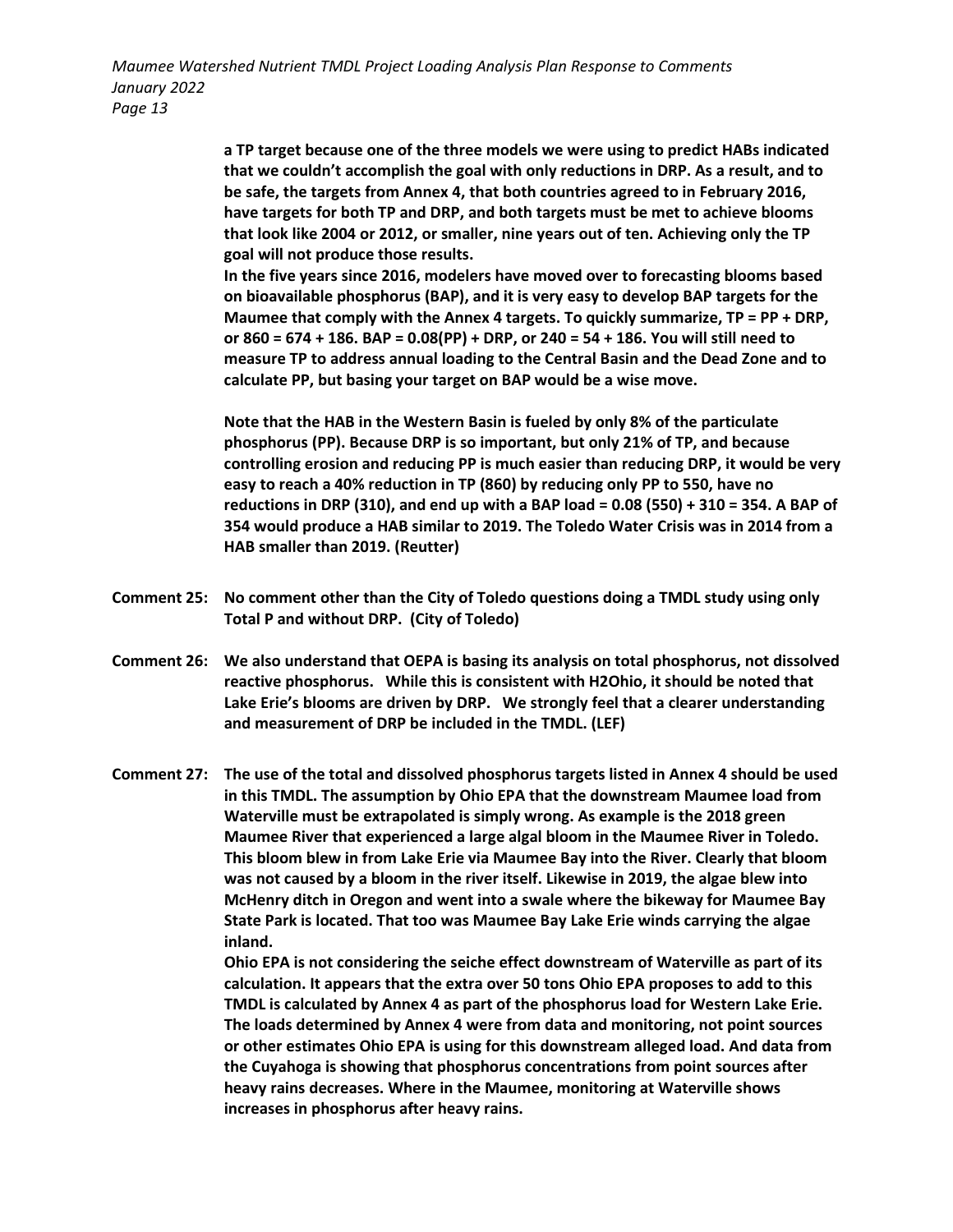> **Creating a new target that adds 54.4 metric tons of phosphorus downstream of Waterville has no scientific monitoring data to justify this addition and should not be used. Downstream phosphorus from Waterville is already part of the Western Basin phosphorus load. Arbitrarily adding 54.4 metric tons of phosphorus which is not based on monitoring data, and that adds a speculative phosphorus load calculation should not be used.**

> **Instead, a phosphorus standard should be determined for attainment for the Maumee River and its tributaries that is determined by the Annex 4 Committee of the GLWQA. (LEW)**

- **Comment 28: Targets must include dissolved phosphorus. The restoration targets should be determined by Michigan, Indiana and Ohio with USEPA approval to have consistent targets, measurements and attainment. Restoration targets need to include source reductions not just Best Management Practices. Attainment targets should include having soils meet the agronomic P rate with the process identified in NRCS 590 standards for impaired watersheds. (LEW)**
- **Comment 29: DRP Should Be Used to Develop Allocations. The Agency has acknowledged that Dissolved Reactive Phosphorus must be addressed to make progress in restoring attainment of designated uses in the Western Lake Erie Basin. Before management practices are recommended in the implementation strategy, there must be consideration of how well those management practices perform in terms of reducing DRP loads (TP loads have declined and are holding steady, however, DRP loads are increasing). (AOWMA)**
- **Comment 30: The concerns that the City of Toledo has are not reflected in the questions listed above. Specifically, the city questions why the OEPA will conduct research on Total Phosphorus (TP) to come up with a solution to reduce algal blooms when in actuality it is Dissolved Reactive Phosphorus (DRP) that contributes to the blooms. This is especially troubling when considering that the OEPA has stated that there is not currently a good scientific way to either measure dissolved phosphorus for the study and they do not quantify how they will determine DRP levels from TP results so that a TMDL for TP would actually reduce the TRP. The Great Lakes Water Quality Agreement-Annex 4 mentions the use of objectives and targets based on soluble reactive phosphorus. In addition, the study is said to focus on NPS contribution but that eventually the TMDL recommendations will be for both point-source and nonpoint source, even though 90% of TP comes from non-point sources. Specifically, for the City of Toledo, most of the city is downstream from where all of the data sample points are and there is no provision on how to assign a TMDL for an area that was not included in the sampling. (City of Toledo)**
- **Comment 31: On balance, however, the LAP demonstrates that the Maumee Watershed TMDL will not accomplish the goal of remediating harmful algal blooms ("HABs") in Lake Erie for the following reasons:**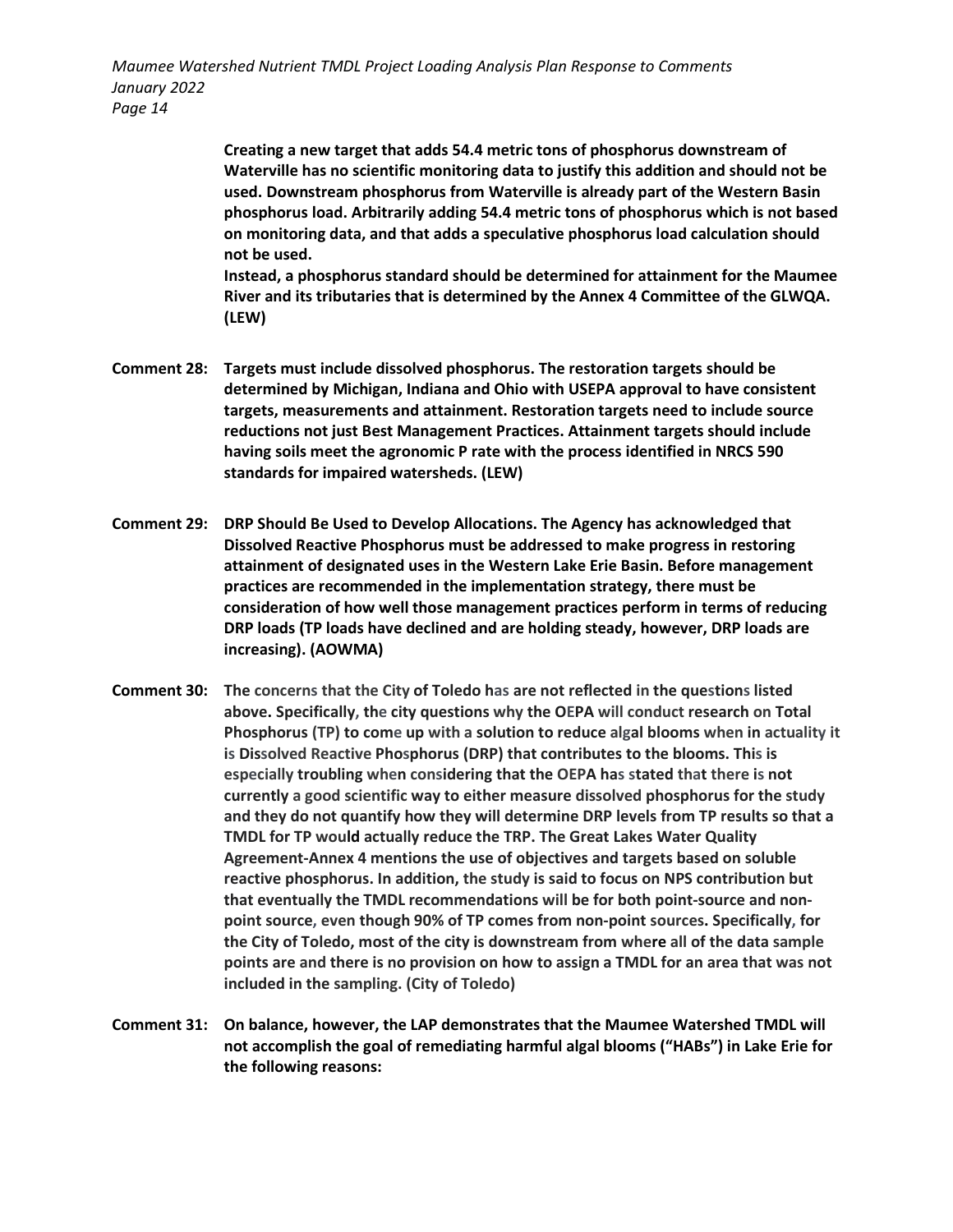> **The LAP fails to account for dissolved reactive phosphorus. The LAP does not explain how the TMDL will address the pollutant primarily responsible for the impairment to Lake Erie: dissolved reactive phosphorus ("DRP").**

**As the Agency knows, total phosphorus is comprised of both particulate phosphorus ("PP") and DRP. DRP drives harmful algal blooms because it is bioavailable and suspended in the water column. Dissolved reactive phosphorus can be taken up by blue-green microcystic algae more readily than particulate phosphorus. DRP is what drives algal blooms, so the LAP and TMDL must include a specific accounting of DRP in the TP load setting and allocation. There is now scientific consensus that the pollutant driving western Lake Erie's harmful algal blooms is dissolved reactive phosphorus. The Task Team that set the Annex 4 targets recognized this fact and it is apparent from water testing data. Although total phosphorus flowing into western Lake Erie has stayed largely constant, DRP has risen substantially, coinciding with the emergence of the HAB crisis. Because DRP remains a small relative share of total phosphorus, even substantial reductions in total phosphorus do not guarantee meaningful reductions in bioavailable DRP. That is particularly true because some best management practices that reduce total phosphorus increase DRP.**

**The LAP nonetheless states that the TMDL will focus solely on total P without differentiating between particulate and dissolved phosphorus, meaning no cap will be placed specifically on DRP. The reasons the Agency provides for not focusing on DRP loads in this LAP and TMDL are inadequately explained and inconsistent with sound science. The Agency argues that "[t]he non-conservative nature of DRP means DRP loads are nearly impossible to track using the modeling methods proposed in this LAP." As an initial matter, OEPA can freely change its modeling methods in order to comply with the Clean Water Act and prepare an appropriate TMDL. Moreover, the Agency does not explain why its nutrient mass balance and SWAT model plan cannot track DRP. Both models can readily incorporate data for DRP loading and other variables to accurately model DRP loads to Lake Erie. There is nothing inherent in either model that prevents the incorporation of DRP data. The nutrient mass balance load calculation is represented by the following: Total Load = NPDES + HSTS + NPSupst + NPSdst (1)** 

**In turn, the load for each category of source in the equation derived from P concentration and discharge. The water sampling stations that EPA proposes to use, including the Waterville station, can readily provide sample measurements of DRP. Further, OEPA can, and should, design a model that accurately captures DRP loading measurements among permitted entities for incorporation into the model. There is no reason why the variables in this load model cannot be assigned DRP measurements consistent with the approaches and strategies used in developing the Task Team Report of Annex 4.**

**Similarly, the Soil and Water Assessment Tool is as good as the data it is supplied with. Studies have used SWAT to measure DRP – from tile drains, groundwater leaching, and from surface runoff – and there is no reason that OEPA cannot draw on the**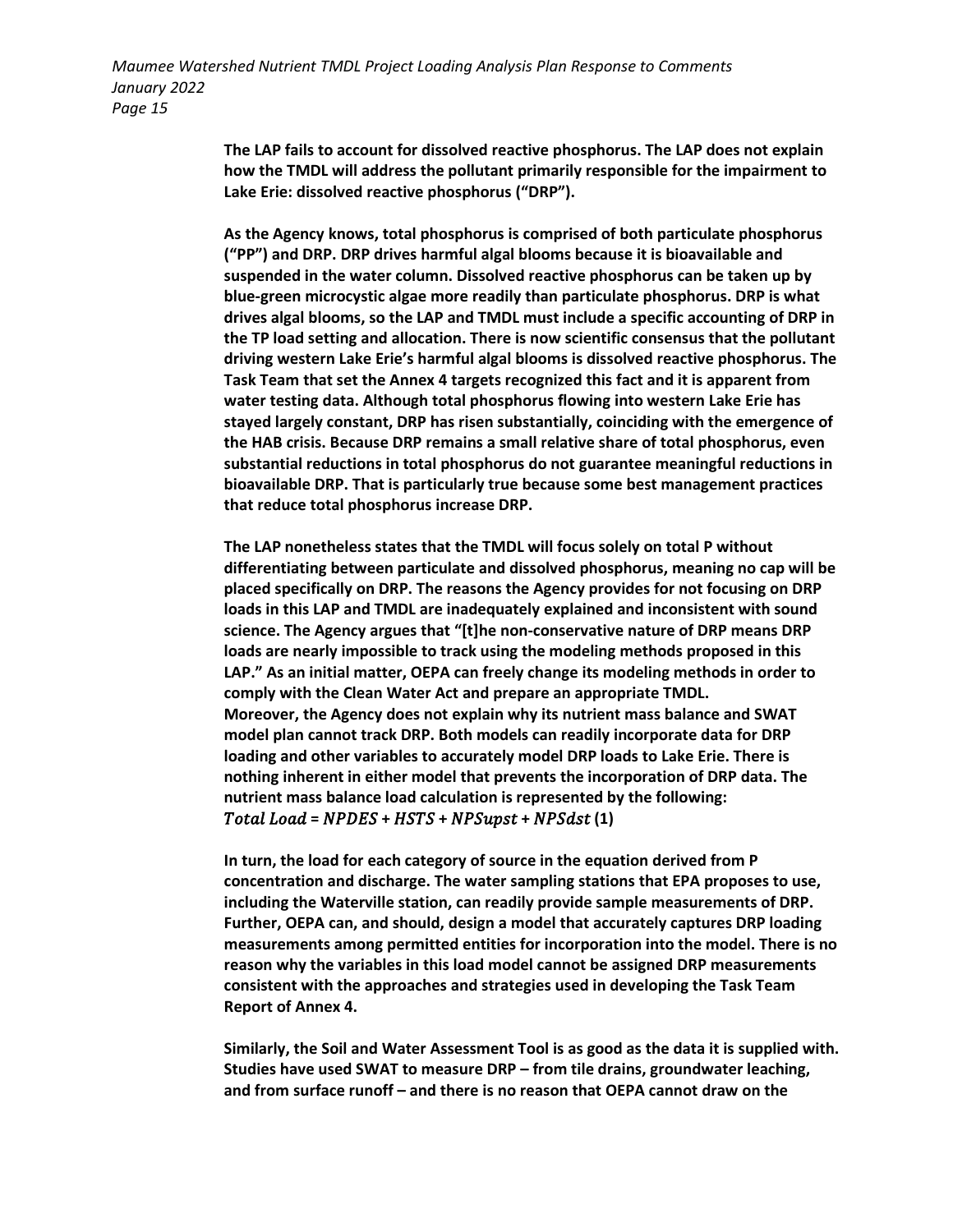> **present science to tailor these models to track and allocate DRP loads among existing sources. The Agency's conclusory statements that tracking DRP is "impossible" are belied by numerous studies that use the Agency's proposed model to track DRP. DRP must be specifically accounted for in this TMDL's calculation, ignoring it will cause this TMDL to fail. (ELPC)**

- **Comment 32: Add Dissolved Reactive Phosphorus (DRP) milestones, timelines, and acknowledgment within TMDL document and monitoring and reporting processes. Since Flow Weighted Mean Concentration (FWMC) sampling will be a component of the TMDL monitoring efforts (FWMC x discharge = load), OEPA will have robust FWMC data regarding both TP and DRP. OEPA should commit to a timeline and milestones in the Maumee TMDL to engage in adaptive management based on FWMC numbers and trends for DRP. This will formalize OEPA's commitment in the LAP to addressing DRP over the life of the TMDL.** 
	- **OEPA is planning to base its TMDL loading analysis, load allocations, and implementation actions on total phosphorus (TP.) Because Lake Erie's algal blooms are driven primarily by dissolved reactive phosphorus (DRP), it is essential to also base the TMDL loading analysis, load allocations, and implementation actions on DRP. As has been shown in research informing the setting of Annex 4 targets, TP loads may not change, while DRP loads could increase in proportion and have a magnified impact on bloom severity. There are many TMDLs that have been written for multiple forms of a pollutant. The US EPA states: "... a single TMDL document may be developed to address several waterbody/pollutants combinations. Neither the CWA nor EPA's regulations define or limit the scale of TMDLs." The Nutrients Annex 4 committee of the Great Lakes Water Quality Agreement and the OEPA have made such a strong case for how impactful DRP is on resultant harmful algal blooms in the basin. If OEPA doesn't have the resources to include DRP at present, they should include in this TMDL document a clearly delineated road map for how resources and decisions to address DRP as an impairing pollutant of the water body will be accounted for.**
	- **As referenced from ELPC's comments: Bring the LAP in line with the Annex 4 of the Great Lakes Water Quality Agreement. This LAP must incorporate FWMC concentrations of DRP pollution at the outset and strengthen these FWMC goals to account for climate change. (AGL, OEC, FWF)**
- **Comment 33: The TMDL should account for the role that dissolved reactive phosphorus (DRP) has in non-attainment of the designated uses in the Western Lake Erie Basin (WLEB).**

**The Great Lakes Water Quality Agreement (GLWQA) targets include loadings for total phosphorus (TP) and dissolved reactive phosphorus ("DRP") (page 10). However, in the LAP module, Ohio EPA states:** 

*"Only total phosphorus will be used to develop allocations in this initial TMDL. Dissolved reactive phosphorus (DRP) is a subset of total phosphorus; it is the part that*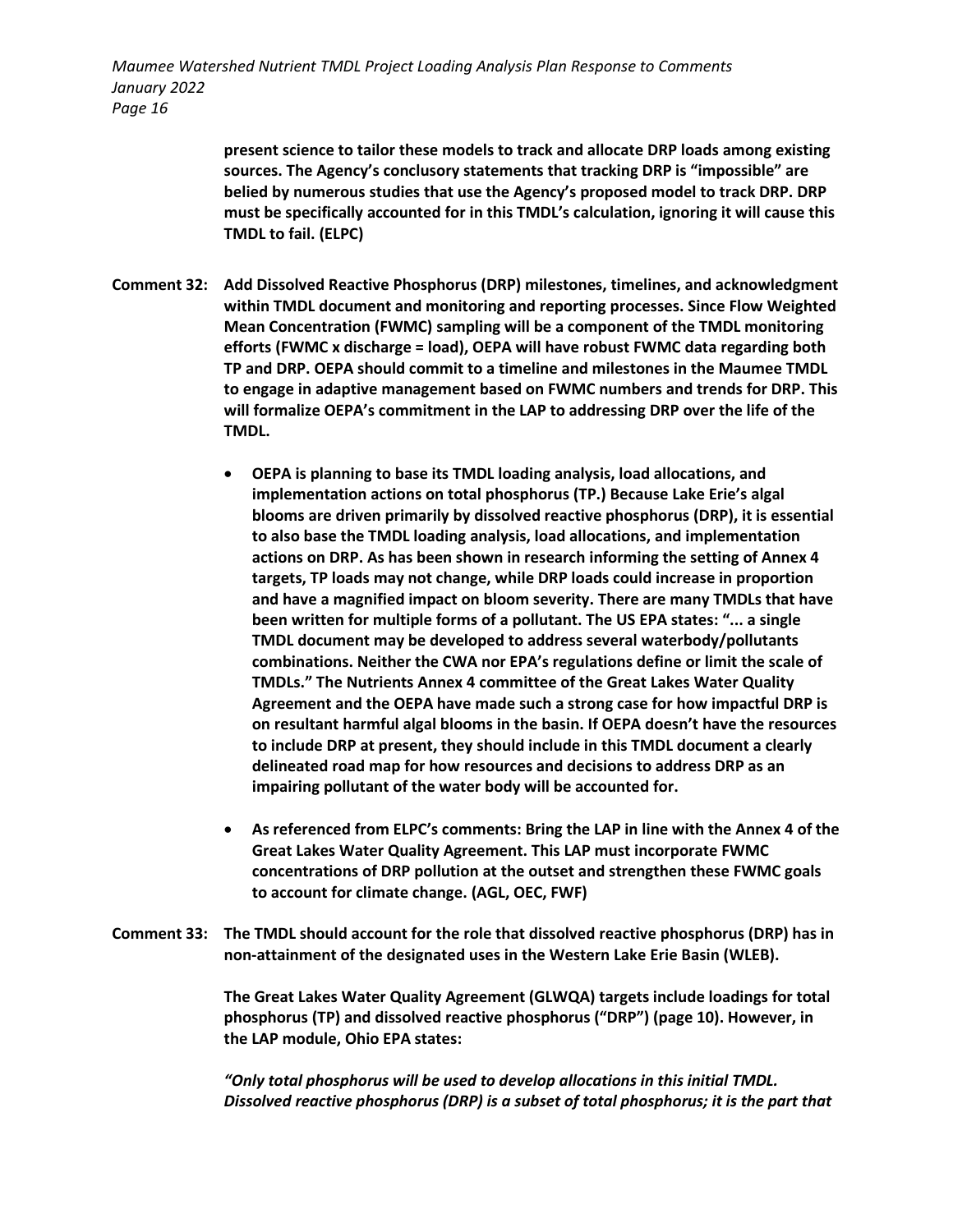> *is most available for algae to use because it is not bound to solids. The nonconservative nature of DRP means DRP loads are nearly impossible to track using the modeling methods proposed in this LAP. This fact, combined with the limited ability of other models to effectively represent key pathways for DRP movement, forces Ohio to continue to follow the adaptive implementation approach set out in Ohio's Domestic Action Plan (Ohio Lake Erie Commission, 2020a)."* **(Page 13.)**

> **Although the process of tracking and modeling DRP is not without challenges, failing to substantively address it in the Preliminary Modeling Report and subsequent TMDL is a recipe for disaster. Ohio EPA (and the stakeholders) should develop a prospectus that clearly defines how the adaptive management process will account for DRP and other related issues. The science clearly indicates that focusing solely on TP reductions will almost certainly not address the nutrient-caused impairments, because the data shows that harmful algal blooms (HABs) have increased at the same time that TP loads first decreased and are now stable (See Attachment 2). By contrast, the increasing load of DRP—which is far more bioavailable to algae—in the WLEB is positively correlated with the increase in algal blooms. The TMDL evaluation must focus on changes in recent decades, including DRP, that are correlated with the observed increase in frequency and severity of HABs in the WLEB. (MWC)**

- **Comment 34: Dissolved Reactive Phosphorus (DRP) load allocations should be included in the Loading Analysis Plan. We acknowledge that there are many unknowns regarding the pathways of DRP. However, DRP is the primary driver for the impairments the TMDL is intended to address. During the October 5 webinar, the agency stated that the reason for not addressing DRP is because there is not a good way to track it. It is not clear what was intended by this comment. The rationale about tracking is further confused by the statement on page 9 of the LAP that tracking of nutrient reduction progress will be accomplished through monitoring. Allocation of DRP loads will be necessary for the finer scale hydrologic planning that will come with future phases of the TMDL and subsequent implementation planning. The omission of DRP ignores the significant modelling and analysis conducted by the Annex 4 Task Team. The Annex 4 Task Team report states that reductions to DRP will be more efficient at reducing bioavailable phosphorus and recommends that BMPs focusing on DRP be given a higher priority. (NWF, OCF)**
- **Comment 35: Furthermore, we recommend Ohio EPA develop load allocations using bioavailable phosphorus, the metric used by NOAA, Heidelberg University and other partners in the Lake Erie HAB seasonal forecast. Alignment of metrics used by partners can advance the public's understanding of the different products issued by different agencies and partners. (NWF, OCF)**
- **Comment 36: Similarly, we believe the agency is missing an opportunity to incorporate the Flow Weighted Mean Concentration (FWMC) into the analysis plan. We understand that TMDLs are load based planning tools and that a concentration value is not a load. Yet the agency states on page 10 of the plan that FWMC are a helpful addition to the load target. This is a major oversight not to include FWMC in some manner, particularly in**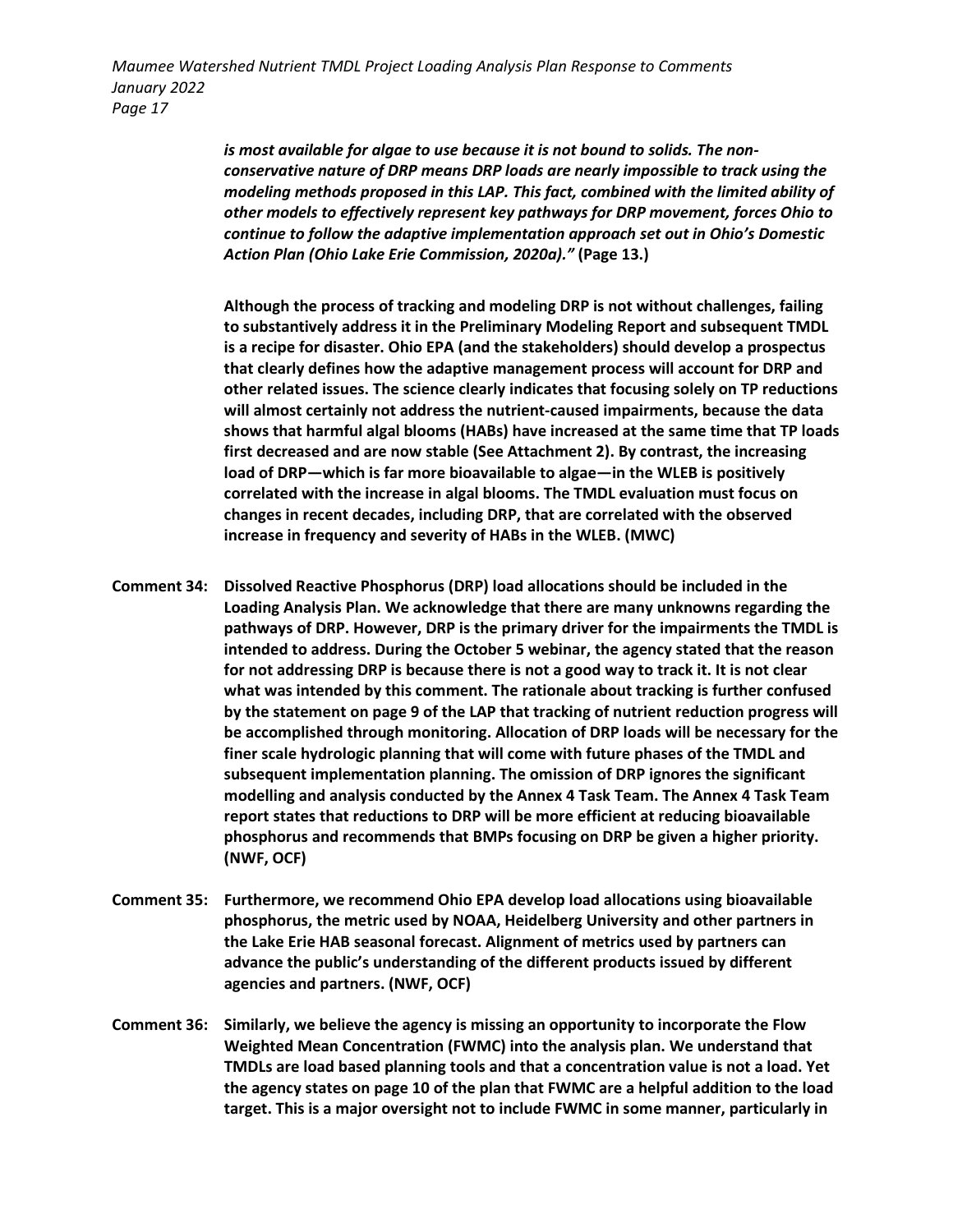> **light of the omission of DRP. The agency demonstrated its ability for developing new approaches with the far-field construct as well as the development of the methodology for determining attainment status for the nearshore and open waters of Lake Erie. The attainment methodology incorporated innovative approaches for a waterbody that had no precedent in attainment analysis for determining impairment. And while these new methodologies are not the same as a loading analysis, we believe the agency has the ability to adapt and incorporate new components into the TMDL. (NWF, OCF)**

**Comment 37: "Ohio EPA's Nutrient Mass Balance study (Ohio EPA, 2018c and 2020) identifies that the largest sources of nutrient pollution in the Maumee watershed are from diffuse/nonpoint sources. Further, the springtime loading period of concern for the Western Basin of Lake Erie is generally when flows are high and biological activity is lower than the summertime low-flow period, reducing the impact of assimilative capacity from algal growth. Therefore, the transport of phosphorus loads through the Maumee watershed to Lake Erie in the springtime is assumed to be conservative, i.e., no phosphorus is removed from within the system (U.S. EPA 2018). Note that recent research findings in the Maumee watershed system that dissolved forms of phosphorus are sorbed to suspended particulates during high flow events (King, 2020) does not change this assumption. This TMDL effort is calculating total phosphorus rather than separating dissolved and particulate forms of the nutrient. The dynamics described in King, 2020 will have no, or very little, net change on total phosphorus."**

> **This statement from page 8 does not convince me that a focus on just Total Phosphorus (TP, where TP = DRP + Particulate P [PP]) is good enough. The Annex 4 Task Team spent much time discussing this and concluded that we needed to focus on both TP and Dissolved Phosphorus (DRP), and if we were only going to do one, it would be DRP. The current model used by Dr. Rick Stumpf (NOAA) to predict bloom severity uses the spring bioavailable P (BAP) load, where BAP = DRP + 0.08(PP). That clearly demonstrates the importance of DRP loads as measured at Waterville, for Dr. Stumpf's model uses only 8% of the PP load.**

> **Leaving DRP loading out (the main focus of the Annex 4 recommendations) because some of it may be sorbed to sediment particles, and including only TP while we understand that approximately 80% of TP is PP, is an example of working to eliminate one possible error while committing a second much larger error. Furthermore, it would be very wrong to eliminate DRP because some is absorbed to soil particles and include only TP when we know that some PP is lost as it settles to the bottom in the river and as it enters Lake Erie.**

> **We cannot solve the HAB problem in the Western Basin of Lake Erie without reducing DRP. I believe we could come up with a very reasonable solution to your dilemma by getting a small, knowledgeable group of us together for a day to discuss this. I am willing to serve and can suggest others. My confidence in making this statement is increased when I review the figure (pasted below) from OEPA created during Governor Kasich's failed Executive Order. The DRP values are all very reasonable and**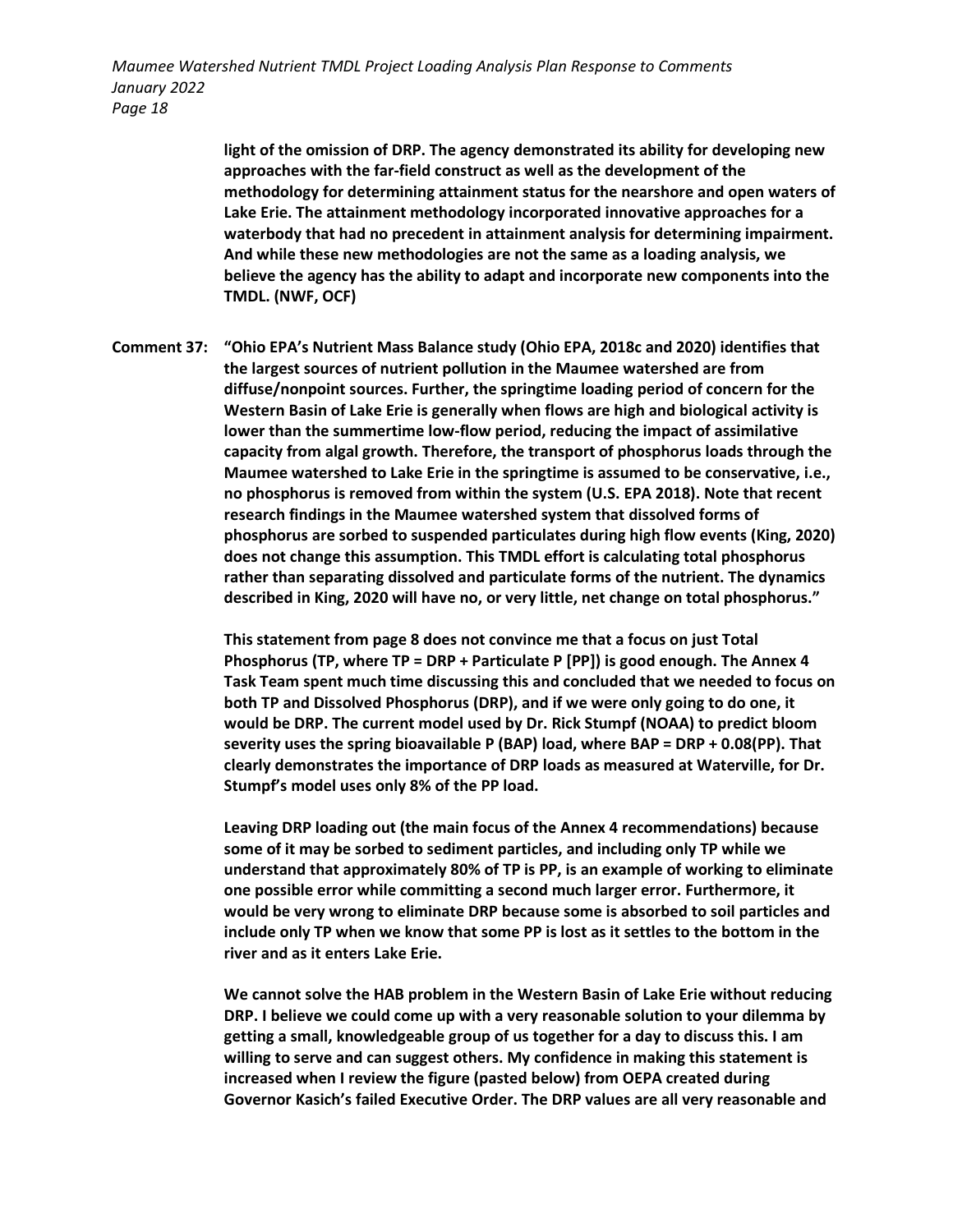> **explainable. My proposed team of scientists could also help you address the issue of correctly blending point and nonpoint sources. (Reutter)**

- **Comment 38: Dissolved reactive phosphorus should be included in modeling, restorations targets, and load allocations** 
	- **Page 13 – OEPA only intends to use total phosphorus to develop P load allocations. Because Lake Erie's algal blooms are driven primarily by dissolved reactive phosphorus (DRP), the Maumee Nutrient TMDL must account for the relative contributions of DRP and particulate phosphorus and target TMDL load reductions and implementation actions accordingly. Comments separately submitted in phase 1&2 by TMACOG and nine other interested parties, cite numerous reports that provide justification for addressing DRP in this TMDL.**
	- **Page 13 states "TMDLs are living documents, therefore this project can be updated to address DRP once research and science has evolved." As referenced in comments from Alliance for the Great Lakes, Ohio Environmental Council and Freshwater Future, since FWMC data will be a component of the TMDL monitoring efforts (FWMC x flow = load), OEPA will have abundant and regular information regarding both FWMC for TP and DRP. OEPA should commit to a timeline and milestones in this TMDL to engage in adaptive management based on FWMC numbers and trends. The final LAP should include a plan with goals, timelines, and milestones for including DRP in the TMDL including the following –**
		- **Identify the research partners who will review existing research and identify research/data gaps**
		- **Develop and immediately fund research that will provide the data needed to include DRP in the TMDL.**
		- **Define what is considered adequate research and data availability to trigger including DRP in the TMDL.**
	- **Refer to comments submitted by ELPC and the joint comments of the Alliance for the Great lakes, Ohio Environmental Council, and Freshwater Future to extended discussion of the necessity for including DRP. (TMACOG)**

### Response to comments on using total phosphorus vs. DRP:

The state of Ohio is committed to the DRP reduction targets for the Maumee River watershed and has updated the LAP with additional DRP analysis. This includes a new appendix specifically on this subject. To develop the appendix Ohio EPA reached out to researchers and government agency specialists to help refine our understanding of technical issues that impact management decisions about DRP in the TMDL process. The new appendix explains how DRP load increases brought about the annual HABs causing impairments to Lake Erie and explains the state of science concerning DRP exports from upland areas, phosphorus cycling in stream networks, and the capabilities to model these dynamics.

Ohio EPA is committed to providing detailed source assessments of DRP in the next step of this TMDL project. Most importantly, this work will be used to direct nutrient reduction implementation actions to activities that address DRP most efficiently. Further development of implementation and management decisions to select what these actions are will be developed in the Preliminary Modeling Results, the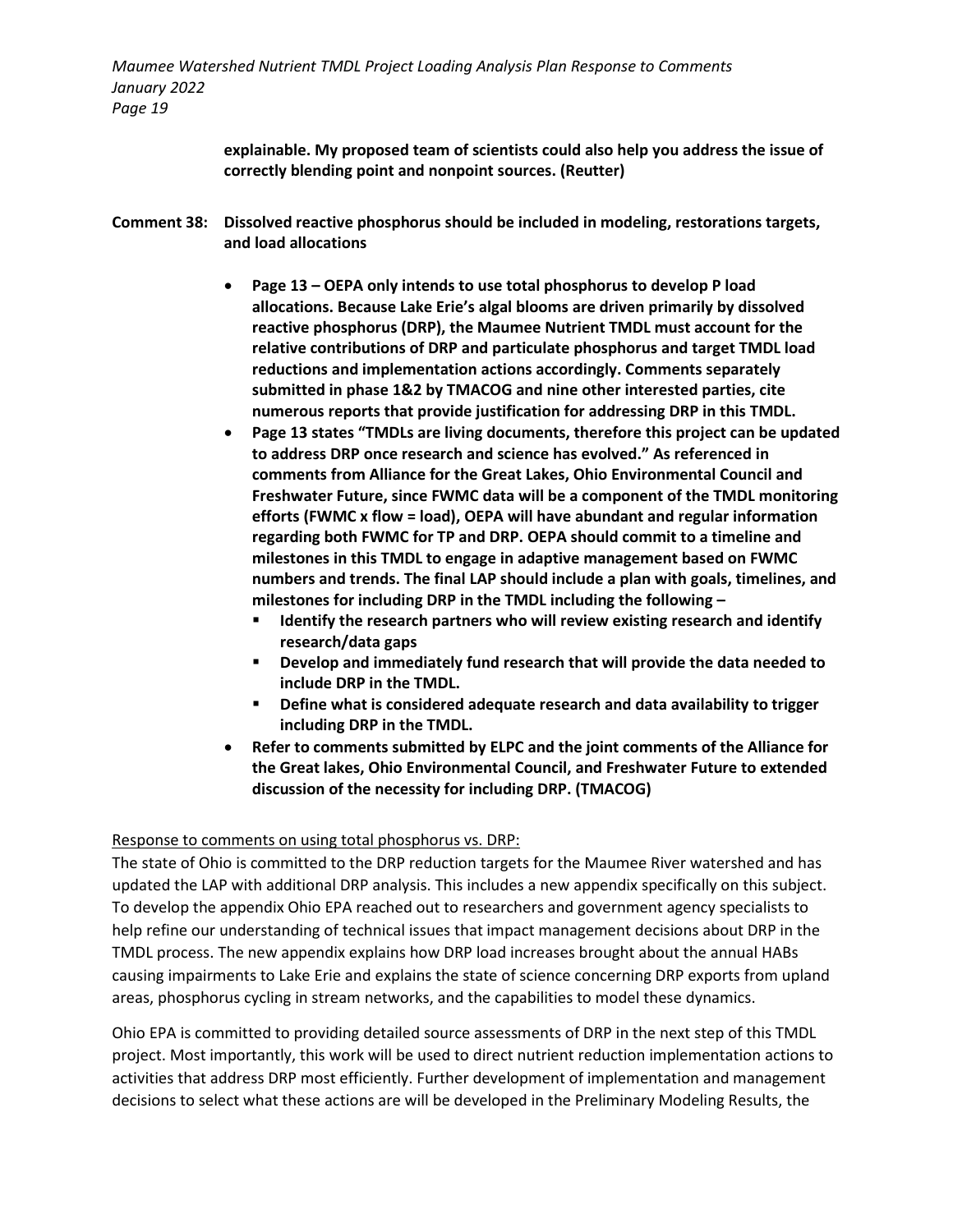next step in the TMDL process. Ohio EPA has also committed to using the extensive water quality data collected in the watershed, tracking both total and dissolved reactive phosphorus, to ensure that DRP targets are met.

Comments on Inclusion of Flow-weighted Mean Concentration (FWMC) There were several comments on including the FWMC as a component of the TMDL.

**Comment 39: "The Targets document explains total and dissolved reactive phosphorus load targets for the Maumee River to the Waterville, Ohio monitoring point of 860 and 186 metric tons, respectively, for this spring loading period. These target loads are expected to result in Western Basin of Lake Erie HAB blooms at or equal to the blooms observed in 2004 or 2012, which are considered years with acceptable sized blooms, 90% of the time. With targets framed in this manner, they are translated to be met in nine out of ten years. Flow weighted mean concentrations that corresponded to these loading targets are also provided in the Targets document for the Maumee River. These are 0.23 and 0.05 mg/L for total phosphorus and dissolved reactive phosphorus, respectively. These concentration targets provide a benchmark to track progress of load reduction. Flow weighted means are used instead of standard concentrations as this statistic is less sensitive to stream flow fluctuations. This is a helpful addition to the load targets especially during spring seasons that may be a great deal wetter or dryer than the norm. TMDLs are inherently load based planning tools, therefore the concentrations outlined in the Targets document will not be included in this TMDL project's calculations. The concentration targets are, however, included in the Ohio Domestic Action Plan."**

> **This section is from pages 9 and 10. The section in red is a big problem. All TMDL's do not have to be the same. We are working to address targets set by the Annex 4 Task Team with this TMDL, and that Task Team told us how to monitor our progress. The Task Team also demonstrated that using the 0.23 mg/l TP and 0.05 mg/l DRP concentrations as targets would produce blooms that were smaller than 2004 or 2012 during low flow years. We have information about this watershed that is not available for any other watershed in the world. We must not disregard what we know about this watershed and make it look like watersheds for which less information is available. This TMDL must utilize all of the information available and become a model for large TMDL's in other locations. Furthermore, if you measure loads and know the discharge volumes, calculating FWMC is simple. (Reutter)**

**Comment 40: The LAP is not in line with Ohio's commitments under Annex 4. Pursuant to Annex 4 of the Great Lakes Water Quality Agreement, Ohio committed to reduce DRP to a flowweighted mean concentration ("FWMC") of 0.05mg/L. The Task Team found this concentration would ensure that the annual HAB would be no larger than the 2004 and 2012 bloom 90% of the time. The LAP, however, states that the TMDL will not incorporate the agreed-to Annex 4 FWMC target in TMDL calculations. The OEPA's LAP states "TMDLs are inherently load based planning tools, therefore the concentration outlined in the Targets document will not be included in this TMDL project's calculations." This statement is concerning**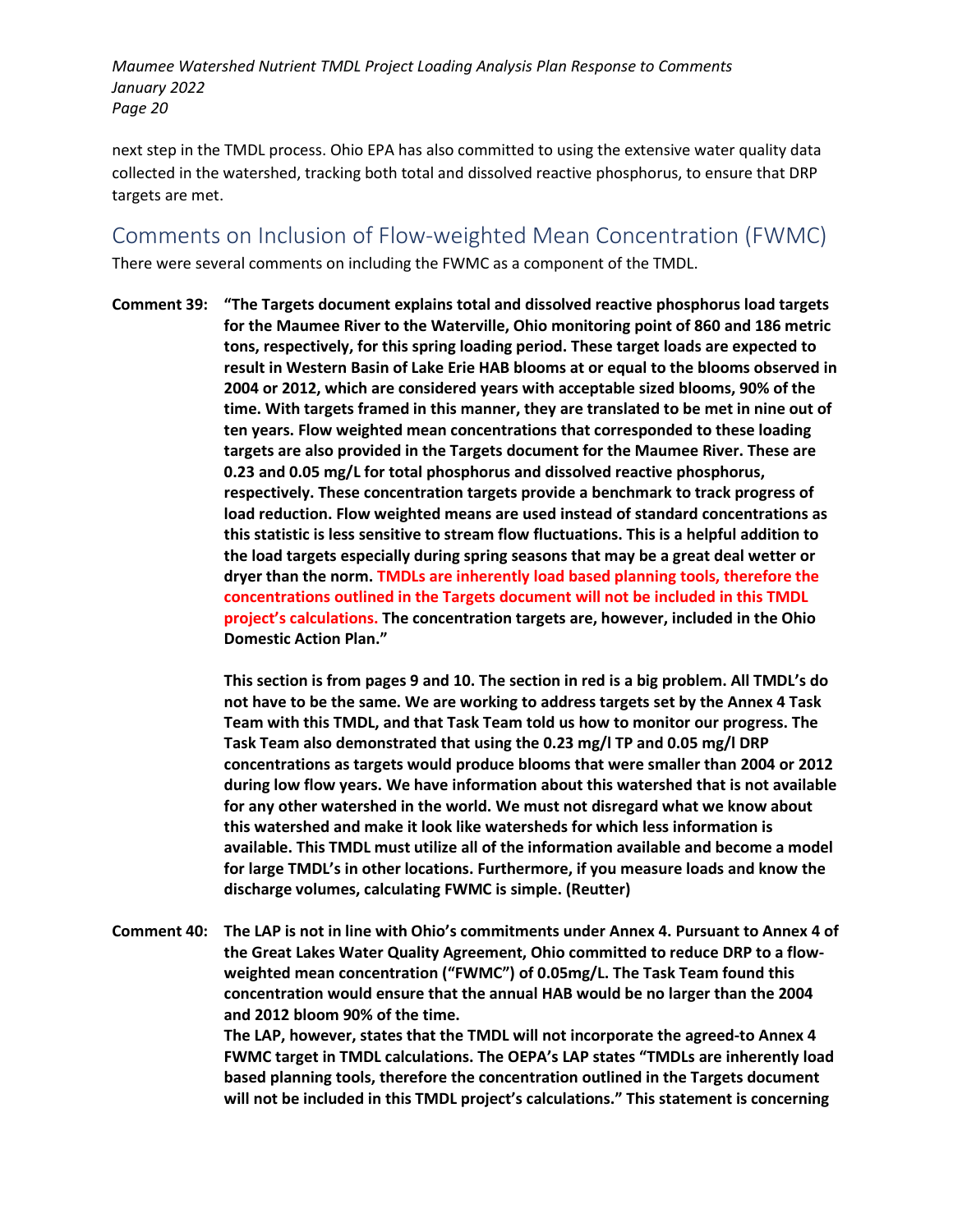> **because a P load is inherently the product of the phosphorus concentration and the rate of discharge; and we know the minimum concentration necessary to achieve water quality restoration based on scientific recommendations in Annex 4. The FWMC in the targets document is based on the work of numerous experts and is the bare minimum concentration required to restore the water quality of Lake Erie assuming that there is no increase in the rate of discharge. The Target FWMC provides OEPA with guidance, but the Agency will need to adapt the FWMC to account for increases in the rate of discharge in the coming decade. This increase in discharge is a result of climate change increasing the frequency and severity of storms. The fact that TMDLs are planning tools actually increases the need to incorporate the Annex 4 FWMCs as a baseline and tighten the concentration requirements based on the projected rate of discharge in the future. The decision to not include FWMC targets for DRP in the TMDL project's calculations ignores what Ohio, researchers and the parties to Annex 4 have all agreed is necessary to remediate HABs in Lake Erie. (ELPC)**

**Comment 41: Overall, there should be close alignment with the Annex 4 targets including DRP and FWMCs. Ohio has repeatedly committed to these targets and it is remiss not to utilize the TMDL program to advance progress towards this commitment. More than simply meeting target goals, TMDLs are intended to provide a path towards moving a waterbody from impairment status to attainment. Integrating the Maumee Nutrient TMDL with the Annex 4 targets provide the opportunity for development of reasonable assurances required by the TMDL program that will result in the most efficient and effective path towards nutrient reduction. (NWF, OCF)**

#### Response to comments on the inclusion of the FWMC:

The Annex 4 recommended phosphorus loading targets document includes FWMC as they "provide a useful means to address inter-annual variability by normalizing the phosphorus delivery from a tributary with respect to flow, so that year-to-year performance is not confounded by inter-annual variability in hydrology." The document also notes that, "Because discharge varies considerably from year to year, and because the discharge of the Maumee River was so large in 2008 that it has only been exceeded about 10 percent of the time in the last 20+ years, the Task Team expects that achieving a FWMC of 0.23 mg/L for TP and 0.05 mg/L for DRP will result in phosphorus loads below the targets (860 and 186 metric tons) 90 percent of the time (nine years out of 10), if precipitation patterns do not change."

These statements highlight the relationship between the FWMC's and loading targets developed in the target document. Using loading targets is protective where a changing climate results in greater stream discharge. This does not change the importance of the FWMC as a valuable tool to track progress. For example, FWMC is one of the parameters used to evaluate progress in the Ohio Lake Erie Commission's annual water monitoring fact sheet. This type of tracking is one option to consider for informing adaptive implementation. Additional information on tracking progress will be included in the subsequent stages of the TMDL development.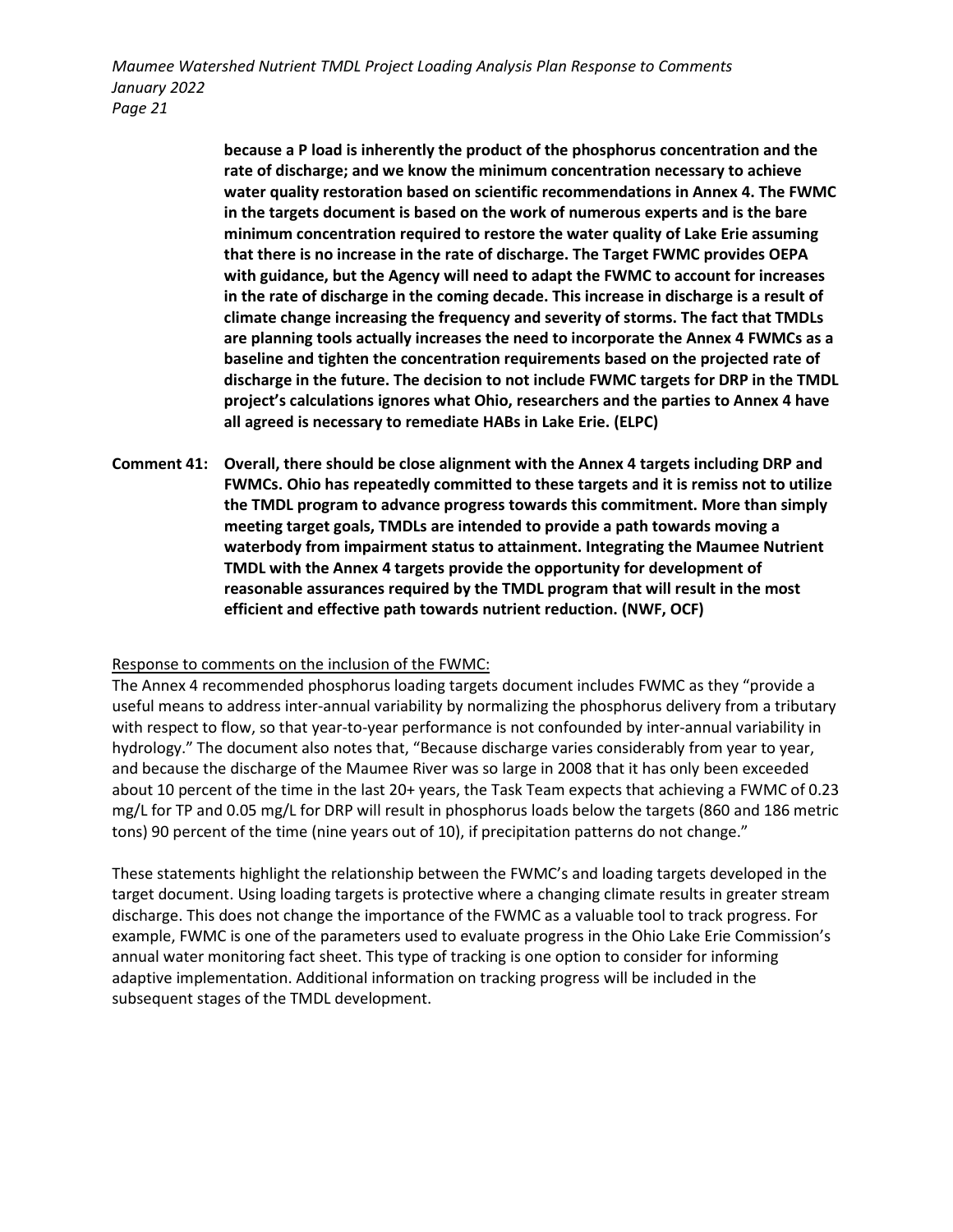## Comment on Target for Central Basin for Hypoxia

**Comment 42: When we consider the spring load reduction target for the Maumee (the focus of this TMDL), we must also remember that the Dead Zone target for the Central Basin of Lake Erie is a 40% TP annual reduction—a total load of about 6,000 MT annually. We can't become so narrowly focused on the spring reduction that we forget that the Maumee is also the largest contributor of TP to the Central Basin, and make the Central Basin problem worse. See note below.**

> **• "The Targets document also includes annual phosphorus loading targets to reduce seasonal hypoxia in the Central Basin of Lake Erie. Ohio currently does not have beneficial use impairments for seasonal hypoxia in the Central Basin. While nutrient reductions that occur in the Maumee watershed due to this TMDL will help in working towards hypoxia targets, because there is no impairment present, this TMDL is not explicitly addressing these targets."**

**This statement from page 11 is a problem. The fact that we do not have an impairment designation for the Dead Zone is a critical weakness. From 4-7 September 2021 there was an upwelling event east of Cleveland, Ohio that extended over 20 miles, killed thousands of fish, littered the beaches with dead fish, released huge amounts of methane to the atmosphere, created a terrible odor, and sent high concentrations of dissolved manganese to the local water treatment plants—a health hazard. (Reutter)**

### Response:

The Clean Water Act requires TMDLs to be developed for waterbodies impaired on a state's 303(d) list. At this time there are no impairments listed for Ohio's Central Basin Lake Erie Assessment Units due to hypoxia.

Furthermore, in 2021 Annex 4 held a series of webinars and an all-day workshop addressing the unknowns of Lake Erie Central Basin hypoxia. This work explored the existing state of knowledge of this phenomenon, which has changed a great deal since the 2015 targets document. A compilation document of this effort is expected in early 2022, but in short, emerging science may call for a reevaluation in the linkage between nutrient loads and Lake Erie hypoxia. It is expected that the Adapted Management Task Team of Annex 4 will take up this issue in the near future.

### Comments on Critical Period

There were several comments about what the critical period was to address HABs in Lake Erie and how the TMDL will address that critical period.

**Comment 43: It appears that the measurement will take place in summer months rather than springtime. The rationale for this is not clear to us as the greatest flow is between April 1 and July 1. We would like a better explanation why the springtime flow is not being used as the measurement point. (LEF)**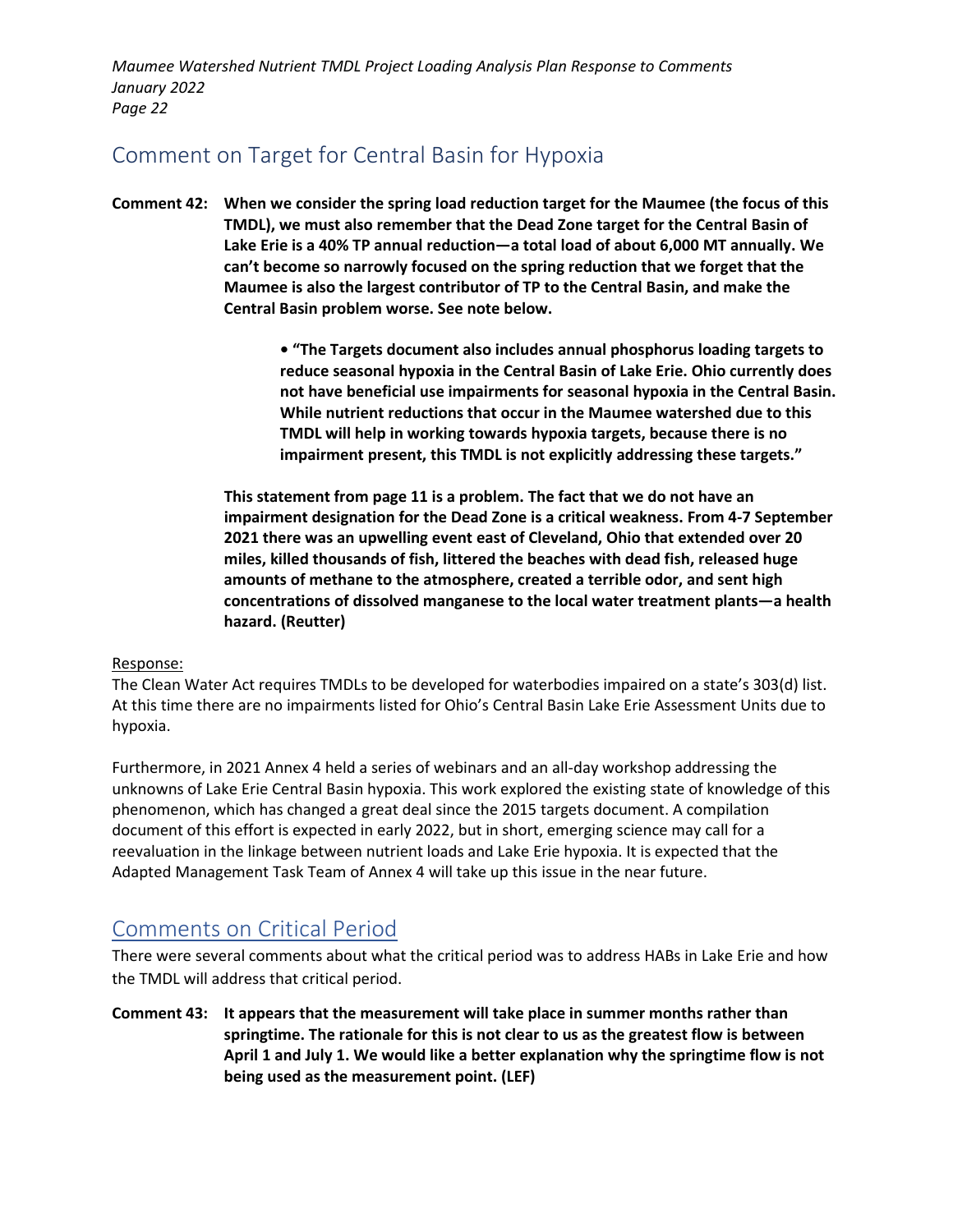- **Comment 44: There are a number of positive elements in the draft plan, including the application of the recently developed construct of a "far-field TMDL", an important departure from previous TMDLs and the historical focus on "near-field" in-stream impairments. We understand the challenges this brings with the change in scale to the larger basin hydrology of the Maumee River, but this approach acknowledges the cumulative impact on the Western Basin of Lake Erie. We also support Ohio EPA's approach to focus on the Annex 4 critical high flow period of March to July. (NWF, OCF)**
- **Comment 45: The following is a good statement from the introduction: "Further, these near-field TMDLs used targets and often hydrology that focused on stream low flow critical periods from June 15 – October 15 which does not align with the Annex 4 critical period (March to July). In general, the critical period focused implementation efforts on point sources of nutrients that are more influential during low flow periods. For this project addressing HABs in Lake Erie, the springtime, higher flow critical period is more important. This shifts the focus to nonpoint sources of nutrients that are more influential during the higher stream flow periods." (Reutter)**

Response to comments on the critical period:

The nutrient load reduction allocations for this TMDL will be applicable to the "spring" loading season as outlined by the Annex 4, 2015 recommended targets document. This is 1 March through 31 July.

### Comments on Modeling

There were many comments about modeling, including how the model was selected, how modeling will inform source assessment and implementation actions, and how the modeling will provide loading targets for smaller subwatersheds.

- **Comment 46: Explanation of mass balance methods pp. 7-9 - The mass balance method is the core modeling approach for the loading analysis plan, which will drive the modeling results, future load allocations, wasteload allocations, and ultimately implementation actions. While the OEPA provides a list of other mass balance approaches, the agency does not explain specifically how the mass balance approach will be applied to the Maumee watershed, how currently available data will be used as model input, or the intended model output parameters. While OEPA assures stakeholders that "the mass balance method is adequate" to guide watershed implementation plans, the agency has not proven this assertion with the draft LAP. (TMACOG)**
- **Comment 47: Yes. The OEPA does not explain specifically how the mass balance approach will be applied to the Maumee watershed. The OEPA states that the mass balance method is adequate, but has not shown or proven this in the draft LAP. There is little to no discussion of why the version the OEPA is using is the correct one, just that it is the one that will be used. There is also no explanation of what information will be used to input into the model – will the OEPA used existing data or just data that they collect during the study period? (City of Toledo)**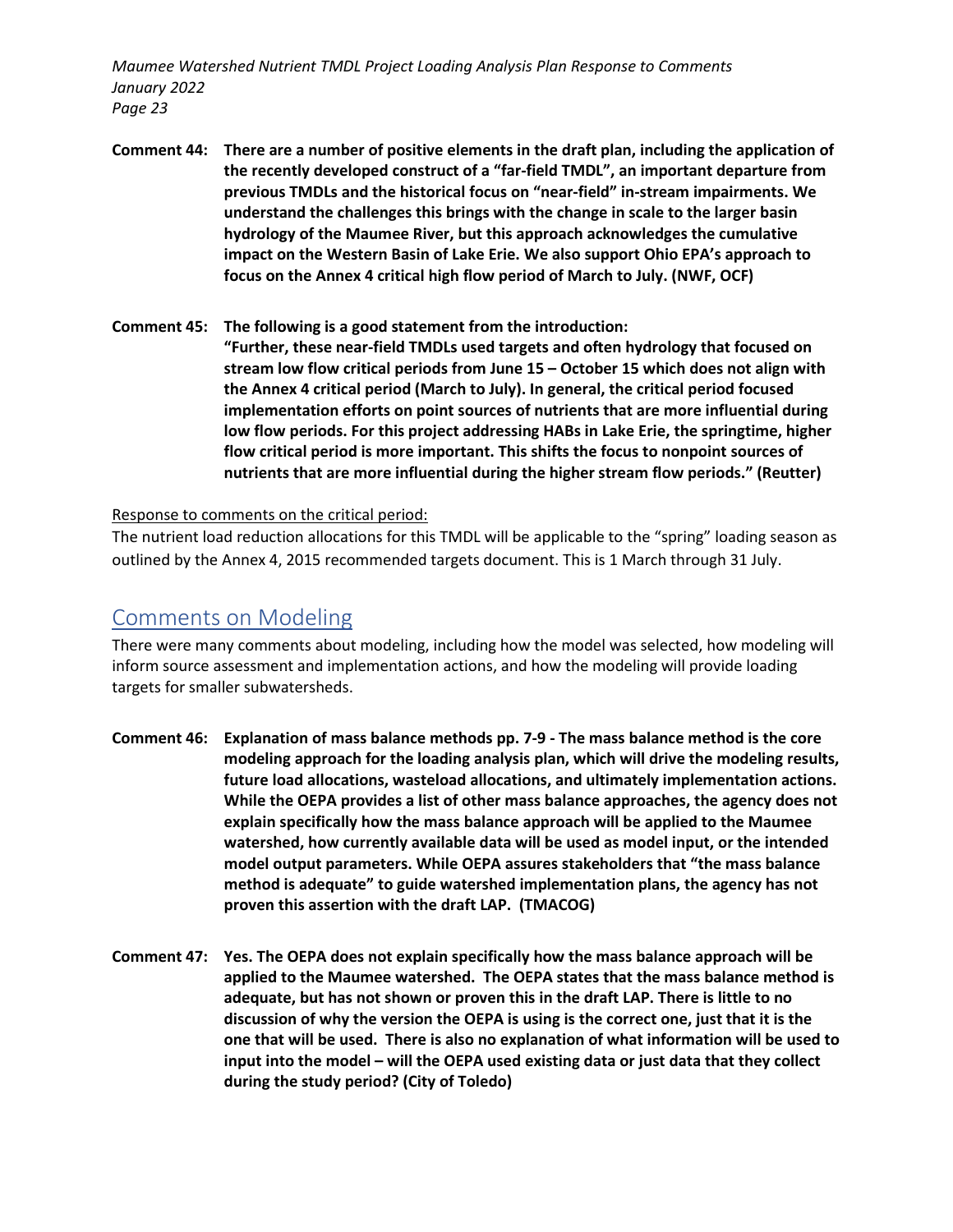- **Comment 48: Also from TMACOG's comments: "The agency does not explain specifically how the mass balance approach will be applied to the Maumee watershed, how currently available data will be used as model input, or the intended model output parameters. While OEPA assures stakeholders that "the mass balance method is adequate" to guide watershed implementation plans, the agency has not proven this assertion with the draft LAP." (AGL, OEC, FWF)**
- **Comment 49: As noted above, Ohio EPA has demonstrated that almost all of the phosphorus load to the Waterville pour point originates from nonpoint sources. However, the Loading Analysis Plan acknowledges that Ohio EPA has not fully developed an understanding of these various and complex sources of phosphorus. Such a thorough and complete analysis will be critical to developing an understanding of how phosphorus moves to and behaves in the watershed and in evaluating the proper load reduction strategies for specific nonpoint sources in the implementation of the TMDL. Ohio EPA should complete this analysis before it selects a modelling approach to ensure that the model incorporates and accounts for these complexities. (OMA)**
- **Comment 50: The use of a mass balance approach is not scientifically supportable as a basis for the stated goal of HAB reduction. If the TMDL is, nevertheless, going to be based on the mass-balance approach, at the very least, the implicit assumption in that approach that there is no attenuation of TP should be verified and confirmed prior to the development of the TMDL and associated wasteload allocations (WLAs) and load allocations (LAs).**

**a) The mass balance approach that Ohio EPA is currently proposing to use assumes there is no attenuation of TP (or DRP), a premise that is at best unsubstantiated, and if used as the basis for allocation, would result in the imposition of phosphorus reductions in parts of the watershed that will be unnecessary to achieve the HAB reduction goals and almost certainly create financial hardship. There are several other models that should be considered, among which are the model developed for a previous Maumee TMDL by US EPA, the five SWAT models for the Harmful Algal Bloom Research Initiative (HABRI), and the USDA Conservation Effects Assessment Project (CEAP) model. The other available models should be evaluated and explicit scientifically based reasons must be articulated for their acceptance or rejection.** 

**In accordance with OAC 3745-2-12, the LAP must be revised to assess all considered models and present Ohio EPA's findings and conclusions regarding the viability of these models to accurately predict phosphorus movement in the watershed and to develop a scientifically sound basis for selecting the model for the TMDL allocation. The Coalition assumes that the selection of the mass balance model is only a tentative decision, and that the Agency will initiate a robust stakeholder process so that this key decision, and others, can be subject to scrutiny and an interactive dialogue.**

**b) If Ohio EPA nevertheless decides to utilize the mass-balance approach to determine phosphorus reductions in the watershed, the model must be validated, preferably using the SWAT model that has been developed for the Maumee River. The Coalition understands that Ohio EPA intends to validate the model** *after* **the SWAT model is updated. Once the validation is complete, the stakeholders must be afforded an**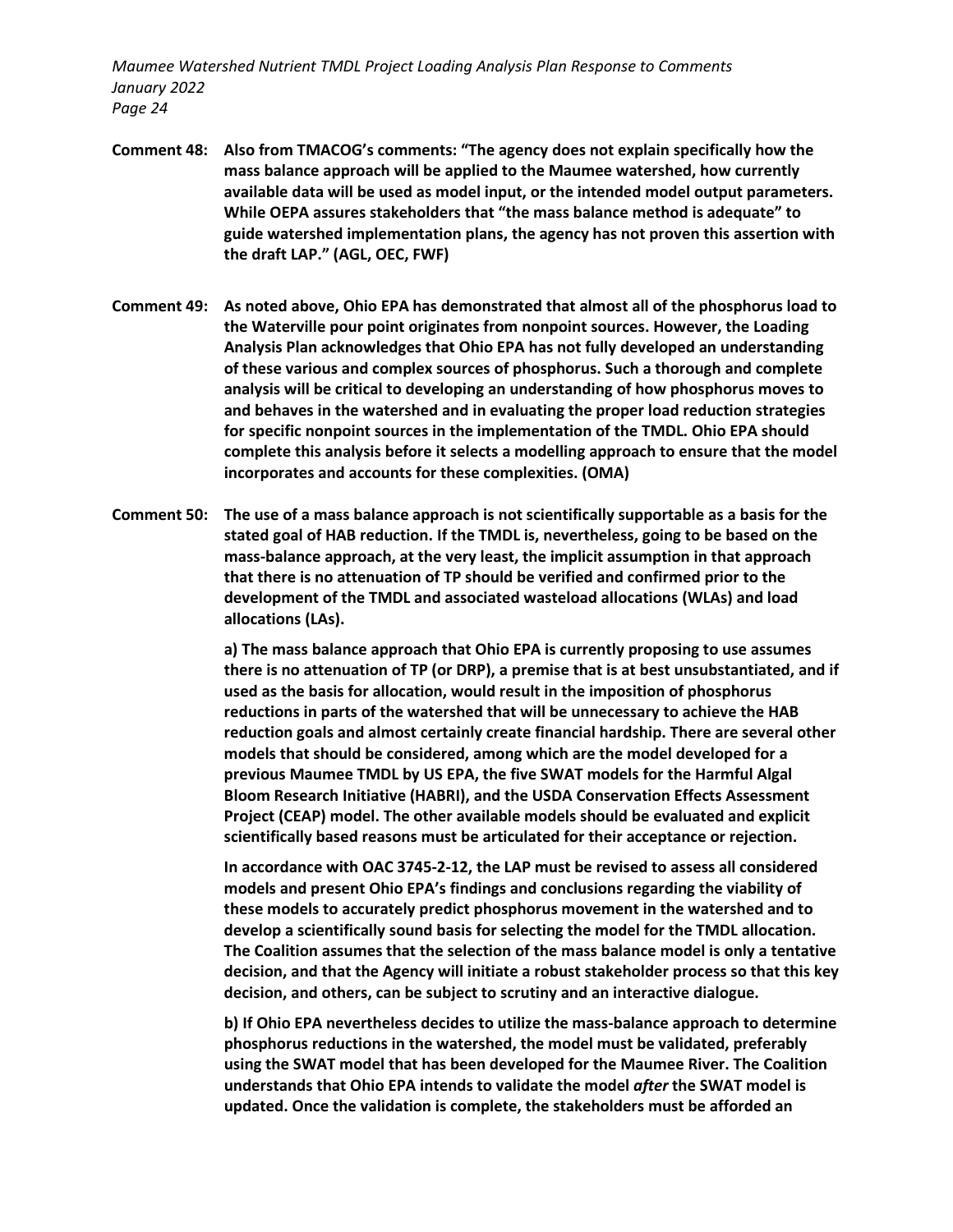> **opportunity to review the entire methodology and findings documenting the verification of the mass-balance process separate and prior to the public comment period associated with the Preliminary Modeling Results.**

**c) If the stakeholder process identifies an alternative modeling platform that would more accurately predict phosphorus movement in the watershed, this alternative model should likewise be subject to a rigorous validation process prior to the development of the TMDL. (MWC)**

- **Comment 51: Modeling that is not based on data will fail to produce the needed reductions. Those that have worked on the Chesapeake TMDL, state the models often conflict with what the data and observations show. Suggest Ohio EPA looks at the Chesapeake TMDL and learn from the process and what has worked to achieve 60% of the 40% nutrient reduction goal. (LEW)**
- **Comment 52: While nutrient nonpoint Mass Balance is evolving as an effective tool, it has failed to document the changes in commercial fertilizer use and manure. It is very concerning that Ohio in all of its reports, has failed to identify and assess the massive increases in CAFO's and animal units in the Maumee, estimated by the Ohio Department of Agriculture to be an increase in animal units from 2002-2017 of 88%, and that numbers continue to grow beyond 2017, with continuing large increases in 2021. Numbers for point sources are in the mass balance and well defined. But nonpoint sources are generic – agriculture rather than a break out between commercial fertilizer and manure. These omissions demonstrate that Mass Balance should not be the basis for determinations for this TMDL for load reduction strategies. (LEW)**
- **Comment 53: It appears the SWAT scenarios fail to predict a target load that reflect attainment. This argument is swelled by the following statement: "But, only in one realistic scenario did a majority (3/5) of the models predict that the total phosphorous loading target would be met in 9-out-of-10 years. Further dissolved phosphorous loading target was predicted to meet the 9-out-of-10 goal by only one model and only in three scenarios. Ensemble modeling revealed general agreement about the effects of several practices although some scenarios resulted in a wide range of uncertainty. Overall, our results demonstrate that there are multiple pathways to the approach the established water quality goals, but greater adoption of practices than those tested here will likely be needed to attain the management targets."**

**1. Does the above statement infer that model runs fails to predict the attainment of the target? If not, please explain.**

**2. Does the above statement imply that a demonstration of attainment of the target phosphorous level through the use of a SWAT is not possible? Therefore, the only avenue available to the Ohio EPA is to expound attainment through the mass balance approach.**

**3. Does the assertion reflect, as edified by others, the unreliability in the model inputs?**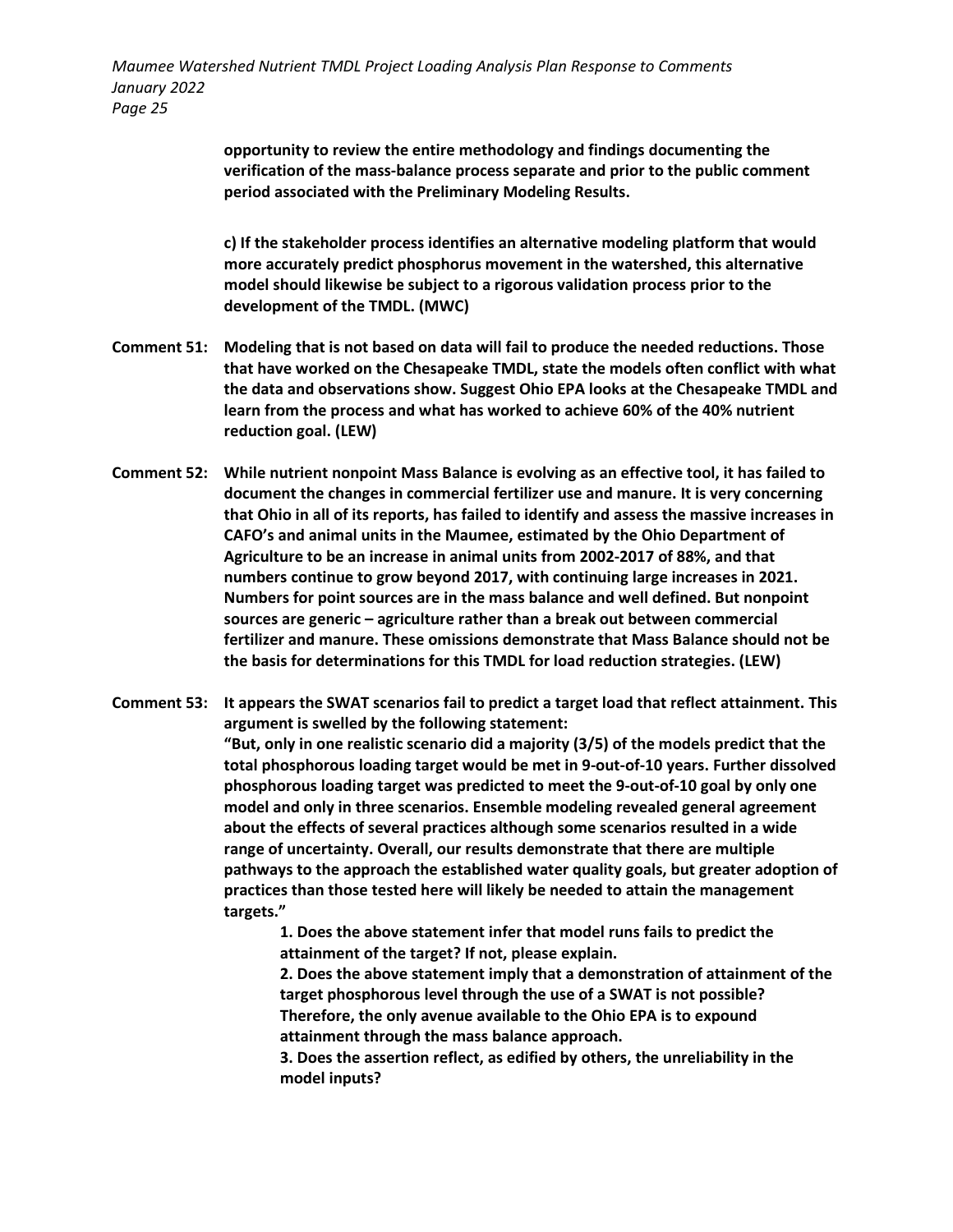> **4. Does this account assert, as expounded upon by others, the menu of BMP15 are grossly insufficient to attain the attainment target? If not, please explain. 5. Does the testimony mean the SWAT shows the current suite of and applicability for the BMPs are inadequate to attain the attainment target? If not, please explain. (Hess)**

**Comment 54: There is an exceeding wide growth of evidence of an appalling dearth of information on the use of manure application, distribution and utilization (D&U), livestock population, confined livestock operations. Persons have alluded that this lack of information is, or will be, a critical flaw in obtaining approval of the TMDL from the US EPA. This argument is magnified by the following publications and statements:**

> **• In 2015, over 324,000,000 gallons of liquid manure from 26 of the 48 CAFOs and approximately 36,000 tons of solid manure from 18 of the 48 CAFOs were planned to be applied to fields under control of CAFOs.**

**• Approximately 75% of all manure nutrients generated on CAFOs in northwest Ohio is planned to be land applied on fields in which CAFOs us ese the D&U process to transfer their manure.**

**• A critical knowledge gap for manure management in Ohio is the management of manure that is distributed offsite through D&U.**

**• Approximately 71% of swine, 76% of cattle, and 15% of poultry and proportional volumes of manure were generated in the unpermitted (and unregulated and unenforced to minimally regulated) facilities. 18 "While publicly available data show that, in general, CAFOs in the region are adhering to their state-approved permits, a knowledge gap regarding the management of approximately 80% of manure phosphate exists due to manure transferred through Distribution and Utilization and manure produced from non-permitted livestock operation."**

**"Improving Watershed Modeling of Manure: Data Challenges and Opportunities**

- **Temporal and Spatial Scales**
	- **o Livestock population**
	- **o Confined livestock operations**

**o US Census of Agriculture every 5 years and reported level**

- **Livestock Source**
	- **o Manure imported into the watershed?**

**o Manure Management of smaller livestock operations vs. livestock in permitted operations?**

**o Distribution and Utilization of manure from permitted operations Gap in knowledge of 80% of manure phosphorous management in watershed (Kast et al., 2019)."**

- **1. Does this information indicate that 80% of manure phosphorous is from unpermitted operations where the spatial and temporal data is unknown?**
- **2. As stated by various persons, is it a correct assumption that the Ohio Depart of Agriculture-DLEP has little or no information on the use of manure, or even the location of the aforementioned operations? What information does it have?**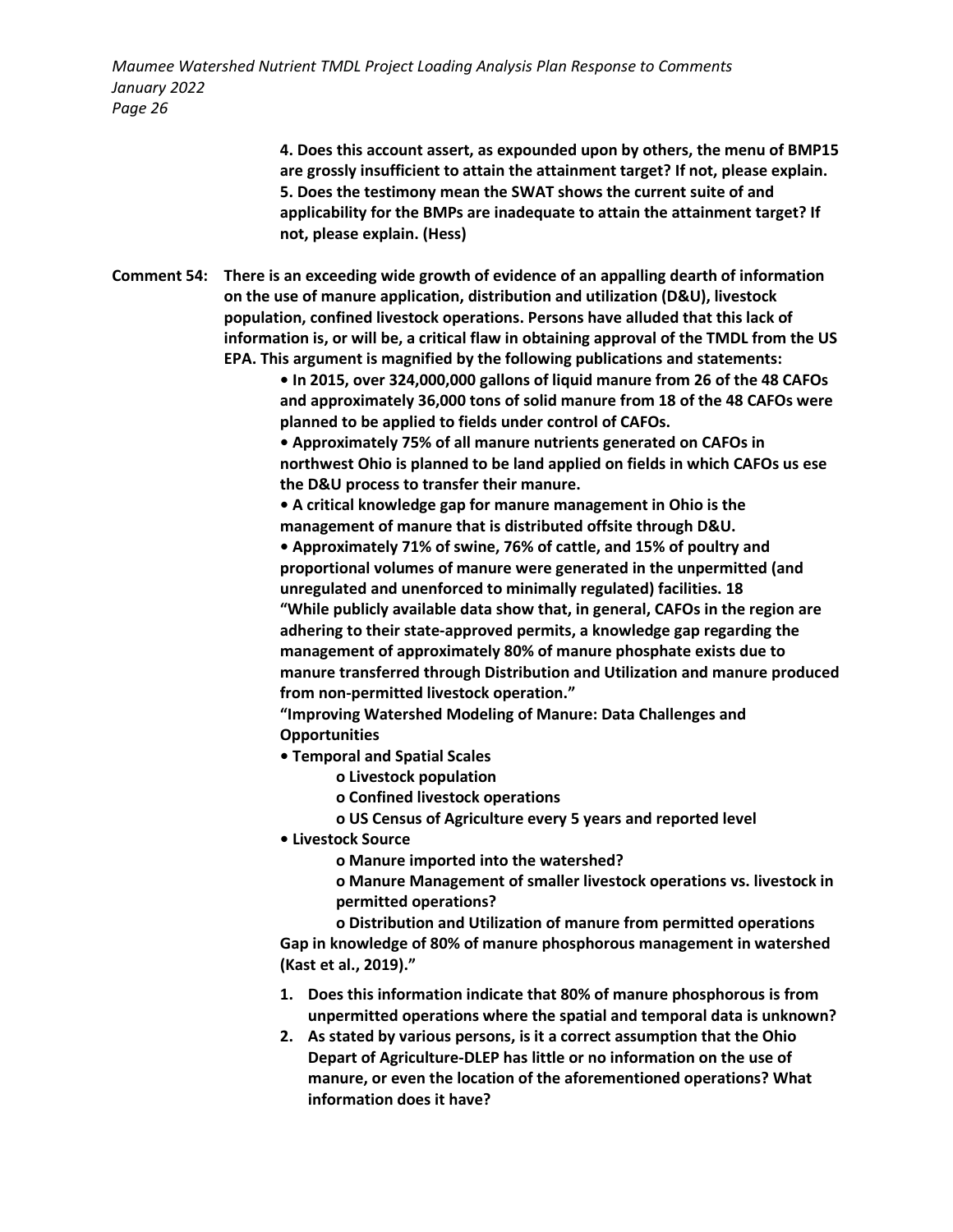- **3. Is it not correct that the policy makers and legislators in the States in the Chesapeake Bay TMDL region required the above-mentioned information from their respective NPS sources in order to generate their TMDL? Why shouldn't Ohio follow the Chesapeake Bay data collection path?**
- **4. Has any staff of the Ohio EPA had discussions with the US EPA on the three above mentioned items? If so, please provide this information.**
- **5. What are the proposals to obtain an accurate computation of all of the manure that is deposited within the watershed? Is it correct that without this information SWAT and LAP targets cannot be prepared?**
- **6. What are the strategies to obtain an accurate spatial determination of where the manure is deposited within the watershed? When will these be unveiled?**
- **7. Has a determination or an exploration been conducted to discern whether and if so the amount of manure that is being deposited on land as a waste product rather than a fertilizer?**
- **8. How can a SWAT have any validity without qualified data demonstrating where and when the manure is being deposited? How will the information from the supposedly 80% of the manure used by non-permitted sources be obtained?**
- **9. Does any agency within the State of Ohio (State agencies, County, or any person) possess the information that will answer the aforementioned questions? Should these people who control the data be interfacing with the interested public? When will the pertinent manure information be collected and officially released?**
- **10. When will the data be collected and become publicly available from D&U exchanges and smaller nonpermitted livestock operations? Since those manure users who have subscribed to the monetary incentive program have been required to subscribe to the MMP program, in order to obtain data to populate the SWAT, has dropping the threshold for the preparation of a MMP to a every source that uses manure or to a de minims level been considered?**
- **11. When will data be collected and become publicly available for Distribution and Utilization processes? Please explain the rationale for excluding D&U exchanges from specifying their pertinent data in order to obtain information to construct the LAP or populate the SWAT?**
- **12. When will data be collected and become publicly available pertaining to manure imported into the watershed?**
- **13. When will data be collected and become publicly available pertaining to timing and spatial scale of livestock population counts?**
- **14. Some people have alluded that the State of Ohio doesn't have '…a hope of a candle burning in a hurricane' of the US EPA approving the TMDL until the 80% of the manure sources are made part of the program so to have a science driven program. When in the adaptive planning process will additional data to create a science-based program occur? (Hess)**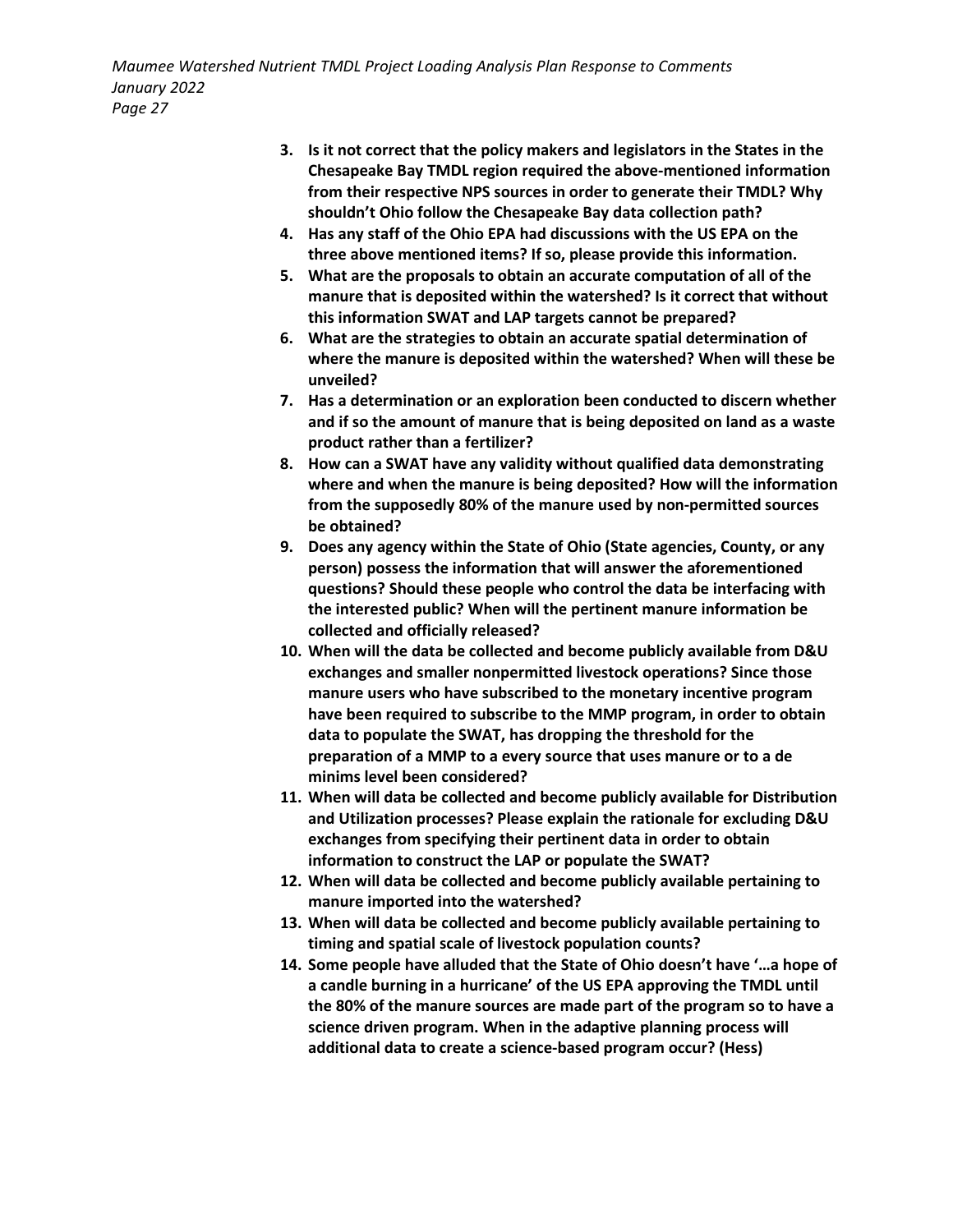- **Comment 55: There appears that the clear goal of the NPS abatement program is the subscription to the voluntary BMPs? However, the details to measuring success are not articulated. "10 conservation practices with a proven track record in Ohio and beyond**
	- **1) Soil Testing & Volunteer Nutrient Mgmt. Plans**
	- **2) Variable Rate Application**
	- **3) Subsurface Phosphorous Placement**
	- **4) Manure Incorporation**
	- **5) Conservation Crop Rotation**
	- **6) Overwintering Cover Crops**
	- **7) Drainage Water Management**
	- **8) Riparian Forest Buffers**
	- **9) Two-stage Ditch Construction**
	- **10) Headwater & Coastal Flow-through Wetlands"**

**Common sense leads a person to believe there must be a goal of enrollment into the voluntary BMP program that implies success. The following elements are in regard to measuring success and progress with models populated with data.**

**1. What is the acreage within the watershed, delineated by each of the 10 items, which is compulsory to achieve the reduction of phosphorous to meet the attainment target?**

**2. What is the spatial distribution of the acreage mentioned in the above question to meet the target level of phosphorous reduction? Is there a target of acreage per county, or a larger or smaller defined authority?**

**3. The location of the acres enrolled into the voluntary BMP program is critical to the reduction of phosphorous. This is true because acres enrolled contiguous to a waterway would have a greater probability of phosphorous incursion into a waterway than acreage without such drainage access. What is the number of acres that has been enrolled to date distributed in each of the ten practices? Where is location of each of the enrollments? What is the quantity of manure that was distributed to each property enrolled during the last two years?**

**4. What is the calculated reduction of phosphorous from entities currently enrolled in the voluntary BMP program during the last two years?**

**5. If the questions cannot be answered because the information is unknown, how can the SWAT be accurately run without the data?**

**6. How is it anticipated maintenance of the target reduction level of phosphorous from voluntary BMPs continue without a guarantee of long-term funding? Will the funding of the voluntary BMPs be forever? What will be the consequences to the voluntary BMP program if the Ohio legislature diminishes funding or if funding lags behind inflation?**

**7. Please provide a list or a map of where the manure distribution occurs within the watershed.**

**8. Why are seven of the ten practices obtainable under the compensation program? Why are three practices excepted? Will the other three practices be part of the program and the SWAT modeling?**

**9. What is the plan to correct the lack of quantification of the amount, spatial and temporal scale issues with manure contamination? (Hess)**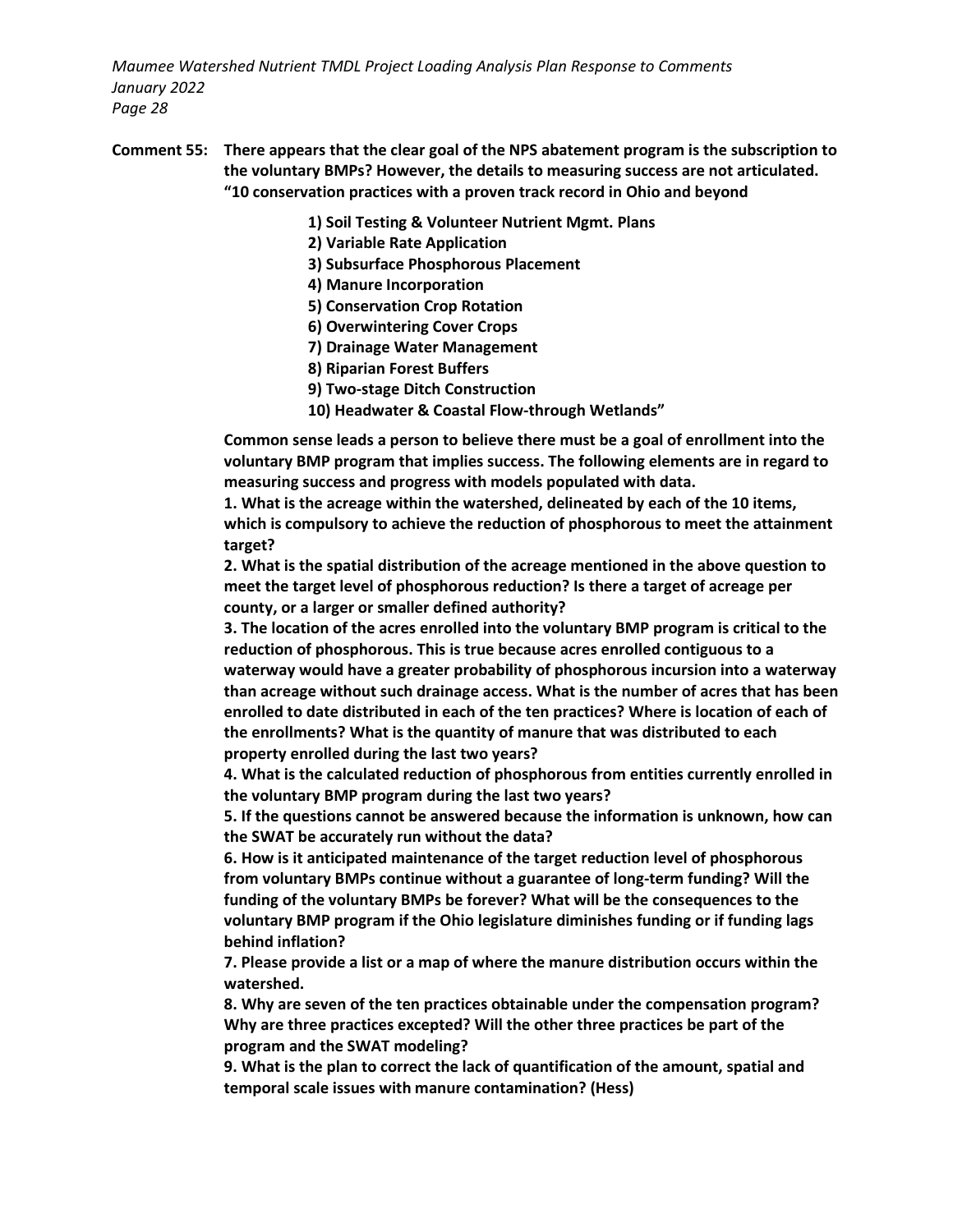**Comment 56: Failure of Michigan NPS measures to reduce loading raises doubts about Ohio NPS strategy.**

> **1. The Module 3 YouTube information outlined the efforts by Michigan in the collection of data inputs for their use of the SWAT model. It appears that Michigan has collected significantly more data than the State of Ohio. Is there plan for Ohio to catch up with Michigan? If so, please delineate that plan.**

**2. The same YouTube information stated the failure of the Michigan BMP controls to ameliorate the problems in the River Rasin basin. Doesn't this acknowledged lack of progress raise warning flags for Ohio and Michigan? What is the plan to evaluate those findings and make mid-course corrections? (Hess)**

**Comment 57: Phosphorous load readings at the Waterville monitoring station signal that there has been no reduction since the inception of the BMP voluntary program.**

> **1. Frankly, there has been no appreciable improvement (reduction) in the phosphorous measurements at the Waterville station. What is the cause of the lack of improvement? Is it correct, as stated by various persons, which based upon the readings, the Ohio NPS strategy stalled out or it is on the road to failure? How will the quantification of success be ascertained when the phosphorous readings are stagnant?**

**2. The NPS program using BMP has been operational for the past two years. If the program is effective, a reasonable person would expect to see phosphorous reductions. Will SWAT sensitivity evaluations show otherwise without far-fetched error bands? Can those SWAT evaluations be considered dependable due to the lack of a full field of data? Please explain why there has been no observable reductions in the monitoring of phosphorous.**

**3. How, other than using SWAT sensitivity runs on bundled management scenarios, does the Ohio EPA intend to measure whether the program is effectuating reduction of NPS generated phosphorous?**

**4. Is the growth of new and modified sources overwhelming any control effectuated by the NPS voluntary BMP program? It appears that the growth of manure distribution to smaller nonregulated through D&U may have an impact upon the LAP. How will this be accounted for? (Hess)**

**Comment 58: Specific modeling questions found below.**

**1. Lack of publicly available details, other published papers, on the specifics of the inputs and configuration for the various SWAT modeling is concerning. The wellprepared papers in Technical Journals are the only medium for the interested public to be aware of the progress. Is there a method to keep interested persons informed of progress? What is the boundary of the domain of the model? Please amplify the impediments for the inclusion of the contiguous areas that contribute to the degradation to the water in the modeling runs. Please discuss the methods that is under consideration to account for (boundary conditions) the loadings from out-ofstate sources. Please explain why the modeling should not incorporate the more detailed resolution if available.**

**2. What is the anticipated precision and the accuracy of the model results based upon the accuracy of the proposed inputs and the limits of the domain?**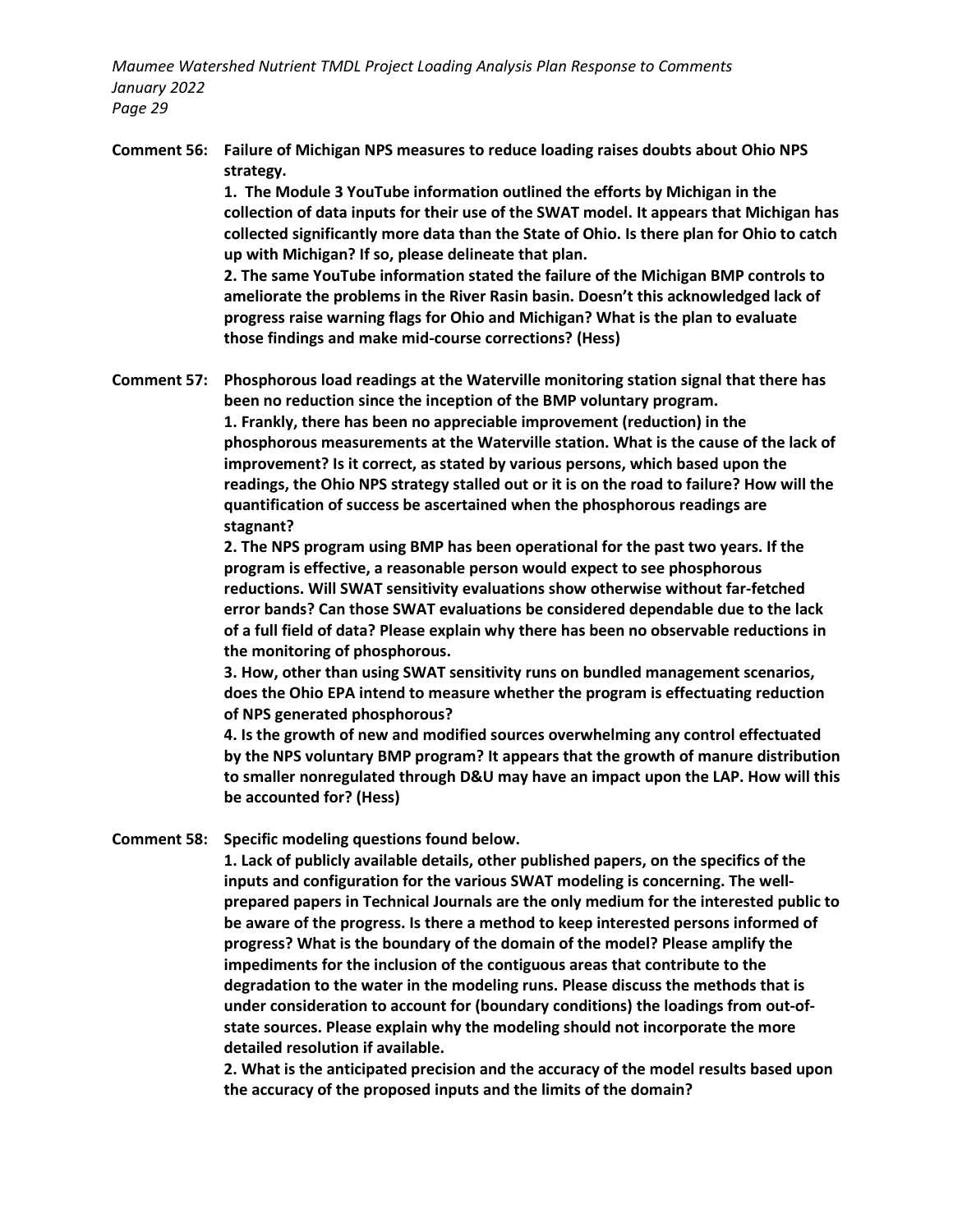> **3. What is the range of the accuracy of the critical input parameters for the predictive model?**

**4. Please provide a discussion of the input parameters that are the critical variables to achieve accurate predictive results from the model. What is the accuracy and precision of the calculated parameters versus the measured parameters as anticipated as inputs to the model? Is the Mass Balance route for the establishment of the loading due to the failure of SWAT modeling to predict attainment of the targets?**

**5. Due to the aforementioned issues stated in items 1-4, what is the uncertainty adjustment factor for the targets of the LAP modeling? Should certain segments of the model that have lower or higher uncertainty have a commensurate adjustment? 6. Will the model runs be prepared at varying levels of assumptions, such as origin and quantity of the pollutant?**

**7. Please provide an in-depth discussion of the role of measured versus calculated inputs to the model and how each may influence the results of the modeling. 8. What is the methodology to develop the baseline and future inputs such as pollutant inputs, delivery systems and water body kinetics used as model inputs? When will that methodology and those inputs be available for review and comment? 9. How will the users of the modeling results develop the predictive future inputs to the model? Namely the loadings in future years due to mitigation and to growth of new and modified sources. When will the future year loadings be released to the public?**

**10. Will contingency measure scenarios (as required by a TMDL) be evaluated? (For example, lowering of the permit threshold for CAFFs, moving from a voluntary to a mandatory BMP program for manure users.)**

**11. In determining the future loading, please articulate the amount of the loading due to growth of manure deposition since 2017 and by year thereafter until attainment is reached. Will growth of manure deposition outpace the reductions?**

**12. Will the runs of the predictive model incorporate various high, low, mean, median parameters of the inputs? If these parameters are known, please articulate them.**

**13. What is the anticipated process to validate the modeling?**

**14. What is the process to develop assumptions used in the model? For example, how will the Ohio EPA calculate the permitted (or unpermitted) changes in the production of and use of nutrients (manure)? What is the process to account to the future growth (or diminution) of nutrients within Ohio and the contiguous states?**

**15. Will the selection of the model, parameters, and running of the model be by the staff of Division of Surface Water? Have the State of Ohio given thought to letting a contract with a reputable international consulting firm to perform this critical work? Also, is it correct that a Modeling Advisory Group of the 'best of the best' experts to advise the Ohio EPA in formulating the best available Loading Analysis Plan has been established? If so, kudos to you! It would be beneficial to publish (release to the public) a chronology of the findings of that group. Such dissemination of information will gain a 'bucket full of trust' with all involved in the process.** 

**There are options available to the Ohio EPA on the choice of models, so this is not an issue. The issues are the choice of the inputs to the model and the accuracy and validity of the same. The 5,000 square mile modeling domain will present challenges,**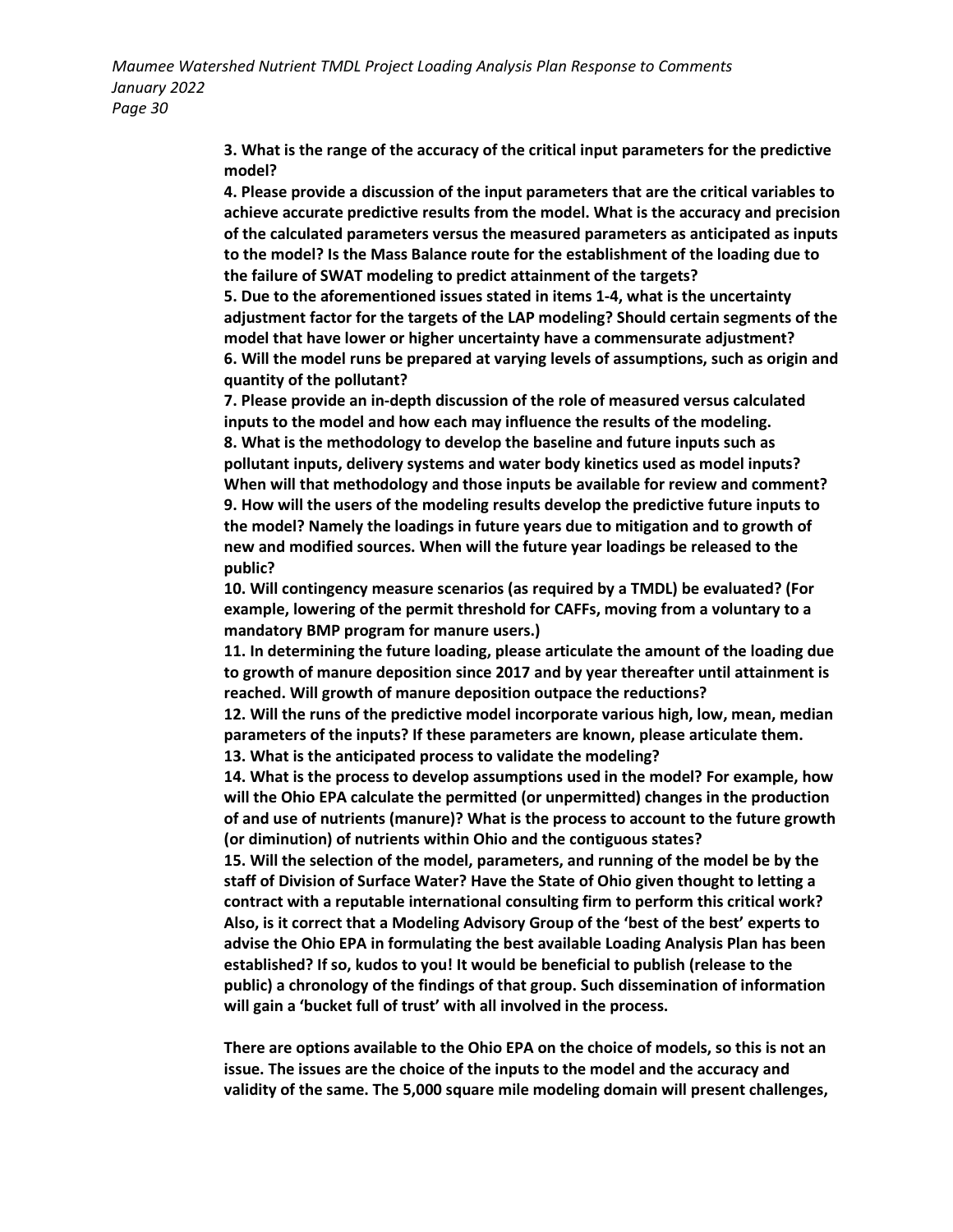> **but the decided lack of accurate critical inputs may afford a greater challenge. In this regard, the following technical questions follow:**

**I. What is the chosen model sensitivity and performance? Or the desired parameters if not selected?**

**II. What is the chosen model segmentation and resolution? How will the segmentation and resolution be best allocated to provide meaningful results? If not selected?**

**III. How will you treat equilibrium and coupling equilibrium chemistry? IV. Since wetlands is a major part of the DAP2020, to what degree will plant stoichiometry be incorporated into the model?**

**V. Because the desired target (water quality goal) at the Waterville monitoring site is on an adjusted annual basis, averaged over a rolling year; how will impulse, step, linear and exponential loading issues be addressed? VI. Again, due to the aforementioned, how will state and time variable reactions, diffusion. and distributed systems be addressed? VII. Due to the complexity of the 5,000 square mile domain, how will the hydro geometry, dispersion, mixing, water balance, resuspension of nutrients, transport through sediments be treated in the model? How will temporal loading and mitigation measures (impulse, step, linear and exponential) be factored into the analysis? (Hess)**

**Comment 59: The nutrient mass balance method as designed does not adequately account for hotspots. There is data to suggest that some CAFOs represent "hotspots" of nutrient loading.**

> **These CAFO hotspots are the result of high STP, manure mismanagement and topographic, hydrologic, and geologic factors. While the nutrient mass balance method proposed by OEPA does well to draw on information from numerous water sampling sites and subwatersheds, this LAP would be made much stronger by also collecting and incorporating finer grain datapoints to capture the effect of hotspots. The Agency must include some sort of field level assessment for setting the nonpoint source load figures in its nutrient balance model. Such an assessment could include an analysis of phosphorus loading risk from tiles and surface runoff. Data for the nutrient balance model might include scoring based on slope, topography, soil testing and other factors.**

> **The current approach by OEPA may capture nutrient loads coming off of fields in each subwatershed, but that is not enough information to equitably and accurately allocate loads to specific P sources. Dividing the load by the number of sources in the subwatershed will produce an uneven and inefficient accounting of reductions. This will lead to overburdening some sources, and setting ineffective load reductions for others. The Agency should incorporate methods for modeling and anticipating hotpots, but it also might consider employing edge of field testing and water sampling to correct this problem. Procedures to account for CAFO hotspots will allow the OEPA**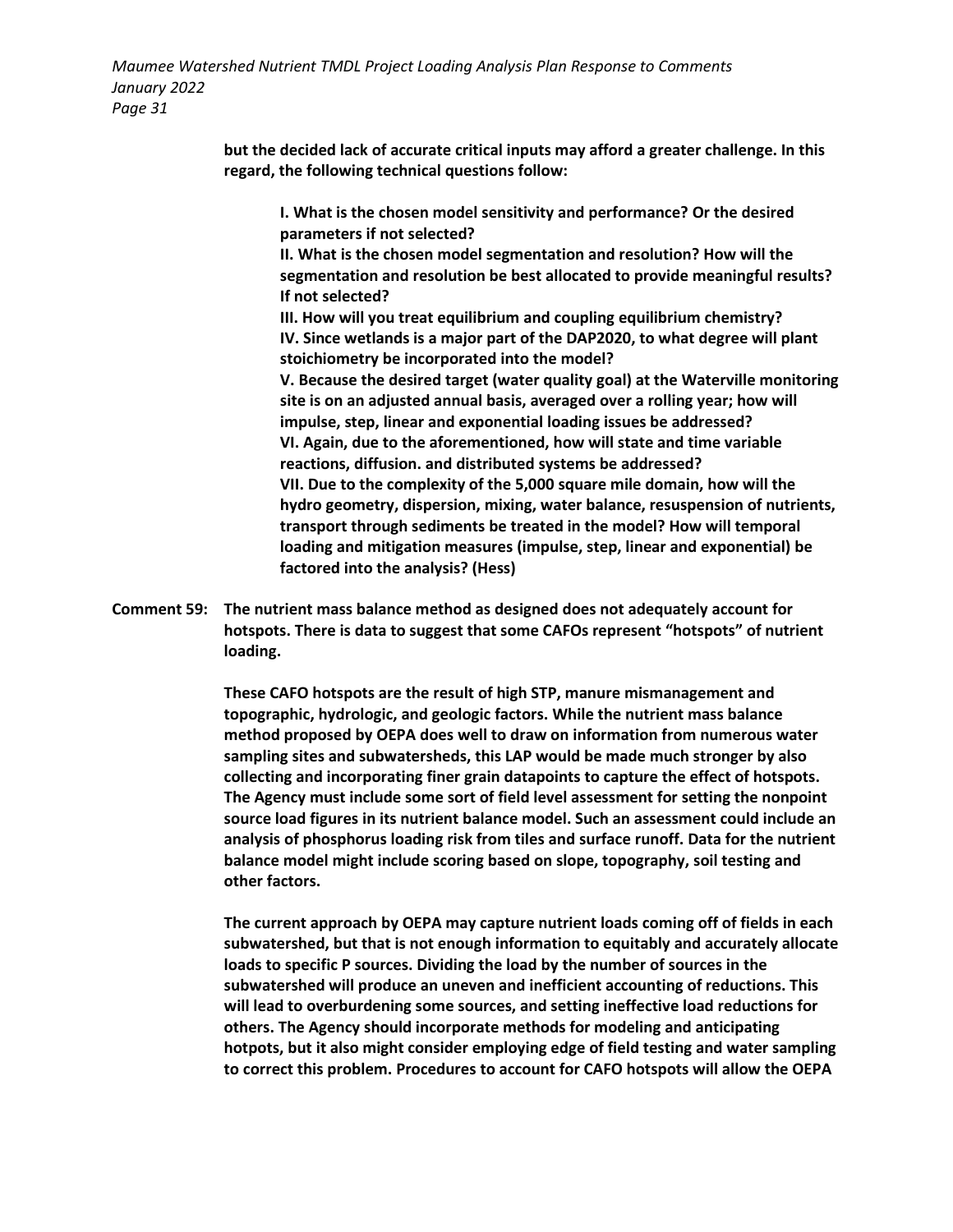> **to more equitably allocate loads among agricultural sources while ensuring that hotspots are reducing their load by an adequate amount. (ELPC)**

- **Comment 60: As referenced from ELPC's comments: "The nutrient mass balance method as designed does not adequately account for hotspots. ...This will lead to overburdening some sources, and setting ineffective load reductions for others." This approach is actually not equitable and potentially opens OEPA up to challenges and possible litigation from those sources. The WLAs and LAs should be proportional and accurate to their activity, critical conditions, and geomorphology. (AGL, OEC, FWF)**
- **Comment 61: Reduction strategy (pp. 9-10) – The LAP states that the Annex 4 40% reduction strategy will be applied to HUC-12s across the watershed but is lacking sufficient explanation of the modeling methodology that will drive this strategy. As referenced in comments from Alliance for the Great Lakes, Ohio Environmental Council and Freshwater Future, we also ask that OEPA develop a scientifically defensible method of sub allocating subwatershed targets. The Hydrologic Weighting factor described in the Domestic Action Plan is insufficient to account for these loading variations across land use types and watershed conditions. There will naturally be very little load reduction potential in some HUC12s compared to very great potential in others; a focus on "equity" in reductions is misguided. A focus on equity will lead to misallocation of resources during the TMDL implementation phase by targeting nutrient sources that will not offer as great a return on investment.**

**Before OEPA moves forward with modeling and publishing results and reduction strategies, it must provide a clear and direct explanation for the modeling methodology that includes -**

**1. Explanation of how the model will account for the wide variation in P loading from the various land use types across the watershed. Urban runoff contributes considerably less P than agricultural runoff. Local MS4 operators need assurance that they will not be held responsible for P reductions through their stormwater NPDES permits disproportional to their actual load. OEPA has not adequately explained this in the LAP.** 

**2. Explanation of how the model will account for reductions already made over four decades and billions of dollars invested in POTW upgrades, combined sewer overflow elimination, and other infrastructure improvements. Again, local governments need assurance from OEPA that their NPDES effluent limits for wastewater will not be disproportionally impacted as a means of reaching the 40% reduction goal. 3. Explanation of how the model and reduction strategy will adequately address 90% of the P load in the Maumee Watershed attributable to non-point sources 4. How SWAT modeling will be used to "verify mass balance methods" and if/how SWAT or other mechanistic modeling will be used to ensure accuracy in attributing load and wasteload allocations to all point sources and non-point sources. SWAT models are used worldwide and are continuously under development. They can be applied in different ways to emphasize different aspects to complex watersheds and be used for various applications. In short, not all SWAT models are the same and it depends on how you use them. It is important to know OPEA's plan for applying a SWAT model. (TMACOG)**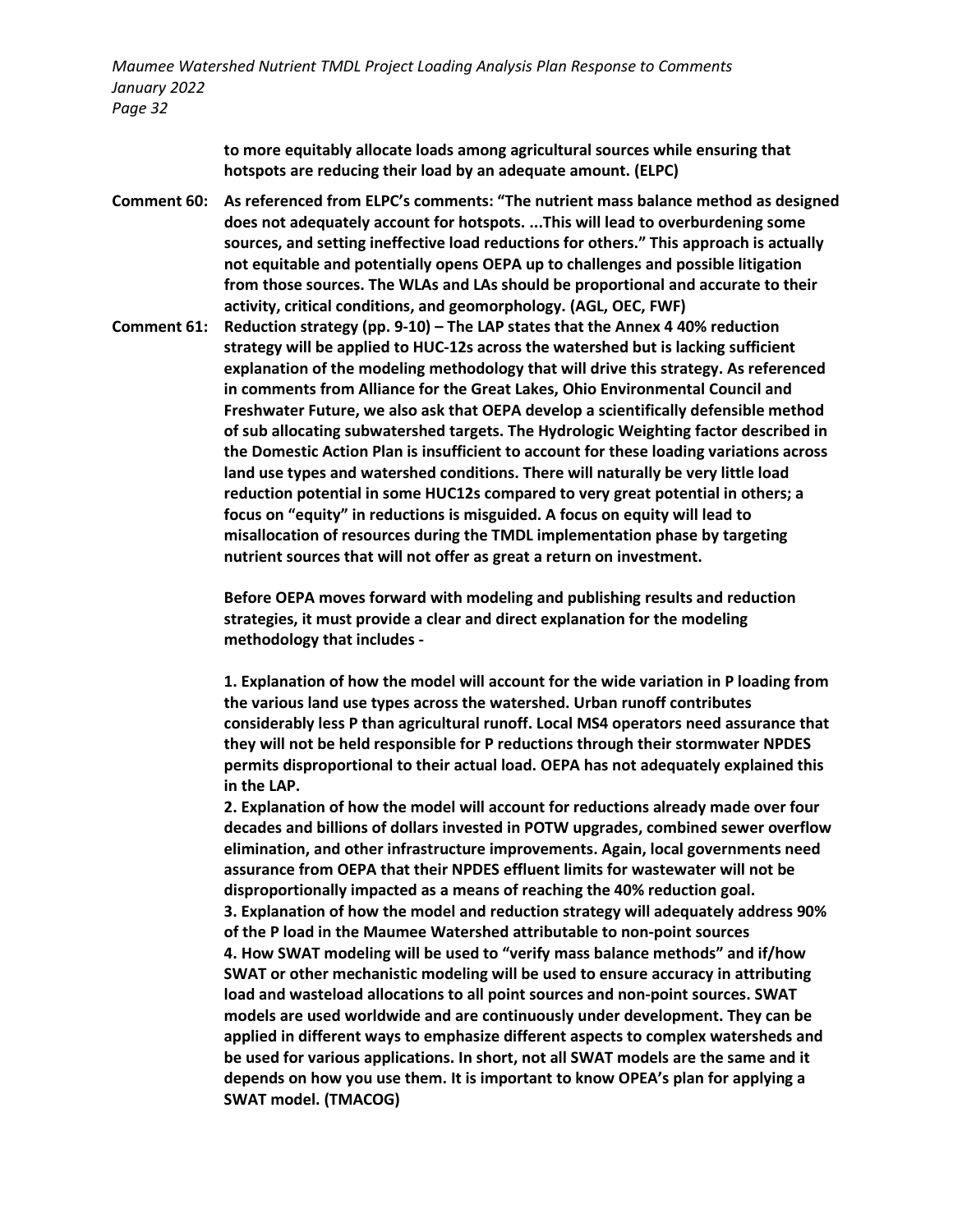- **Comment 62: The mass balance approach is a good strategy for determining loads, and basing it on the works of Dolan, Maccoux, and Ohio's Nutrient Mass Balance reports of 2016, 18, and 20, is good. However, because we know that legacy fields are important, and we know that fields with higher STP levels produce more P runoff, and fields where manure has been spread have higher STP levels, we must find a way identify the problem fields when we pinpoint sources. If the planned approach cannot do that, then it is severely flawed and unacceptable. (Reutter)**
- **Comment 63: SWAT models are fine, but they are not all created equal, and are only as good as the numbers we plug into them and the design of each model. I have seen both good and bad SWAT models. (Reutter)**

#### Response to comments on modeling:

Many of these comments also include references to allocations and model validation, these comments were addressed separately starting on page 43 and page 34, respectively.

### Response on model selection:

Identifying the model that will be used to develop TMDL allocations is a primary purpose of the LAP. The draft LAP identified the model but did not include enough detail about the model selection process. All models have limitations to understanding the complex nature of environmental processes. Identifying the best model for a given scenario requires an evaluation of strengths and weakness offered by any modeling platform. Further, model selection requires choosing the best fit for a given circumstance. Discussion on strengths and weaknesses supporting model selection has been added to the LAP.

The phosphorus targets presented in the LAP are based on the already established Great Lakes Water Quality Agreement's Annex 4 recommended reductions to address western Lake Erie HABs. Various models were utilized for that target setting exercise. These included models that considered limnological and hydrodynamic factors contributing to Lake Erie's HABs. With the targets established, modeling these factors is not necessary for setting allocations in this TMDL and the scope of models considered was narrowed to those that model watershed loadings.

Ohio EPA primarily considered the data-driven mass balance approach versus the process-driven Soil and Water Assessment Tool (SWAT) model. TMDL allocations are divided into point (wasteload allocation) and nonpoint sources (load allocation), with additional considerations for uncertainty (margin of safety) and future growth. The mass balance method, as presented in the LAP, can provide this level of bifurcation.

Mass balance methods and process-based models, like SWAT, both must make many generalizations due to the scale of a project area as big as the Maumee watershed. The results of a data driven model are more readily reproduced, and uncertainty is constrained by tying the loading estimates to measured data. Using the mass balance model will minimize issues from disagreement of observed and modeled results. There are many versions and iterations of SWAT models in this watershed with ongoing refinement. Picking one model for TMDL allocation development would be quickly outdated. For these reasons a SWAT model will not be used to develop TMDL allocations.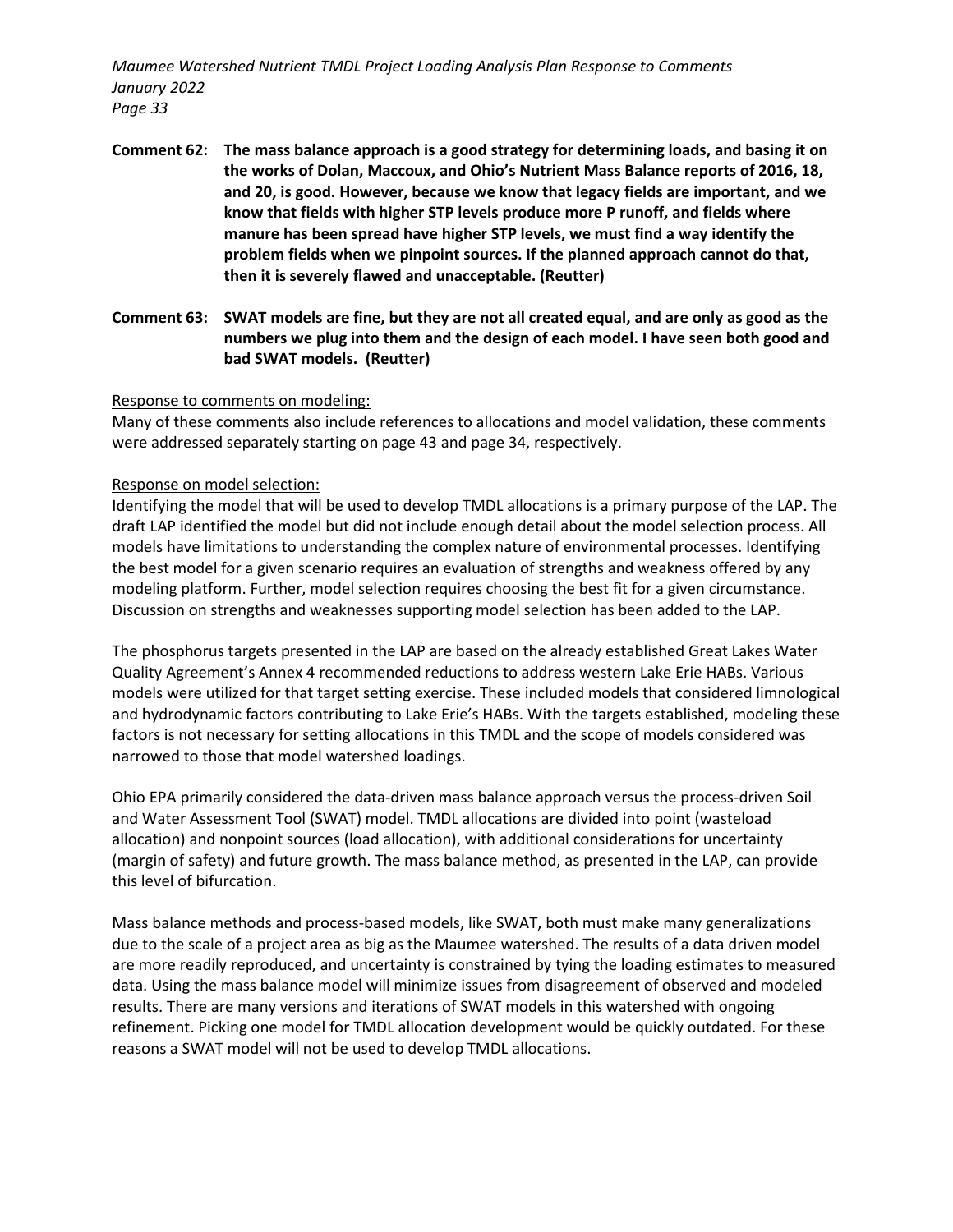### Response on source assessments and implementation recommendations:

While the mass balance model lacks predictive ability, research using process-driven models can still be considered to inform source assessments and implementation strategies. This includes aspects of source assessment frequently commented on such as manure used as fertilizer and identifying critical areas for phosphorus loading. This work will draw heavily on and synthesize the extensive existing and ongoing research in the watershed. All source assessment information presented in the TMDL will include a focus on DRP.

Ohio EPA will collaborate with Ohio Department of Agriculture, Ohio Department of Natural Resources, research modelers, and other experts for this effort. This includes, but is not limited to:

- Work carried out by multi-jurisdictional groups similar to the referenced Chesapeake Bay TMDL effort.
- OSU led SWAT modeling to test hypothesis about implementation practices and levels of implementation required in the past. *Note*: The quoted material in comment 53 is from the abstract of a study not published by Ohio EPA. While this work may be referenced in the TMDL's source assessment and implementation recommendations, Ohio EPA has not made any management decisions based on the outcome of this work.
- Analysis regarding manure application currently being carried out by the Environmental Working Group (noted in Michigan's slides of Module 3 of this TMDL project). This work extends to Ohio's portion the Maumee River watershed and Ohio agencies have been regularly engaged in this effort.
- Work on identifying and quantifying legacy phosphorus being led by USDA's Agricultural Research Service with many university partners.

### Response on subwatershed load targets:

Projecting loading targets to subwatersheds similar to what was done for Ohio's Domestic Action Plan and proposed to be updated for this project, will not be TMDL allocations. Rather, they are reduction targets to help guide local watershed planning efforts. Many field scale nutrient reduction recommendations are best managed at a local level in direct communication with the people involved in making the management decisions.

### Comments on Validation of Mass Balance Approach

There were several comments on validation of the mass balance approach.

**Comment 64: The Agency Should Provide a Comment Opportunity for Verification of the Mass-Balance Model Approach. The Agency has indicated that it plans to use the mass balance model to develop the Maumee Watershed Nutrient TMDL. The mass balance approach does not account for legacy phosphorus or critical source areas and, as discussed above, does not account for the contribution of phosphorus from streambank erosion and river bed resuspension. The use of the mass-balance model in this manner has not been validated. The agency has indicated it will verify the mass**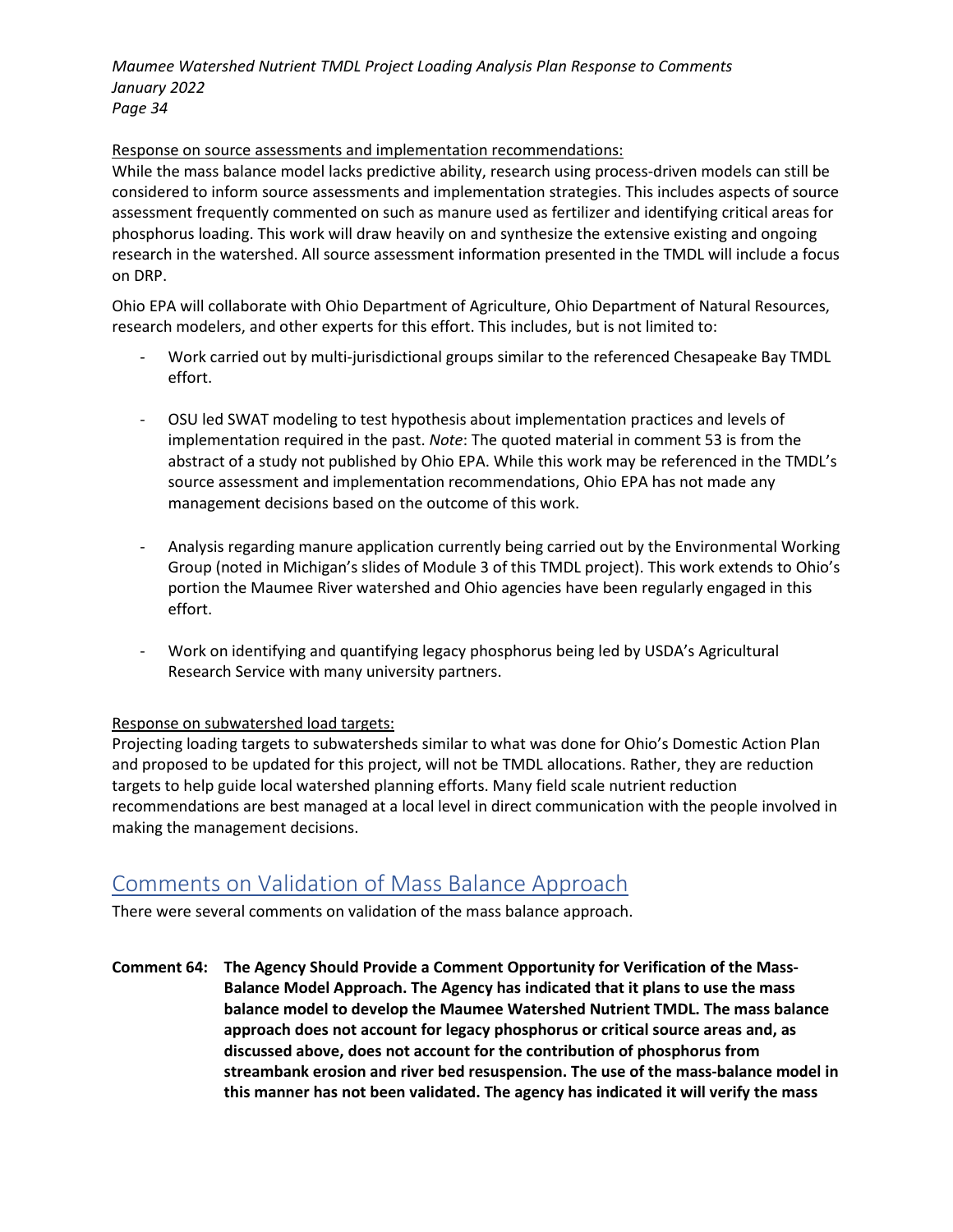> **balance methods using the Soil and Water Assessment Tool ("SWAT"). The SWAT accounts for instream processes, legacy phosphorus and critical source areas. Under the Agency's current planned approach, stakeholders would only receive an opportunity to evaluate this verification within the review of the Preliminary Modeling Results. AOMWA requests an opportunity to review this important, fundamental verification in isolation. We believe a separate opportunity for comment is necessary because the verification will drive the Agency's approach to the Preliminary Modeling Report. If stakeholders are only afforded an opportunity to address the verification within the Preliminary Modeling Report, then many of the decisions based on the verification will already be underway. In addition, OAC 3745-2- 12(A)(2)(a) requires that the Agency provide an opportunity to comment on "the proposed modeling approach"** *before* **the preliminary modeling results, and the verification may be an important piece of the Agency's modeling approach that must be completed before moving forward with the preliminary modeling results. (AOWMA)**

**Comment 65: Several other items in the LAP could use further clarification 1. The document lacks the organizational structure that clearly define OEPA's planned research methods, model validation, and reduction strategy. Rather these elements are loosely referenced throughout other sections.** 

> **2. Water quality and flow monitoring are discussed on p 8, but the document provides no explanation of how this monitoring data will be used.**

**3. Tables 1 and 2 are not particularly useful to readers who are not already familiar with the content as they are not explained in the context of the TMDL process generally or the modeling methods, specifically.** 

**4. The statement on page 9 is unclear - "This TMDL project will further refine sources of nutrients and more effectively capture the influence of diffuse sources in the Maumee watershed study area." Please explain how this will be accomplished and the data sources OEPA will use to identify diffuse P sources. (TMACOG)**

Response to comments on validation of the mass balance approach:

The loading analysis plan is a starting point for calculating TMDLs. It requires three management decisions: 1) identification of the impairment, 2) modeling approach, and 3) water quality targets. Detailed modeling methods will be presented in the preliminary modeling results. Model verification/validation must also happen in the preliminary modeling results step because it requires that the model be developed. If model validation finds that the selected model is unacceptable and the TMDL modeling process must be changed, the TMDL will revert to the LAP stage. Were this to occur, a new LAP document with public comment periods would be required.

Stakeholder outreach prior to the publishing of the draft Preliminary Modeling Results (PMR) and the comment period on the draft PMR provide opportunities to discuss how the modeling results are analyzed and interpreted. These opportunities provide engagement prior to when modeling results will be used to determine final allocations and provided feedback on the implementation framework. Then a later comment period for those decisions is afforded in the draft TMDL report stage.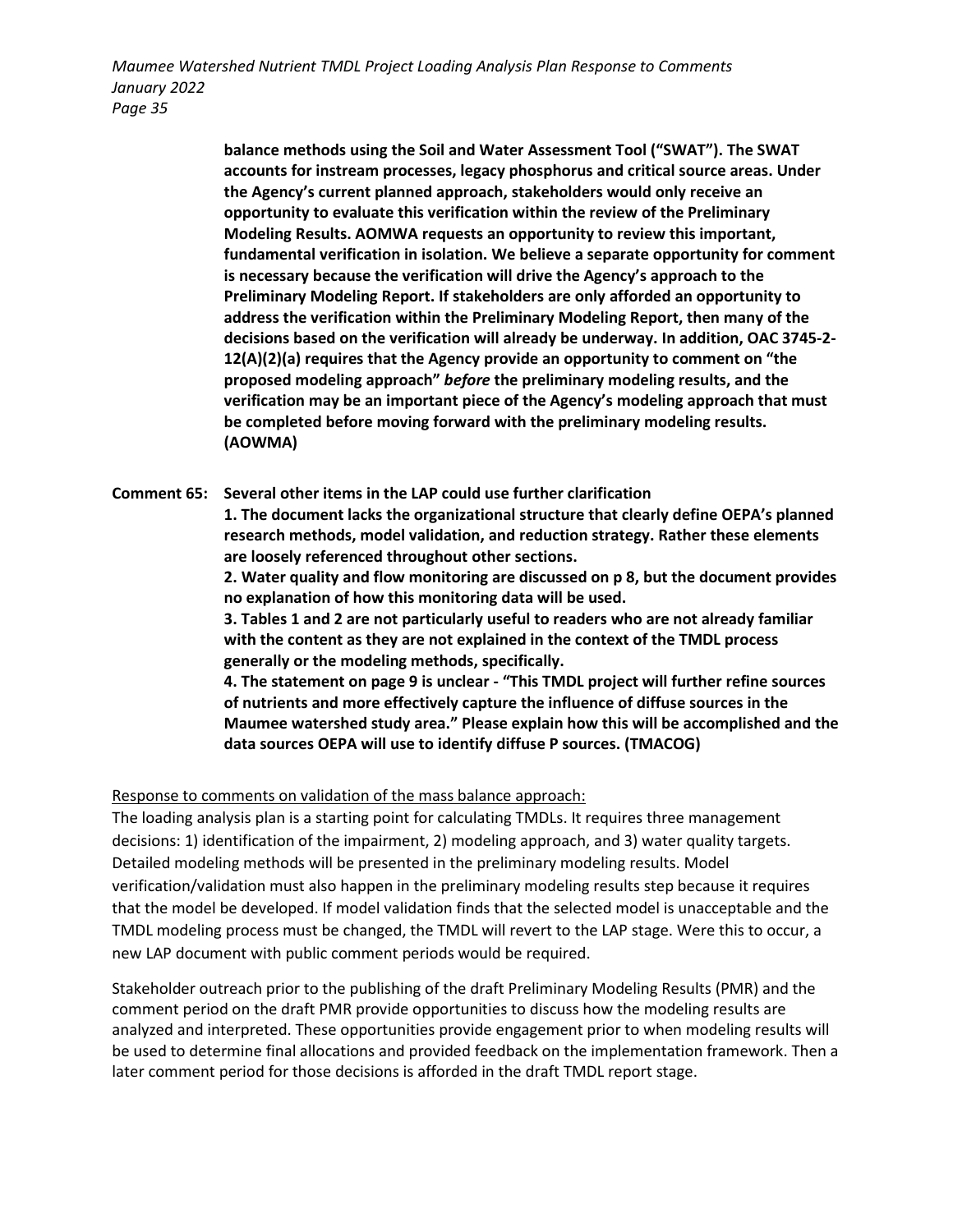The TMDL development process requires certain technical arguments to be made. Ohio EPA is working to develop a FAQ document to help explain the technical content. The FAQ document will be written with minimal technical language and in a way to maximize accessibility.

The statement on page 9 referred to in comment 65 was removed from the LAP. It was attempting to convey a concept that is now more fully explained in the LAP. For example, regulated stormwater is a diffuse source grouped as a nonpoint source in other mass balance efforts. In this TMDL it will be grouped with point sources in the wasteload allocation. More generally, a detailed source assessment of nutrients will be included in the TMDL utilizing all available published and ongoing research. This work will be used to guide implementation recommendations targeted at meeting the nonpoint and point source load allocations.

Also see the responses to modeling starting on page 33.

# Comment on Tracking

**Comment 66: "Tracking of nutrient reduction progress will not be accomplished through modeling, rather measured through continuous monitoring by USGS and Heidelberg University's National Center for Water Quality Research (NCWQR) through the Lake Erie Tributary Monitoring Network." This statement from page 9 is excellent. (Reutter)**

Response: This comment is acknowledged.

### Comments on Recreation Use

There were two comments on the criteria for restoring the recreational use.

**Comment 67: Evaluation criteria for recreational use look good. (Reutter)**

**Comment 68: The Draft LAP identifies that the total phosphorus target for the Maumee Watershed Nutrient TMDL is consistent with the Annex 4 total phosphorus target. EPA supports Ohio EPA's efforts to develop a TMDL to meet the Annex 4 target. However, federal requirements established in 40 C.F.R. § 130.7(c)(1) state "TMDLs shall be established at levels necessary to attain and maintain the applicable narrative and numerical WQS". Therefore, additional discussion is needed in the final LAP or subsequent TMDL documents to explain how the springtime total phosphorus target will attain and maintain Ohio EPA's water quality criteria. With regard to recreation use, page 7 of the Draft LAP discusses the applicable narrative water quality criteria and how Ohio EPA makes assessment decisions based on this narrative, but does not discuss how the springtime total phosphorus target will attain and maintain the narrative criteria. (U.S. EPA Region 5)**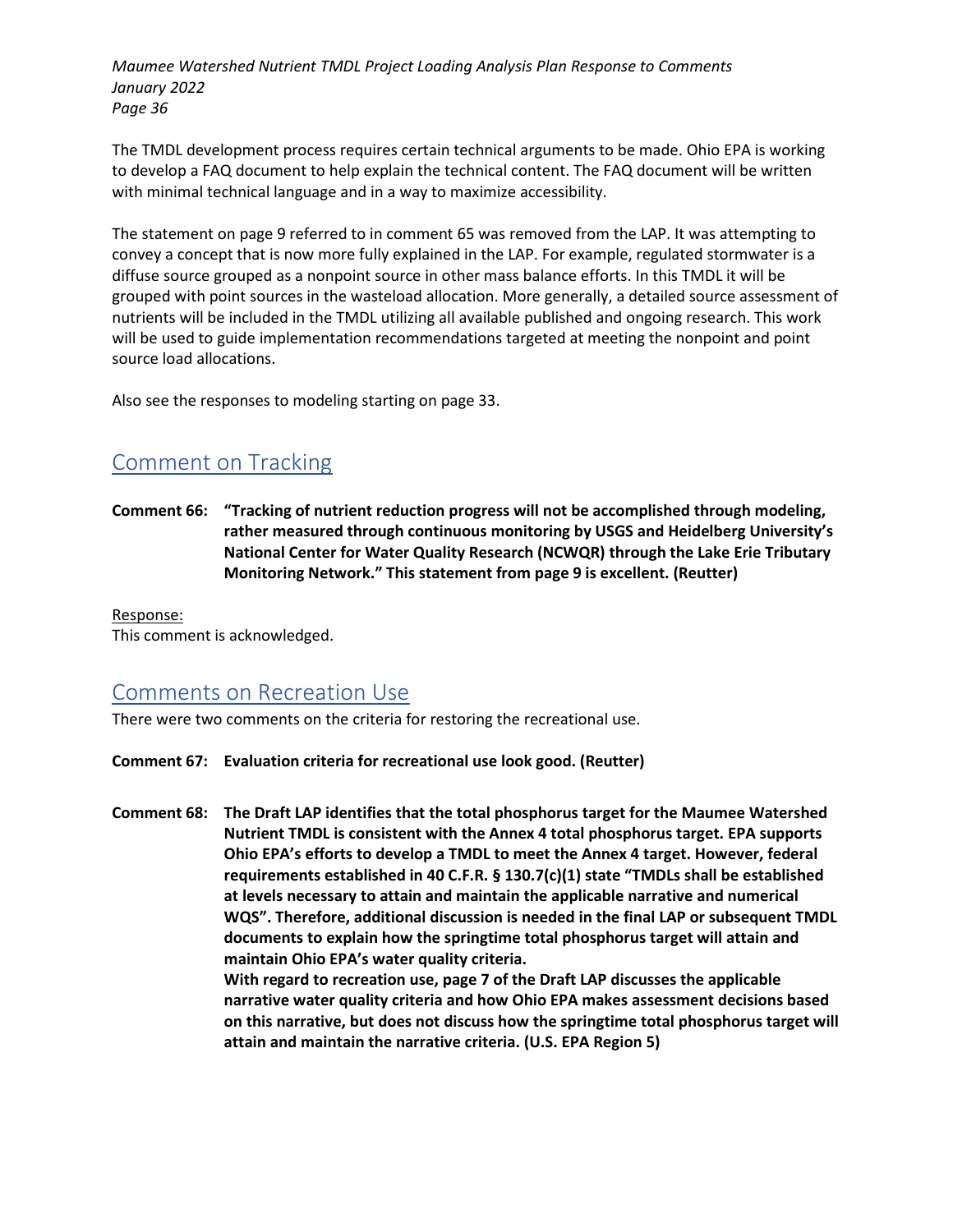### Response to comments on recreation use:

Ohio EPA has clarified how achieving the total phosphorus target from Annex 4 will achieve recreation use water quality standards for algae in the final LAP document.

### Comments on Public Drinking Water Supply Use

There were several comments on how the TMDL will address the drinking water use impairments in the Western Basin.

- **Comment 69: This section that states that two or more excursions above the state drinking water standards will be used for attainment. In addition to a drinking water attainment threshold, there should be a determination of a threshold for microcystin in the source waters that cause the problem in the drinking water. While public drinking water systems have to monitor, test and treat for cyanobacteria, the source water used for drinking water has no requirement for attainment. This is a request that source water at public drinking water intakes be required to meet low levels of cyanobacteria in addition to the drinking water standard. Source waters would be a good attainment bench mark for ensuring the safety of the water used for drinking water. Table 4 lists attainment goals for treated water, while Table 5 shows the source water problem, but there are no attainment goals for source water. There should be. To base the decision that no attainment is necessary for source water standards on one year, 2012 is simply unacceptable. The algae fluctuate's a great deal from year to year. If the tests were done in Toledo's intake in early August 2014, this scenario would be very different. This source assessment is faulty and needs a valid science basis as the source waters for drinking water are critical to a water plants ability to treat the water, especially for small drinking water plants. (LEW)**
- **Comment 70: The OEPA should monitor the cost of intervention and monitoring by public drinking water supplies (PDWS) in the three assessment units for the TMDL. a. The LAP states: "The TMDLs for recreation use impairments due to algae, explained in the prior section, will also directly address the public drinking water use impairments. Because of this, no additional actions or targets are required to be presented in this section of the Plan. The same TMDL allocations will be applicable to address both beneficial uses." However, we argue that additional and simple actions should be considered and downstream stakeholders should be engaged more robustly in that effort. This could include something as simple as annually surveying all (PDWS) for these costs incurred annually. OEPA could develop a cost-benefit analysis metric to use to track expenditures and assess progress socio-economically. (AGL, OEC, FWF)**
- **Comment 71: With regard to public drinking water supply use, pages 14 and 15 of the Draft LAP include a discussion which indicates that applicable water quality criteria may be met1 but the concluding paragraph of this section on page 15 of the Draft LAP states that the TMDLs for recreation use impairments "will also directly address the public drinking water use impairments." Either the final LAP or subsequent TMDL documents will need to present Ohio EPA's rationale for why the springtime total phosphorus**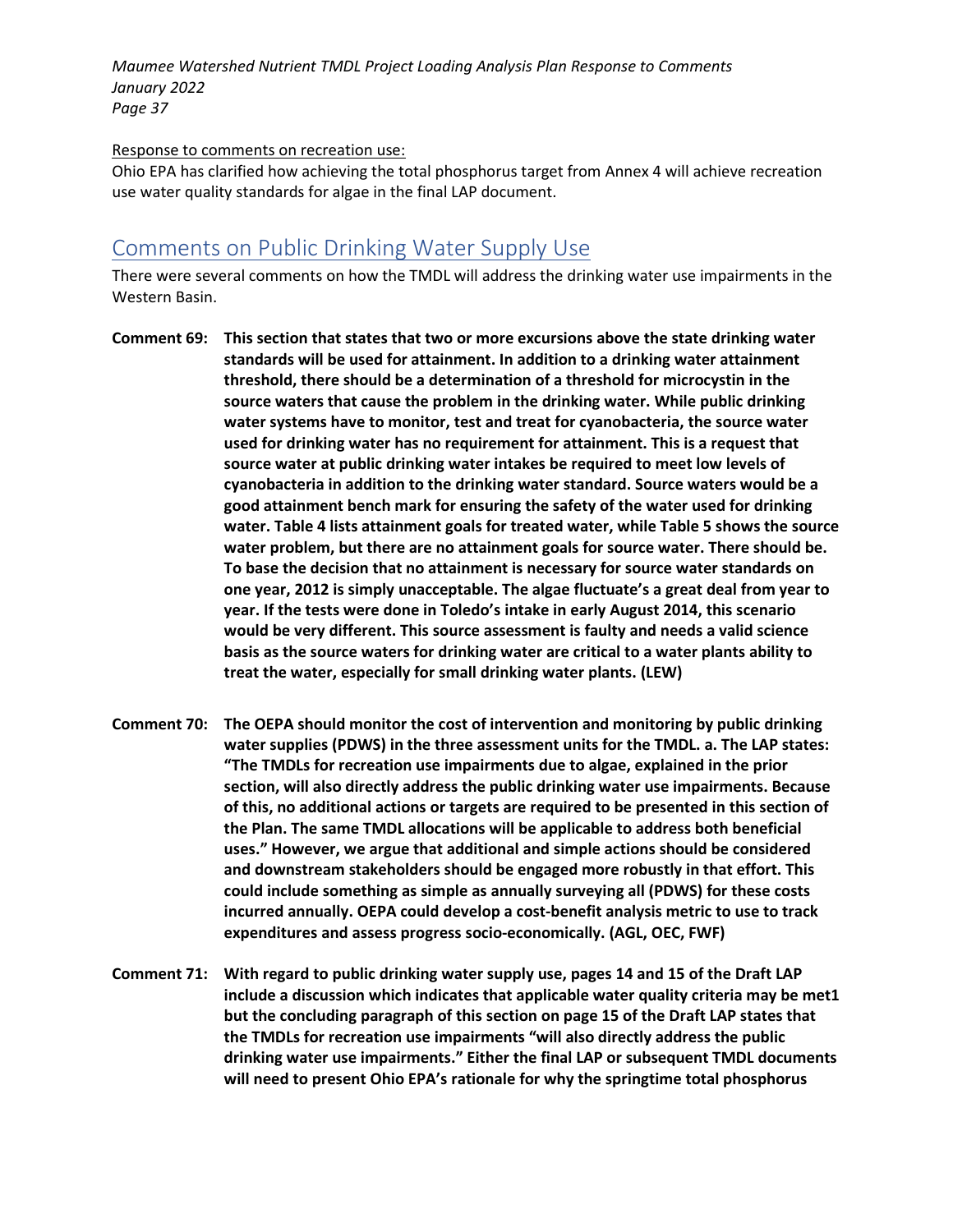### **target will attain and maintain the public drinking water supply use water quality criteria in all years. (U.S. EPA Region 5)**

Response to comments on public drinking water supply use:

Ohio EPA's public drinking water supply attainment determination for Algae (cyanotoxins) uses the results of source water monitoring. For additional information on Ohio EPA's assessment of the public drinking water supply use, please see Section H of Ohio's 2020 Integrated Monitoring and Water Quality Assessment Report [\(https://epa.ohio.gov/static/Portals/35/tmdl/2020intreport/2020\\_SectionH.pdf\)](https://epa.ohio.gov/static/Portals/35/tmdl/2020intreport/2020_SectionH.pdf).

Under Ohio's revised statute for TMDLs, Ohio Revised Code (ORC) 6111.562 requires the consideration of "the estimated economic impact, on a categorical basis, on government subdivisions, point sources, agricultural operations, and nonpoint sources." Consideration of the impact on public drinking water supplies will be included in the draft TMDL report that is expected to be released for public comment in September 2022.

Revisions to the final LAP document address concerns about attaining the public drinking water supply use with the use of Annex 4 developed nutrient reduction targets.

### Comments on Lake Erie Aquatic Life Use

There were two comments on information pertaining to aquatic life use impairment and how the TMDL will address existing impairments.

- **Comment 72: Future Aquatic Life Use Standards Should be Promulgated as Rules. Ohio EPA has indicated that it plans to update its Lake Erie aquatic life use assessment in the 2022 Integrated Report. Ohio EPA has acknowledged that water quality standards must be promulgated as rules pursuant to R.C. 119.03.** *Fairfield Cty. Bd. Of Comm'rs v. Nally***, 2015-Ohio-991, ¶ 37, 143 Ohio St. 3d 93, 102, 34 N.E.3d 873, 882. Yet it appears Ohio EPA is planning to include the assessment methodology in the Integrated Report, without complying with R.C. 119.03. AOMWA believes that the development of aquatic life use assessment methodologies or any other de facto water quality standards should be finalized as part of a notice and comment process separate from that of the Integrated Report. (AOWMA)**
- **Comment 73: EPA recognizes that Ohio EPA is reviewing and considering revisions to its assessment methodology for aquatic life use for the open waters of Lake Erie. However, as noted on page 15 of the Draft** *Loading Analysis Plan and Supporting Data Acquisition Needed for the Maumee Watershed Nutrient TMDL* **(Draft LAP), two Western Basin of Lake Erie shoreline assessment units are presently identified as not attaining the aquatic life use due to nutrients. Given the timeline Ohio EPA has planned for development of the Maumee Watershed Nutrient TMDL, i.e., target timeline for preliminary modeling results is Spring 2022 and target timeline for public notice draft TMDL report is Fall 2022, and the timeline for including an update on the revisions to the assessment methodology, i.e., the 2022 Integrated Report in April 2022, EPA recommends that Ohio EPA address the impaired aquatic life use for the two Western Basin of Lake Erie**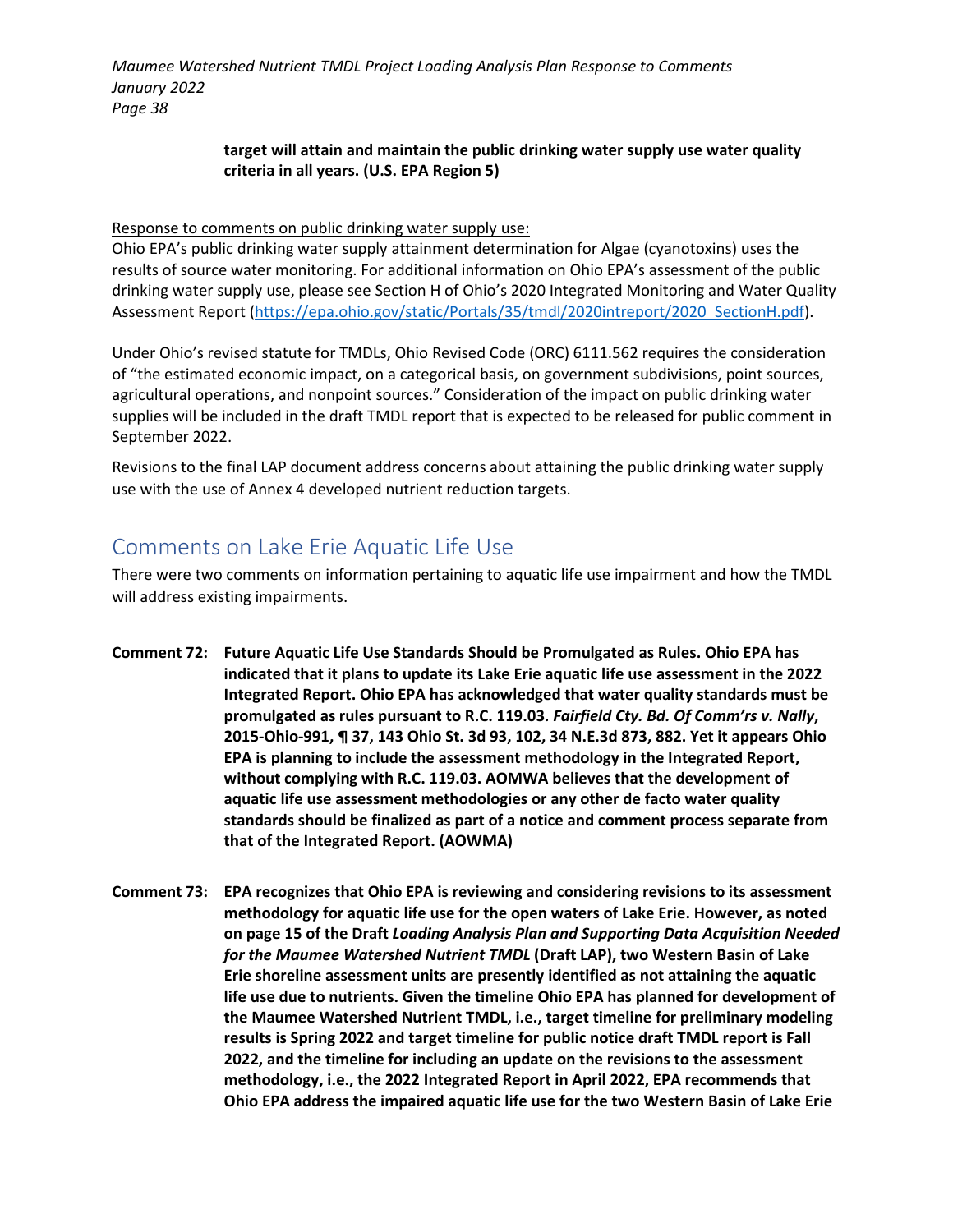### **shoreline assessment units or provide a rationale for why no further action is needed in either the final LAP or subsequent TMDL documents. (U.S. EPA Region 5)**

### Response to comments on aquatic life use:

Ohio EPA is currently in the process of preparing the 2022 Integrated Monitoring and Water Quality Assessment Report. This report will include a summary of the current effort to develop a revised Lake Erie Aquatic Life Assessment methodology in Section I. Ohio EPA intends to incorporate changes to the aquatic life use and criteria into Ohio's waters quality standards in the future.

The LAP has been updated to describe how this TMDL project addresses existing aquatic life use impairments in the Western Lake Erie and Island shorelines.

### Comment on References

**Comment 74: The LAP needs to provide references and access to the sources of information presented in the plan or that otherwise relate to the plan. For example, on page 7 of the Plan, Ohio EPA discusses NOAA satellite data but does not provide a reference to the source of the information or how stakeholders can access this information. The modeling used by NOAA to support its HAB forecast, frequently referenced by Ohio EPA, should also be made available to stakeholders on Ohio EPA's TMDL website. (MWC)**

### Response:

The following link was added to the LAP: [https://coastalscience.noaa.gov/research/stressor-impacts](https://coastalscience.noaa.gov/research/stressor-impacts-mitigation/hab-forecasts/lake-erie/)[mitigation/hab-forecasts/lake-erie/](https://coastalscience.noaa.gov/research/stressor-impacts-mitigation/hab-forecasts/lake-erie/)

# Comments Outside the Scope of LAP

There were several comments that were outside the scope of the LAP.

**Comment 75: Remediation Should Not Focus on Point Sources. The Loading Analysis Plan states that "[t]his TMDL will ultimately expand to include more detailed allocations beyond nonpoint sources." We appreciate that these allocations will be addressed later in the TMDL development process. When the Agency turns to that step, the Agency should rely principally on the Nutrient Mass Balance Study's conclusion that point sources are not the primary source of phosphorus loading. The Nutrient Mass Balance Study explicitly recognizes that "[i]f nonpoint nutrients are found to be the major contributor of downstream total phosphorus load, then focusing remediation on point source nutrients would neither be prudent or efficient."2 The Nutrient Mass Balance Study reports that "***nonpoint sources were the highest contributors to the phosphorus load in the . . . Maumee (89 percent) watershed***."3 Meanwhile, point sources contributed merely 7% of the phosphorus load.4 The study attempted to quantify the largest contributors of phosphorus loading to identify the best opportunities for remediation. Its findings demonstrate that point sources should not be a focal point for remediation. Further, as Ohio's 2020 Domestic Action Plan appropriately recognizes, publicly-owned treatment works have already invested significantly in**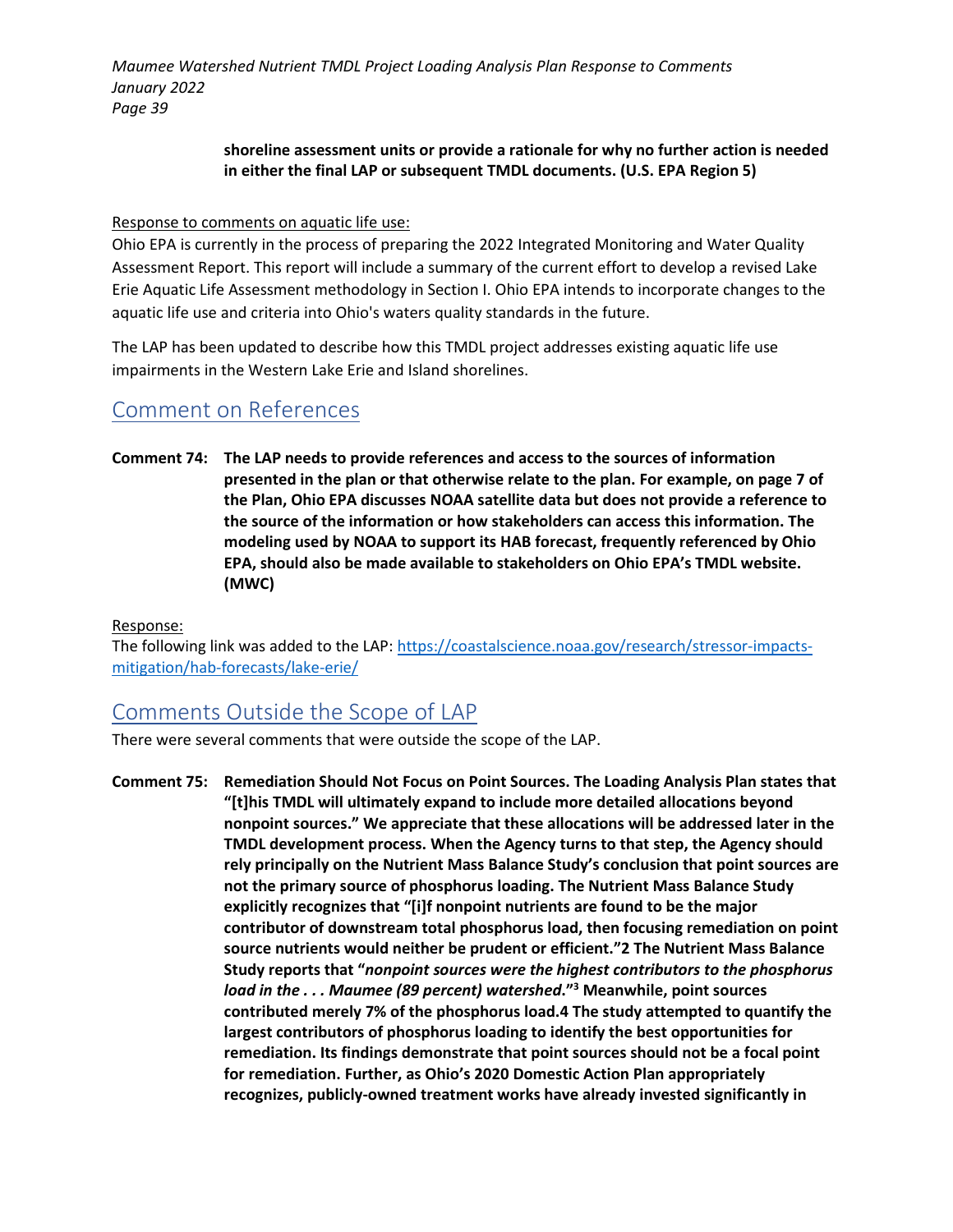> **efforts to reduce phosphorus loading to Lake Erie. Over the last several decades, AOMWA members have invested literally billions of dollars to address and substantially reduce or treat wet weather flows and to improve their treatment systems, which have helped to reduce nutrient discharges. In fact, many of these systems have already improved their wastewater treatment processes to achieve phosphorus effluent limits, and as a result, have already reduced their total phosphorus discharge loadings by greater than 40 percent. As a result, waste load allocations should be based on equity and account for significant efforts already undertaken by point sources. Additional point source reduction will not achieve corresponding improvements in the Western Lake Erie Basin. (AOMWA)**

**Comment 76: As discussed in The OMA's prior comments on Modules 1 and 2 of the Maumee Watershed TMDL, the Ohio Nutrient Mass Balance Report and the Ohio Domestic Action Plan document that the vast majority (nearly 90%) of the total phosphorus load in the Maumee Watershed is nonpoint source contribution. NPDES permitted discharges comprise only a tiny fraction of the load (8%), and in many cases these dischargers are already subject to strict phosphorus permit limits. The OMA agrees with Ohio EPA's determination that, to be effective, the Maumee Watershed Nutrient TMDL must focus primarily on nonpoint sources of phosphorus, such as agricultural contributions. It would be unreasonable, inequitable, and ineffective for the TMDL to place tighter limits on point source dischargers – such an approach would arbitrarily expose point sources to an enormous economic burden but would not result in any measurable progress towards attainment of water quality standards in the western basin of Lake Erie.** 

> **Additionally, in many cases Ohio EPA has already required point source dischargers in the Maumee Watershed to reduce phosphorus loads. Because these dischargers have already made necessary reductions, they should receive credit for these actions in any modeling effort and in the final TMDL implementation plan. In particular, point source dischargers covered by an existing near-field phosphorus TMDL should generally not be targeted for additional reductions (or for any other requirements) in the current far-field TMDL. (OMA)**

**Comment 77: As the Maumee Nutrient TMDL will be the tool used to set future regulatory and targeted management practices, it is imperative that the sources of greatest impairment of run off are clearly identified. It is LEF's understanding that Ohio EPA will not identify where the highest contributions of run off are coming from. If this has changed or our perception is inaccurate we would appreciate updated information We understand that Ohio EPA is relying on "local partners" to determine sources once the TMDL at the mouth of the Maumee is determined: in our opinion this seems to negate the intention of a TMDL. If the plan is to rely on local partners, it is imperative that these partners be contacted now, not in a year when data from the TMDL will be reported. We feel strongly that the TMDL needs to identify sources of pollution otherwise we are losing time and accuracy of the intent of the TMDL. (LEF)**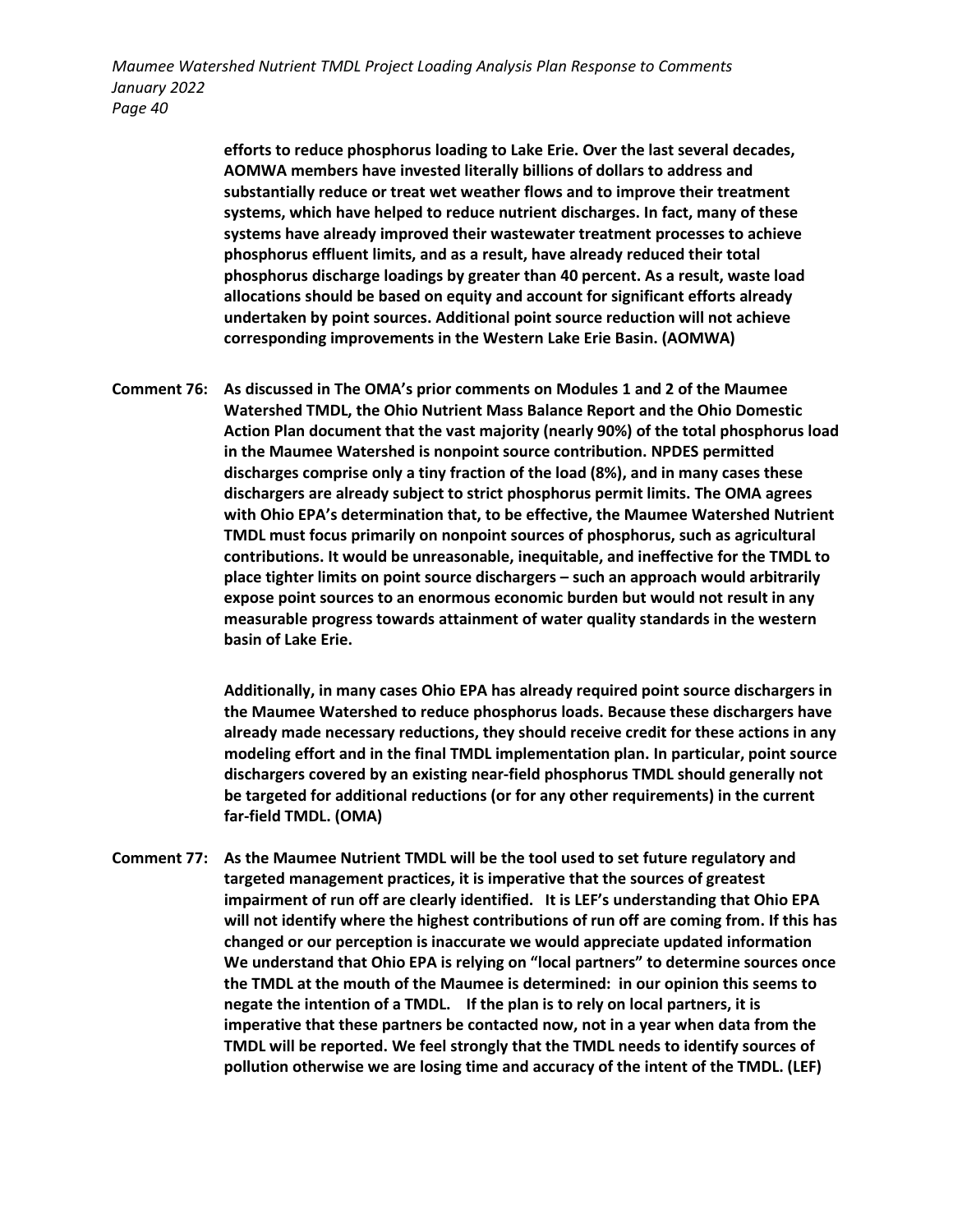### Response to comments outside the scope of the LAP:

These comments were focused on factors that will be taken into consideration in the development of the next step in the TMDL development process, Preliminary Modeling Results (Step 4). These comments will be considered when preparing the draft report for that step but will not be directly responded to at this time.

### Comments on Legacy Phosphorus

There were several comments on legacy phosphorus.

**Comment 78: Agency must account for increased DRP loading from legacy fields with high soil test phosphorus. The science is clear that fields discharge DRP from the soil. Fields that are saturated with excessive nutrients and register high soil test phosphorus are losing a disproportionate amount of nutrients, and even fields with lower STP present problems. But the Agency nowhere details how it will account for this. Nowhere in the loading analysis plan does the Agency describe how it will manage the problem of DRP loading from fields with legacy phosphorus. Legacy phosphorus is P that has built up in Ohio's agricultural fields over the years from repeated application of non-agronomic excess fertilizer. The science is clear that on legacy P fields, discharge of highly concentrated DRP is occurring even when there is no (or low) land application of commercial fertilizer and manure.**

> **Loading of highly concentrated phosphorus from legacy fields increases enormously when discharge events, such as storms, flush tile drains and increase surface runoff from these fields. A recent edge of field study in the Maumee River Watershed by Osterholz et. al. (2020) found that even fields with low STP (20ppm-50ppm) and no recent land application were responsible for DRP loading during storm discharge events.24 The amount of DRP losses from a field only increased as STP increased. What's more, this study observed these DRP loads on fields that were six months out from their last manure application, illustrating that the observed load was solely from legacy phosphorus. Loadings observed in the study could reach as high as 0.12 mg/L for DRP from tile drains, and as much as 0.8 mg/L from surface runoff – well above the FWMC load target of 0.05 mg/L in the Annex 4 Targets document. This underscores the need deploy BMPs that restrict land application on fields with high soil test phosphorus. However, under the Agency's current loading analysis plan, it will not account for the diversity of STP among sources, and thus misallocate loading reductions. The Agency should detail how it plans to incorporate soil testing data into its load analysis and allocate reductions accordingly.**

> **Particularly because storms and precipitation will increase in severity with climate change, the Agency must account for loadings from legacy fields during storm events in order to appropriately set the target load. The LAP does not acknowledge this issue or indicate that the TMDL will account for phosphorus that is already in the system in the form of legacy phosphorus. If the TMDL ignores this factor Lake Erie will not be brought into attainment with water quality standards because the load will be miscalculated and OEPA will misallocate load reductions. The Agency cannot**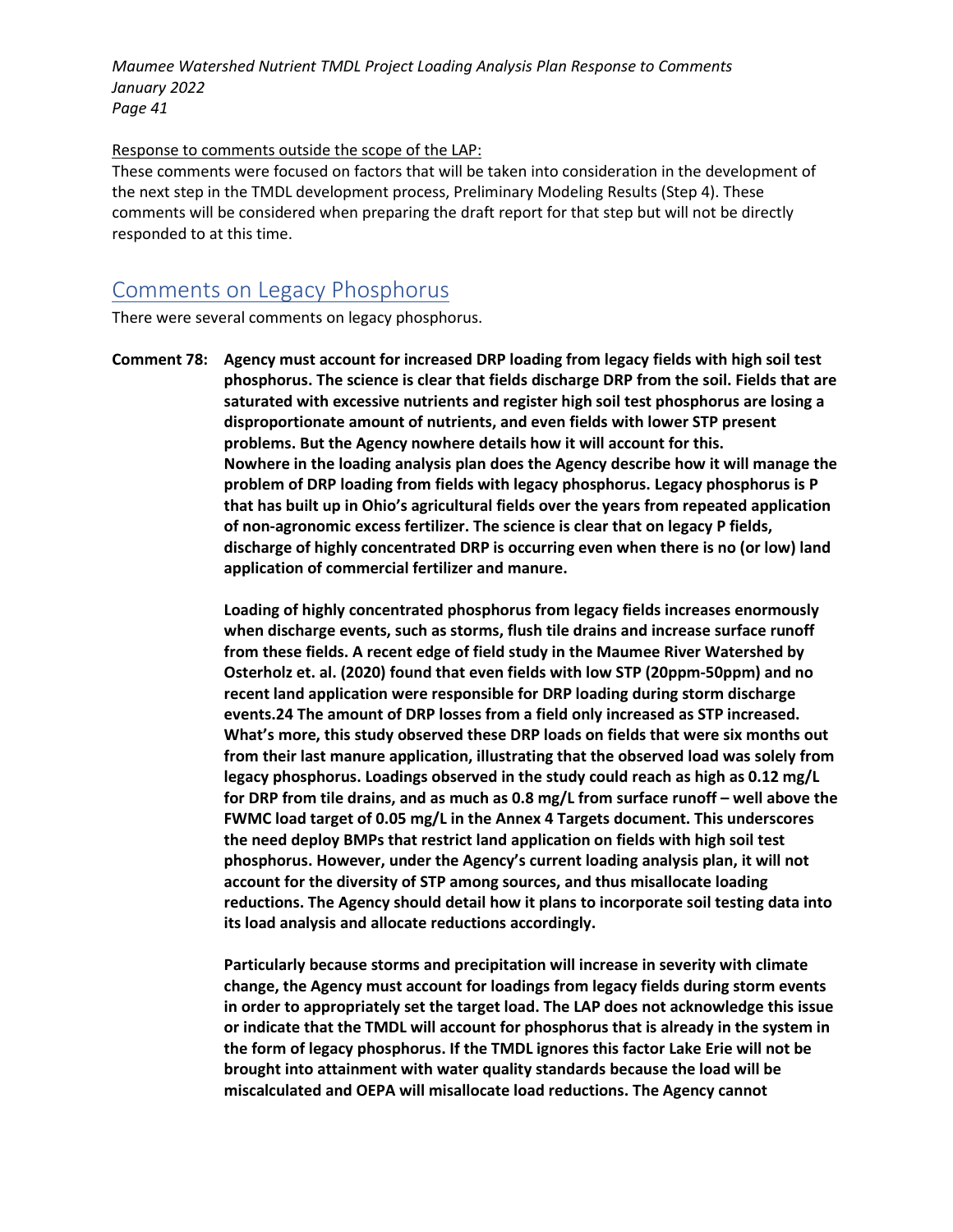> **practically achieve its goals if it does not account for a significant source of DRP in the water – DRP loading from legacy fields, particularly fields with high STP. The loading analysis plan should incorporate historic data on soil test phosphorus for Ohio's fields and model discharges from legacy fields in some manner to correct this gap. (ELPC)**

**Comment 79: The TMDL must account for the role legacy phosphorus has in non-attainment of the designated uses in the WLEB.** 

> **The LAP and, ultimately, the TMDL must address the role of legacy phosphorus. The TMDL needs to specify how Ohio EPA will identify, prioritize, and address legacy and excess phosphorus "critical source areas" as chronicled by the Great Lakes Advisory Board (GLAB) in its August 2021 Nutrient Workgroup Report (Nutrients Report, Attachment 3). (Nutrients Report at 2-3 and 12-13.) This report states that legacy phosphorus accounts for 80% of the load, suggesting that the principal focus of the TMDL should be the legacy load. (GLAB at page 5.) Unless legacy nonpoint "critical source areas" of phosphorus (including DRP) are clearly identified, their impact quantified, and strategies to address them implemented, it will be impossible to determine the necessary and appropriate reductions for other sources of phosphorus, much less to do so in a fair and equitable manner. It would be arbitrary to impose deep restrictions on current loads when such reduction may be immaterial to the ultimate TMDL goal of restoring attainment in the WLEB.**

> **Perhaps even more problematic, the massive expenditures required to achieve such reductions would almost certainly bankrupt the subsequent effort to implement the measures that would actually achieve attainment. Ohio EPA should coordinate this process, and funding, with the Great Lakes Restoration Initiative (GLRI) in accordance with GLAB's recommendations. (MWC)**

**Comment 80: Further to comment 2 above, the modeling effort, and ultimately the implementation plan for the TMDL, must detail how the government will address legacy phosphorus.** 

> **The GLAB's recent Nutrient Report states that legacy phosphorus accounts for 80% of the Maumee load, suggesting that the main actions in the TMDL must focus on how the government will address this legacy load. (GLAB at page 5.) It would be arbitrary and capricious to impose restrictions on NPDES dischargers when so much of the load results from legacy phosphorus associated with historic nonpoint sources.**

**Similarly, the LAP does not discuss how Ohio EPA will identify and address the changes in recent decades that have caused the observed increase in frequency and severity of harmful algal blooms in the western basin of Lake Erie. In particular, total phosphorus loads have remained stable during recent decades, yet dissolved reactive phosphorus loads have steadily increased. The solution to the impairment is more complicated than a simple reduction in TP and will have to account for the actual cause of the increased frequency and severity of the blooms. (OMA)**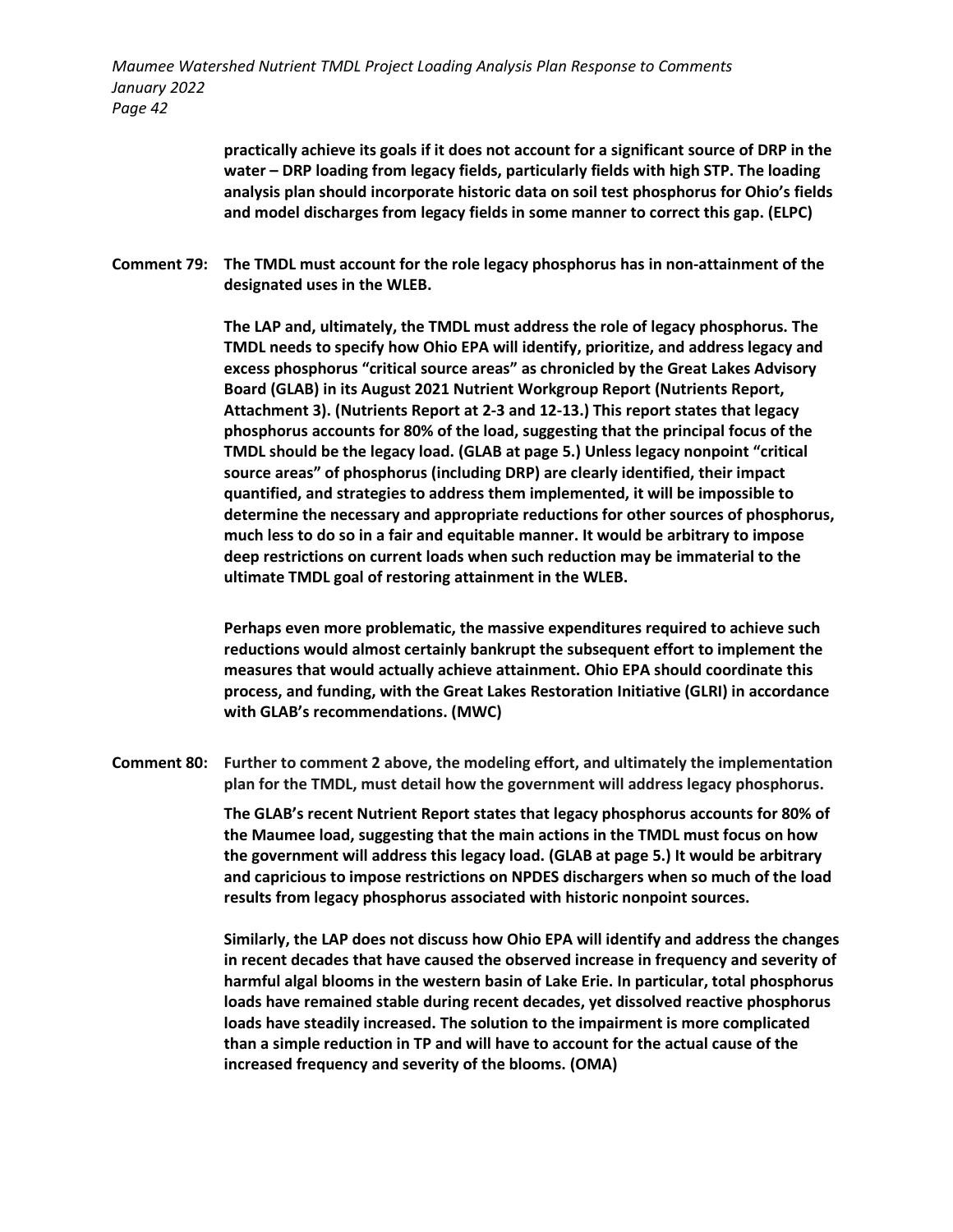### Response to comments on legacy phosphorus:

The mass balance model is an empirical model that is parameterized using observed nutrient loads from the Maumee River. Therefore, all nonpoint sources of phosphorus, including legacy phosphorus, will be captured in the TMDL calculations as part of the load allocation. Further there is no database of existing legacy fields. This limits any effort to accurately model legacy fields.

Identifying legacy source locations requires detailed local knowledge. This effort is better addressed at the local level via the development of nonpoint source implementation strategies through the development of HUC-12 based plans like 9-Element Plans. All available resources will be considered to guide implementation actions. The framework for implementation to address specific sources will be developed in the preliminary modeling results, the next step of the TMDL process.

The LAP has been updated to include more information about the history of DRP increases causing the current annual Lake Erie HABs.

# Comments on Allocations

There were several comments on how the mass balance model will be used for allocations and where allocations would occur in the watershed.

- **Comment 81: The US EPA and OEPA should be working together to develop TMDL pollutant allocations for the portions of the Maumee in Indiana and Michigan. Watershed work proceeds best when accomplished from the top down. These allocations are critical to determining success downstream, and to maximize the return on investment for downstream work, we need to prioritize upstream work first. The Maumee TMDL effort is garnering the players, science, and attention now so it would be time and resource effective to simply promulgate the allocations within this project. (AGL, OEC, FWF)**
- **Comment 82: As I read this, I believe you are suggesting that all subwatersheds will be required to undergo a 40% reduction. We know that the watersheds to the north of the Maumee are closer to the target FWMC while the watersheds to the south of the Maumee are 2-3 times over the FWMC target. There are more animal operations to the south. All farmland should be treated equally. Those applying commercial fertilizer should not end up with more stringent application guidelines than those applying manure. I believe that is where this report is headed. We should end up with a plan where all agricultural tributaries reach the FWMC target. We should not penalize the tributaries to the north of the Maumee with lower FWMC targets to allow those to the south to have higher targets. (Reutter)**
- **Comment 83: The LAP needs to provide more clarity regarding the specific methods that will be used to allocate load reductions that address the current phosphorus loading rates across all sub-watersheds. Specifically, the focus in the LAP on "treating all sources equitably regardless of where they are in the watershed" (p.9) does not account for wide variations in P loading rates across sources in each land use category. The focus on "equity" in reductions is misguided. The LAP needs to clarify how the Mass Balance**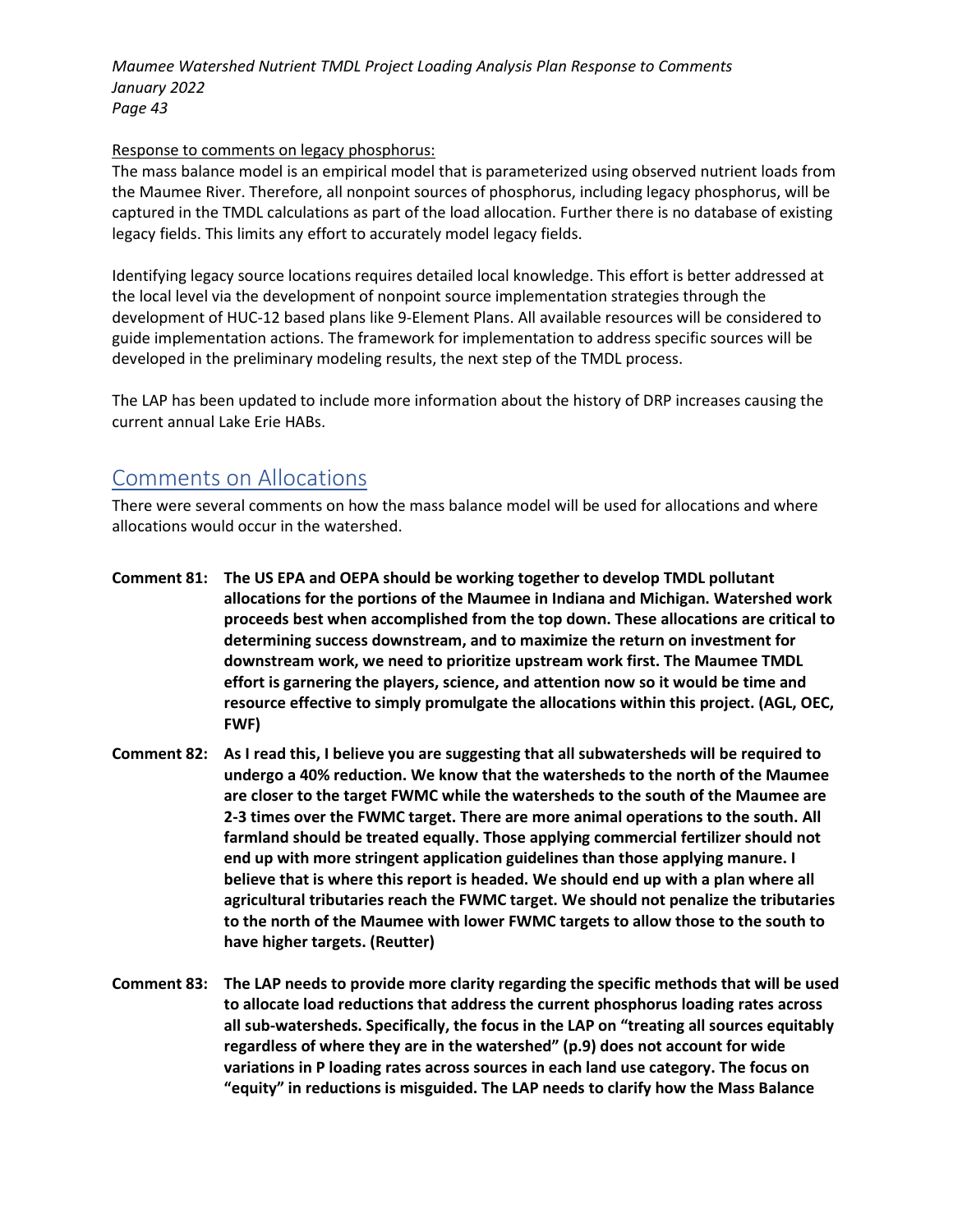> **method with SWAT modeling "verification" will account for these variations in allocating loads and the resulting required reductions.**

- **The US EPA regulations require TMDLs to establish the Loading Capacity of a watershed. It defines loading capacity as the greatest amount of a pollutant that a water can receive without violating water quality standards (40 C.F.R. §130.2(f) ). The draft LAP has no mention of establishing a Loading Capacity. A far-field 40% reduction in WLE is not a Loading Capacity for the Maumee.**
- **According the US EPA published Guidelines for Reviewing TMDLs under Existing Regulations issued in 1992: "The TMDL submittal should contain documentation supporting the TMDL analysis, including the basis for any assumptions; a discussion of strengths and weaknesses in the analytical process; and results from any water quality modeling. EPA needs this information to review the loading capacity determination, and load and wasteload allocations, which are required by regulation." This draft LAP makes no reference to the weaknesses of the analytical methods proposed and amounts to a gross allotment method which is mediocre considering what is at stake for a watershed of this size and complexity.**
- **The US EPA Guidelines document goes on to explain that "EPA regulations require that a TMDL include load allocations (LA), which identify the portion of the loading capacity attributed to existing and future nonpoint sources and to natural background... Where possible, load allocations should be described separately for natural background and nonpoint sources." It is unclear how using a blanket 40% reduction sufficiently characterizes existing and future loading capacities that are needed to generate wasteload allocations (WLA)and LAs. The draft LAP also does not describe sufficiently how LAs will account separately for nonpoint and natural background sources.**
- **From the report** *Effects of Conservation Practice Adoption on Cultivated Cropland Acres in Western Lake Erie Basin***, 2003-06 and 2012 (NRCS CEAP 2016) on page vi: "Western Lake Erie croplands are diverse in terms of soils, farm fields, farming operations, and management, which creates differences in conservation needs and potential solutions." On page vii, the report states "Forty-two percent of cropland acres are the source of 78 percent of total annual phosphorus losses and 80 percent of total annual sediment losses." It goes on to report: "[Twenty] percent of acres account for 65 percent of total sediment loss, 30 percent of total nitrogen losses, and 45 percent of total phosphorus losses from cropland acres in the 2012 conservation condition." This characterization by the Natural Resource Conservation Service's research arm makes it clear that the Maumee TMDL should create unique and specific load sub-allocations for sources and subwatersheds and those sub-allocations should sufficiently reflect the variation across the landscape and be informed via both empirical data, where available, and detailed modeling.**
- **The LAP references the far-field loading targets developed in Ohio's Domestic Action Plan (DAP) and proposes to use a "very similar" modeling method to develop TMDL targets. The DAP allocations were based on 40% phosphorus reductions for all land uses. This expectation is unrealistic for some sources, and inadequate for others. The LAP needs to clarify how achievable and effective**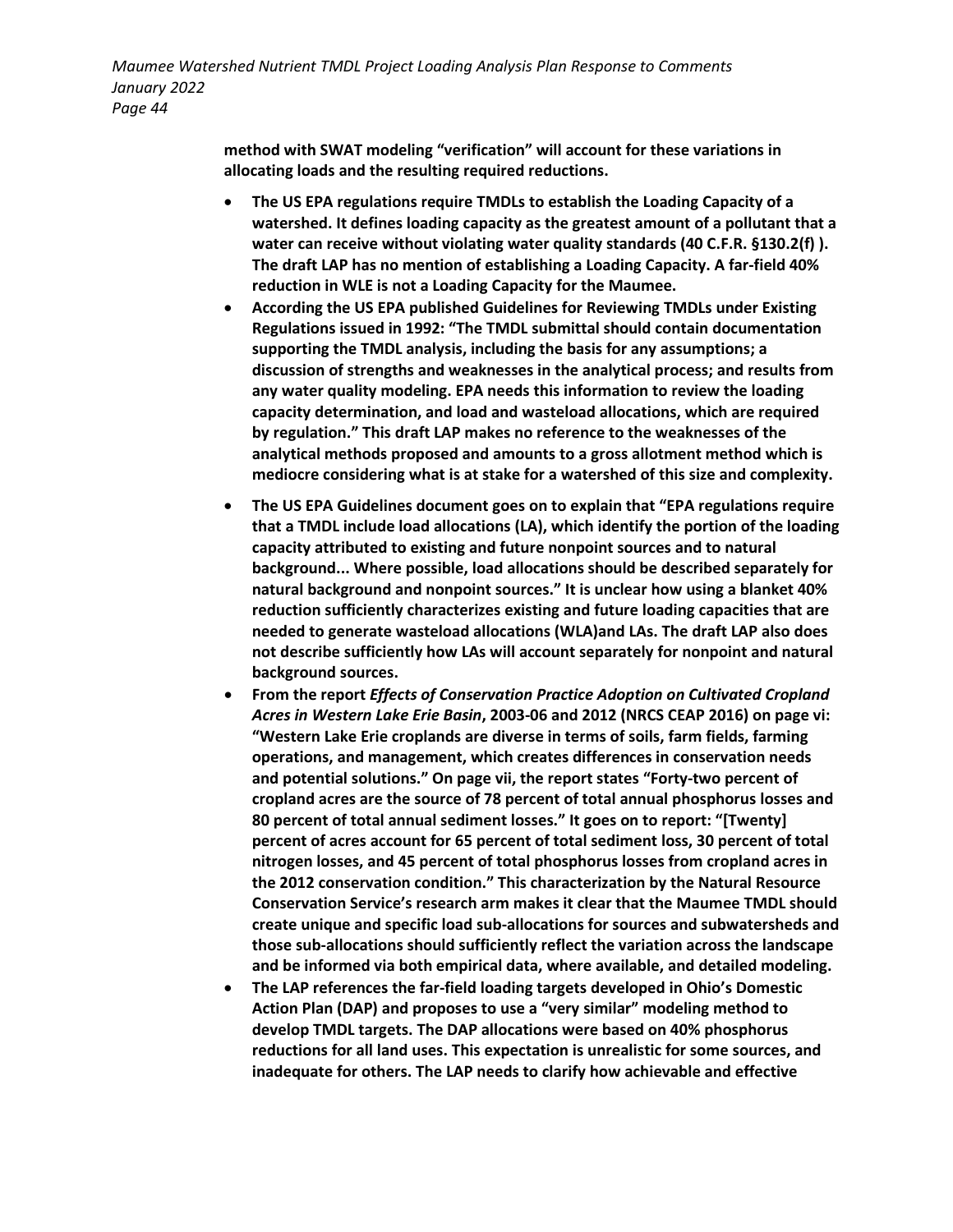> **loading targets will be determined for each category of land use. A 40% acrossthe-board reduction from all sources would not achieve TMDL goals.**

- **The Hydrologic Weighting Factor developed in the DAP seems insufficient by itself to account for the current wide variation in loading rates across the same categories of land use among HUC12 sub-watersheds. There will naturally be less load reduction potential from agriculture in some HUC12s compared to great potential in others, due to variation in types of agriculture, cropping systems, and land management, including historic adoption of agricultural BMPs, among other factors. The same logic applies to factors relevant to other land uses and sources across the HUC12 sub-watersheds.**
- **Requiring the same amount of reduction per unit area within each category of land use would result in gross inefficiencies, as already high-performing sources would be forced to expend resources to achieve ever-more-marginal load reductions, where those resources could be targeted to achieve greater load reductions at higher priority, low-performing sources and sites. TMDL targets will not be reached without outsized reductions (likely far exceeding 40%) from some high-loading sources.**
- **It is unclear how SWAT modeling will be used to "verify mass balance methods" or how SWAT or other continuous time modeling will be used to predict impacts of management actions and timing of practices in order to accurately attribute LAs and WLAs to sources. SWAT models can be powerful tools to simulate nutrient cycling especially in agricultural landscapes. SWAT models are used worldwide and are continuously under development. They can be applied in different ways to emphasize different aspects to complex watersheds and be used for various applications. In short, not all SWAT models are the same and it depends on how you use them. It is important to know OEPA's plan for applying a SWAT model. (AGL, OEC, FWF)**
- **Comment 84: OEPA should detail all NPS sources using the best available data for commercial fertilizer, manure application, legacy P sources, natural sources, and any other known NPS P sources. Without an accounting of all known nutrient sources, targeted fieldscale planning, permitting, and funding cannot be achieved. Compiling all available data sources will allow the agency and state partners to begin moving forward equitably with permitting and funding programs targeted at known sources. OEPA should ensure an accurate accounting of all NPDES-regulated point sources by enforcing robust monitoring protocols that can be incorporated in the modeling to refine the current estimate of point sources.**

**OEPA should also quantify the portion of the current P load that is currently unknown based on analysis of the existing data sources. By listing all known sources as well as the unknown portion of the P load, OEPA can highlight data gaps and research needs, allowing the agency and research partners to prioritize data collection. As more data are collected, this adaptive management approach will allow the state to expand regulatory and funding programs to other P sources as data become available.**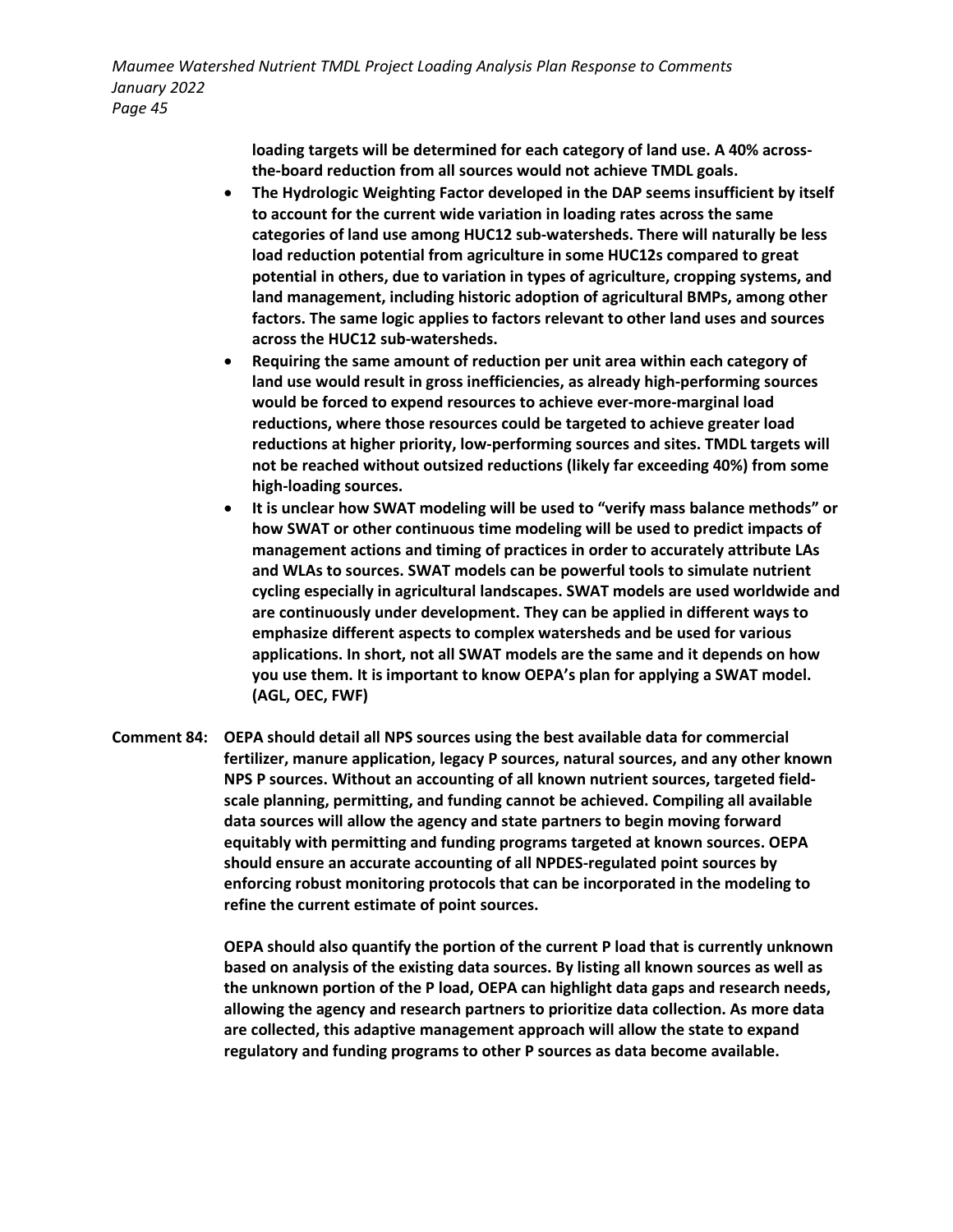> **• Page 8 – Ohio EPA's Nutrient Mass Balance is insufficient to clearly identify all sources of NPS pollution in the Maumee watershed. The Nutrient Mass Balance report simply lists NPS as responsible for 90% of the P load without detailing the many diverse sources of NPS pollution in the Maumee watershed. During the public comments for stage 1&2, stakeholders provided a long list of documents and data that should be considered in developing the Maumee Nutrient TMDL Loading Analysis Plan. These are listed on p.5 of the draft LAP. However, most of these data sources are not included in Ohio EPA's Nutrient Mass Balance report and were not incorporated into the draft LAP in a clear and meaningful way. OEPA should explain in the LAP how these data sources will be incorporated into the mass balance modeling for the Maumee Nutrient TMDL.**

> **• OEPA's current nearfield TMDL approach to attributing pollutant loads to individual point sources is a good approach that should be applied to NPS. While, applying load allocations to individual agricultural fields is neither feasible nor practical, OEPA should begin building the framework to understand and manage nutrient contributions from all agricultural non-point sources, which account for nearly 90% of the P load in the Maumee River. This should include an accounting of manure applications within the watershed, which is currently a large data gap in the Nutrient Mass Balance study. These data can and should be collected through existing CAFO and CAFF permitting programs and OEPA should work with ODA to develop a mechanism for reporting and tracking manure applications that don't meet permitting thresholds.**

**It must also be noted that within typical HUC-12 TMDLs, point source discharges from NPDES permitted animal facilities are not currently included in wasteload allocations. The contributions of these nutrient point sources, both permitted and non-permitted, must be included in the Maumee Nutrient TMDL load calculations and wasteload allocations and the LAP should detail plans for incorporating animal operation point sources into the mass balance modeling. (TMACOG)**

**Comment 85: The LAP should specifically address how the WLAs and LAs for Indiana and Michigan will be developed.** 

> **It is common practice when a state is developing a TMDL to set the concentrations for the upstream boundary to the water quality targets in the TMDL, whether or not the upstream boundary is at a state line. As stated in US EPA's draft "Considerations for Development of Multijurisdictional TMDLs:"**

> *It is clear that a central goal of the Clean Water Act and EPA's implementing regulations is to ensure that downstream States/Tribes are not subjected to pollutant loads from upstream or adjacent jurisdictions that cause or contribute to the impairment of downstream waters.*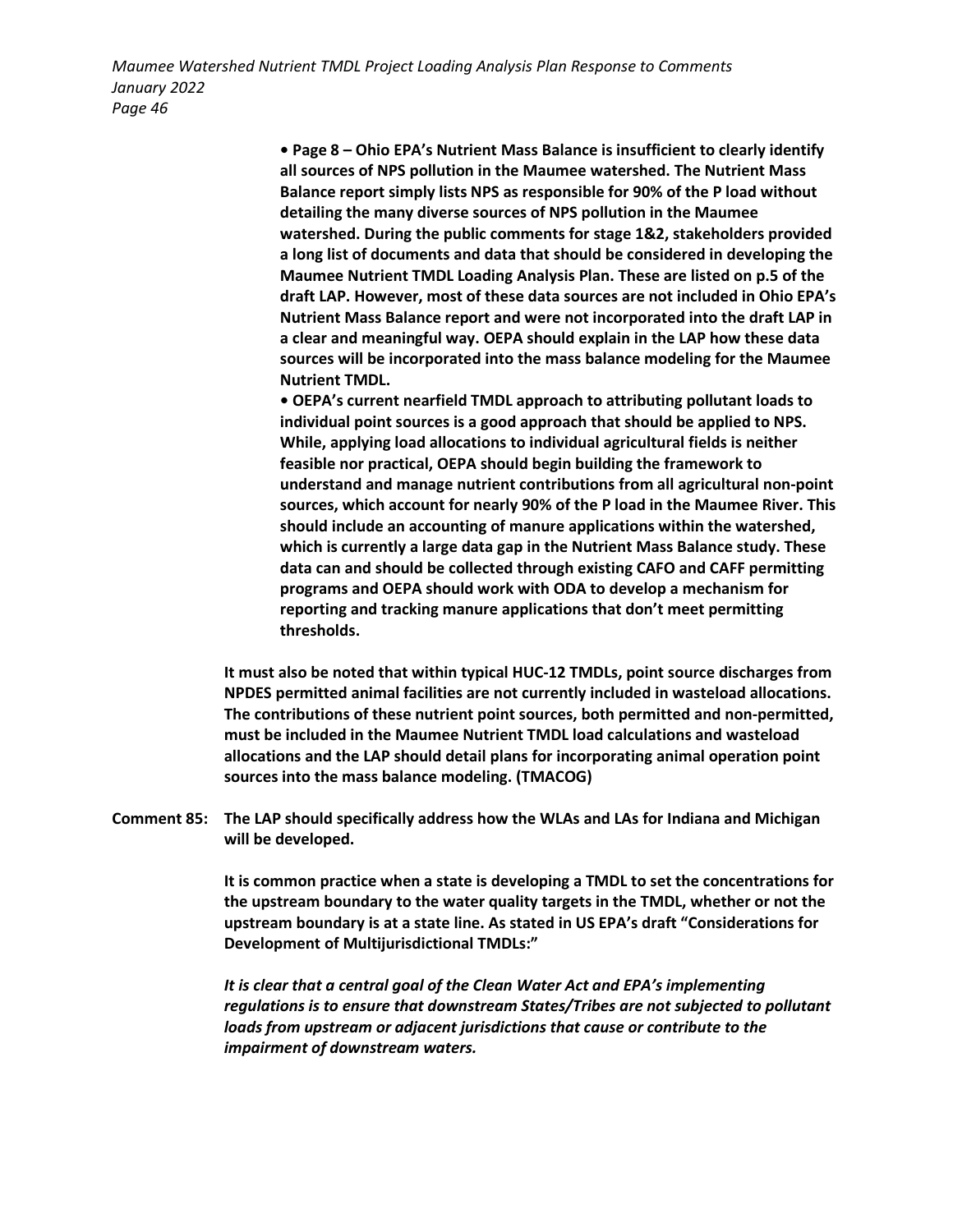> **This concept is also applied when upstream states issue National Pollutant Discharge Elimination System (NPDES) permits. As Ohio EPA intends to include the entire watershed in the mass balance calculations, it should be relatively straightforward to include the upstream reductions required for Indiana and Michigan. While the Coalition appreciates the updates provided by Michigan and Indiana in the Module 3 presentations and the October 5 virtual outreach event, the LAP should better document how the Michigan and Indiana loads will be addressed in the modeling work and in the TMDL process generally. (MWC)**

- **Comment 86: AOMWA Appreciates Ohio EPA's Case-by-Case Approach to Each HUC-12. The Agency has now clarified that it does not plan to propose 40% reductions in total phosphorus loading from each HUC-12. AOMWA supports this case-by-case approach to each HUC-12. In a HUC-12 that is largely unregulated and fails to manage nutrients effectively, it appears that phosphorus reductions greater than 40% could be achieved more readily than in watersheds that have taken steps to manage nutrients. By contrast, in a HUC-12 that already features optimal nutrient management processes, it would not be appropriate to require an** *additional* **40% reduction. (AOWMA)**
- **Comment 87: Ohio EPA must address issues of equity in the TMDL and ensure an equitable allocation of load in the final TMDL.**

**The Coalition objects to the proposed application of uniform reductions for each land use across all HUC12 subwatersheds. This approach, as currently described, appears to ignore issues of cost-effectiveness and equity.** 

#### **The draft LAP states:**

*"Then the strategy will be projected to the finer scale HUC-12s within the Maumee watershed to complete the TMDL and facilitate implementation. Projecting the allocations to the HUC-12 scale will require indexing the basin loading target to the phosphorus sources currently existing in the subwatersheds. This will include considerations about local hydrology, land use and point sources. Since the strategy is determined at the basin scale, the analysis will focus on treating all sources equitably, regardless of where they are in the watershed as supported by the lack of total phosphorus attenuation in the springtime critical period. For example, developed land in all HUC-12 subwatersheds will be required to meet the same amount of reduction, per unit area, in each subwatershed. Since allocations will account for existing point sources and land use within each HUC-12 subwatershed, loading targets for similar sized HUC-12 subwatersheds will, in some cases, vary substantially from one subwatershed to the next. For example, a subwatershed that has more row crop agriculture, or an abundance of failing home sewage treatment systems will get a higher load allocation than a subwatershed that is predominantly park land." (Page 9.)*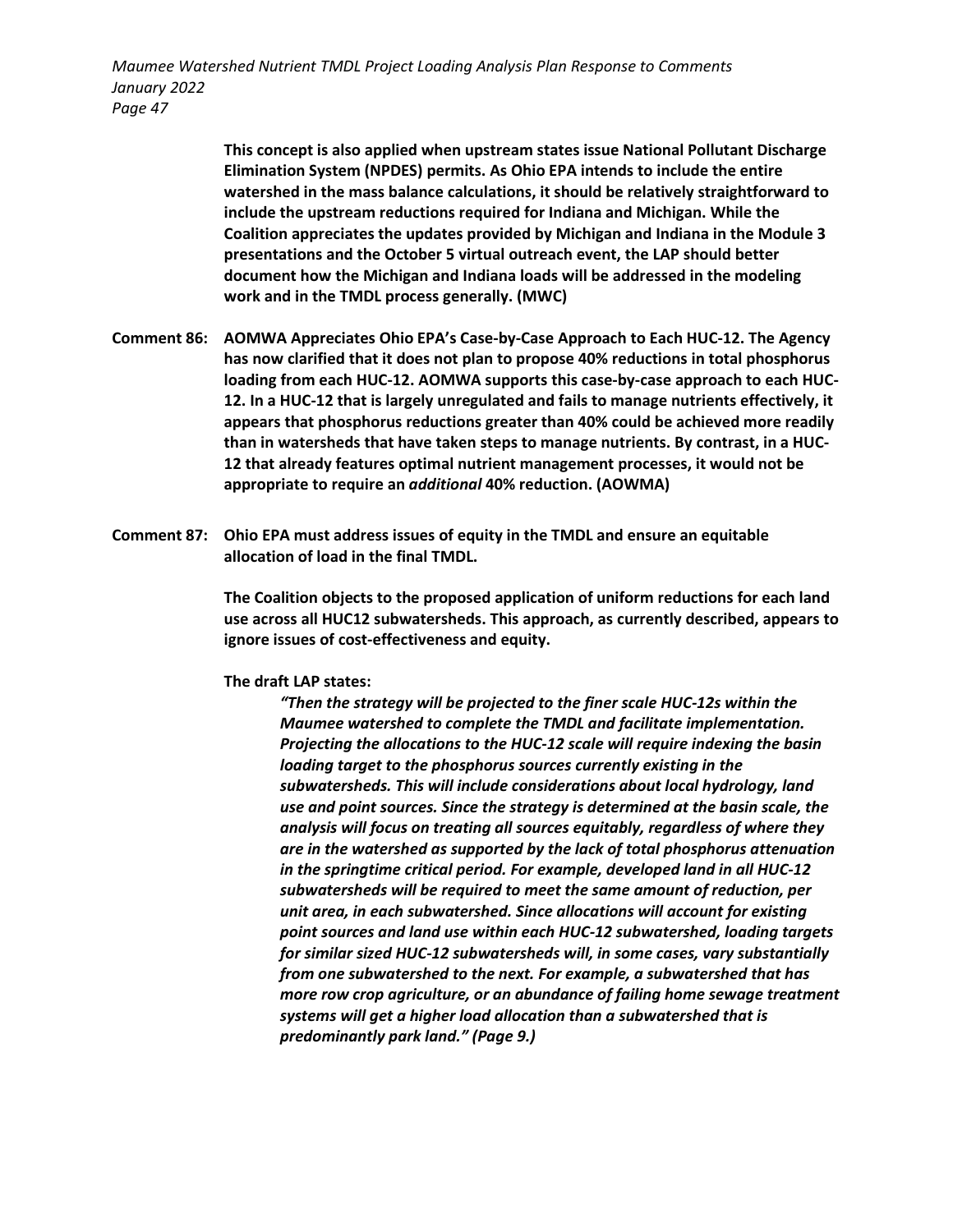**This approach raises a number of concerns, including:**

- **a) How will this approach ensure that full credit is given for reductions that point and nonpoint sources have achieved since the GLWQA 2008 baseline?**
- **b) b) The allocations and implementation plan should recognize that greater reductions can be achieved by some point sources (relative to other point sources) and nonpoint sources (relative to other nonpoint sources across the different types of land uses) at lower cost than for others, and that projects in the lower sections of the watershed address the most critical source area and result in the most benefit to the Lake. Further, research has shown that there are critical source areas, which account for disproportionately higher loadings, throughout the watershed that should be addressed first. (MWC)**
- **Comment 88: We also refer Ohio EPA to the Great Lakes Advisory Board's Nutrient Report1 and its discussion of the need to identify, quantify and prioritize critical source areas in the watershed. Research indicates that these areas, associated with historical agricultural activities, account for disproportionately higher loadings and, when located in the lower watershed reaches, may significantly impact the frequency and extent of harmful algal blooms. This concern relates back to the need for the TMDL to equitably address the sources of the blooms and focus reductions on these critical nonpoint sources. (OMA)**
- **Comment 89: A Case-by-Case Approach to Land Uses is Also Appropriate. Similarly, a uniform reduction applicable to each land use is also problematic. This approach does not recognize the importance of legacy phosphorus and critical source areas that account for a disproportionate load of phosphorus. (AOWMA)**
- **Comment 90: The LAP should provide details regarding the projected expansion of the TMDL. On page 9 of the LAP, Ohio EPA states "***The TMDL will ultimately expand to include more detailed allocations beyond nonpoint sources***." This statement appears to be trying to address one of the most critical components of the TMDL—reductions of nonpoint sources, which account for 90% or more of the phosphorus load—but the statement provides virtually no guidance or details on how or when the TMDL process will address the issue. We offer the following suggestions and comments:**

**a) The LAP needs to describe how specific nonpoint sources will be identified, described, and quantified. This is critical for identifying how implementation of nonpoint source controls (in general) will be prioritized in the TMDL to ensure that the most critical nonpoint source areas are addressed first under the adaptive management program.** 

**b) Ohio EPA's statement leaves open whether the TMDL will include a** *general*  **allocation to point sources at this time (and what that might mean), and whether and how this TMDL will be used to generate a later detailed allocation. While Ohio EPA's statement is unclear, we note that point sources are less than 10 percent of the total load and many point sources in the watershed have already achieved significant load**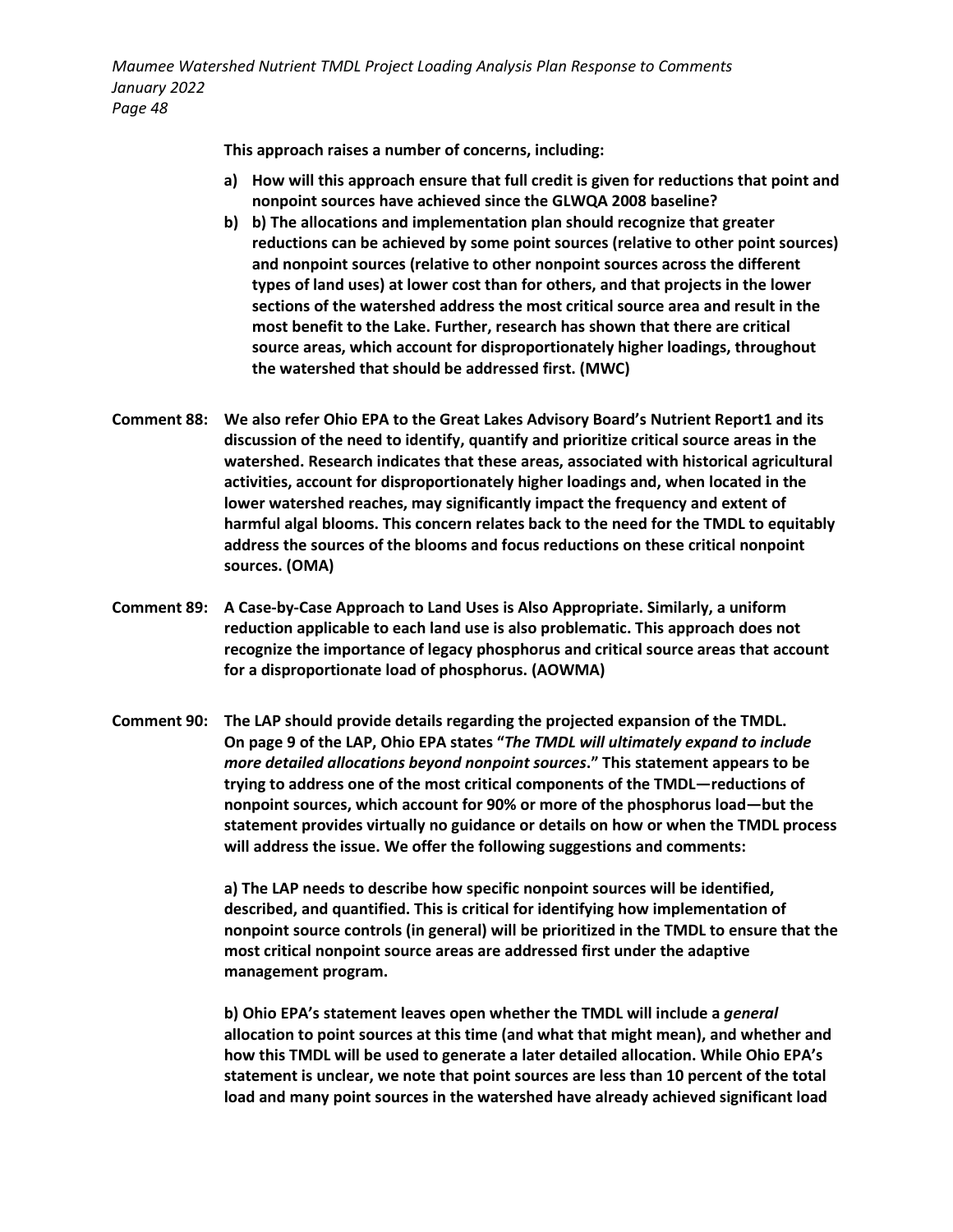> **reductions in recent years under the point source permitting program. Requiring additional load reductions from these point sources at this time is inappropriate, likely unnecessary, and will provide little or no benefit to WLEB.**

> **c) It is also not clear how the load allocations, models, etc. used in this TMDL will be applied in the nonpoint source allocations or what Ohio EPA means by "the TMDL will be expanded" (and why those issues are not addressed, or at least discussed, up front rather than in some later iteration of the TMDL).**

> **d) The TMDL needs to explicitly recognize that the mass balance approach has inherent uncertainties which if used for the development of the TMDL, will make the attribution of specific WLAs and LAs to individual sources inappropriate. This includes the lack of accounting for phosphorus loads from streambank erosion; the lack of explicit accounting of delivery factors from land parcels to streams, and streams to the Maumee River, and along the 137 miles of the Maumee; and a host of other variables that are factored into more complex and thorough models. (MWC)**

Response to comments on allocations:

Many of these comments also included reference to the model selection discussion in the draft LAP and the role of legacy phosphorus. See the response to modeling and legacy phosphorus comments starting on page 33 and page 42, respectively, regarding these subjects.

The TMDL allocations are only proposed to be calculated at the watershed outlet to Maumee Bay and the Waterville monitoring station. Projecting targets to HUC12 subwatersheds is proposed to facilitate developing local nonpoint source implementation plans. This strategy provides more flexibility for implementation. Some HUC12 subwatersheds could contribute greater reductions than others and remain consistent with the TMDL allocations. How reductions are distributed across different sources will be included in the preliminary modeling results.

A weakness considered in model selection was that mass balance methods do not differentiate between loads from most nonpoint sources. To manage this weakness, a detailed source assessment utilizing the most relevant resources (SWAT modeling, edge of field monitoring, etc.) will be included in the next step of this TMDL.

The LAP has also been updated with more information regarding boundary condition loads from Michigan and Indiana.

## Comments on Adaptive Management

There were several comments on adaptive management and what Ohio EPA uses this term to mean.

**Comment 91: Adaptive management is not defined and the Agency fails to describe how it plans to exercise adaptive management. That the Agency might adapt to account for DRP later is not an excuse for failing to promulgate a sufficient LAP and TMDL that includes DRP now. The Agency does not describe the conditions under which it will change the TMDL consistent with its adaptive management approach. Adapting to new science and changing environmental conditions is extremely important as this TMDL develops**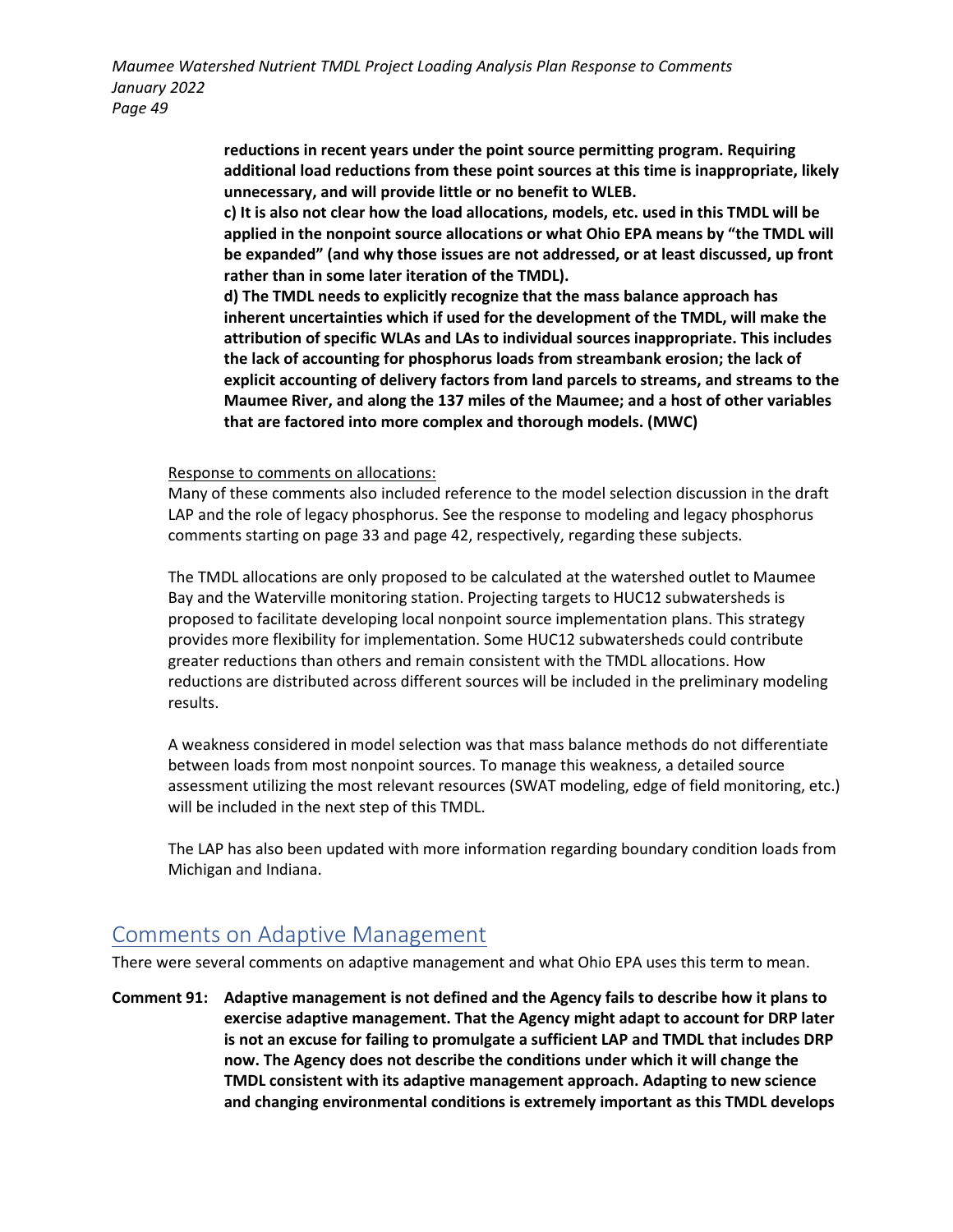> **and is implemented. The U.S. Action Plan for Lake Erie (2018) describes how adaptive management should function in the context of remediating Lake Erie's impairments. Principles of adaptive management include: deliberate planning, experimentation, defining and redefining the problem, modeling linkages and updating models when new information comes to light. Assurances, but no evidence, that the Agency is following "sound science" are not enough. The Agency must articulate reasons why it has chosen the approach it has and how it will adapt to future conditions. To the extent the LAP does describe the Agency's adaptive management approach it does so in a conclusory and vague way. The Agency needs to explain how it is considering and incorporating recent science such as the articles cited in this comment letter and articles that relate to stream dynamics and nutrient conservation such as King, 2020.12**

> **Most importantly, the Agency must incorporate climatic considerations into the LAP and TMDL. Our climate is changing dramatically and quickly. The goal of keeping the earth's temperature below 1.5 degrees of warming above pre-industrial levels will not be achieved.**

> **Indeed, models predict we will exceed this target as soon as 2030. The warming climate will have profound implications for the growing season, crop viability, and precipitation patterns in the Maumee Watershed in the coming 5-10 years. Yet – while claiming that the OEPA is following sound science and an adaptive management approach – the LAP nowhere mentions climate change or how the Agency is planning to adapt to changed environmental conditions in the near term. (ELPC)**

**Comment 92: Because Ohio EPA apparently intends for adaptive management to play a key role in the development and implementation of this TMDL, the agency needs to explain how adaptive management will be used to refine the TMDL and the implementation strategies over time.** 

> **Adaptive management is a systematic approach for improving resource management by learning from management outcomes. This means that a well-defined, structured process is needed so that stakeholders can reach consensus on the actions that should be taken first, the effectiveness of those actions can be assessed, and consideration given to the second (and later) tier actions that should be taken next. Initial implementation actions should be targeted towards priority projects that have a high likelihood of effecting meaningful change (***e.g***., reductions in DRP loads). Without serious consideration of both DRP and legacy phosphorus at this time—even if full analysis and modeling of these issues is deferred—there is a significant risk that limited public and private resources will be expended without materially improving the situation. (MWC)**

**Comment 93: The LAP does not include a description of analytical methods that will be used to calculate the TMDL load allocations or a description of the agency's adaptive management strategy. OEPA should not move forward in releasing preliminary modeling results without providing adequate description of the analytical methods**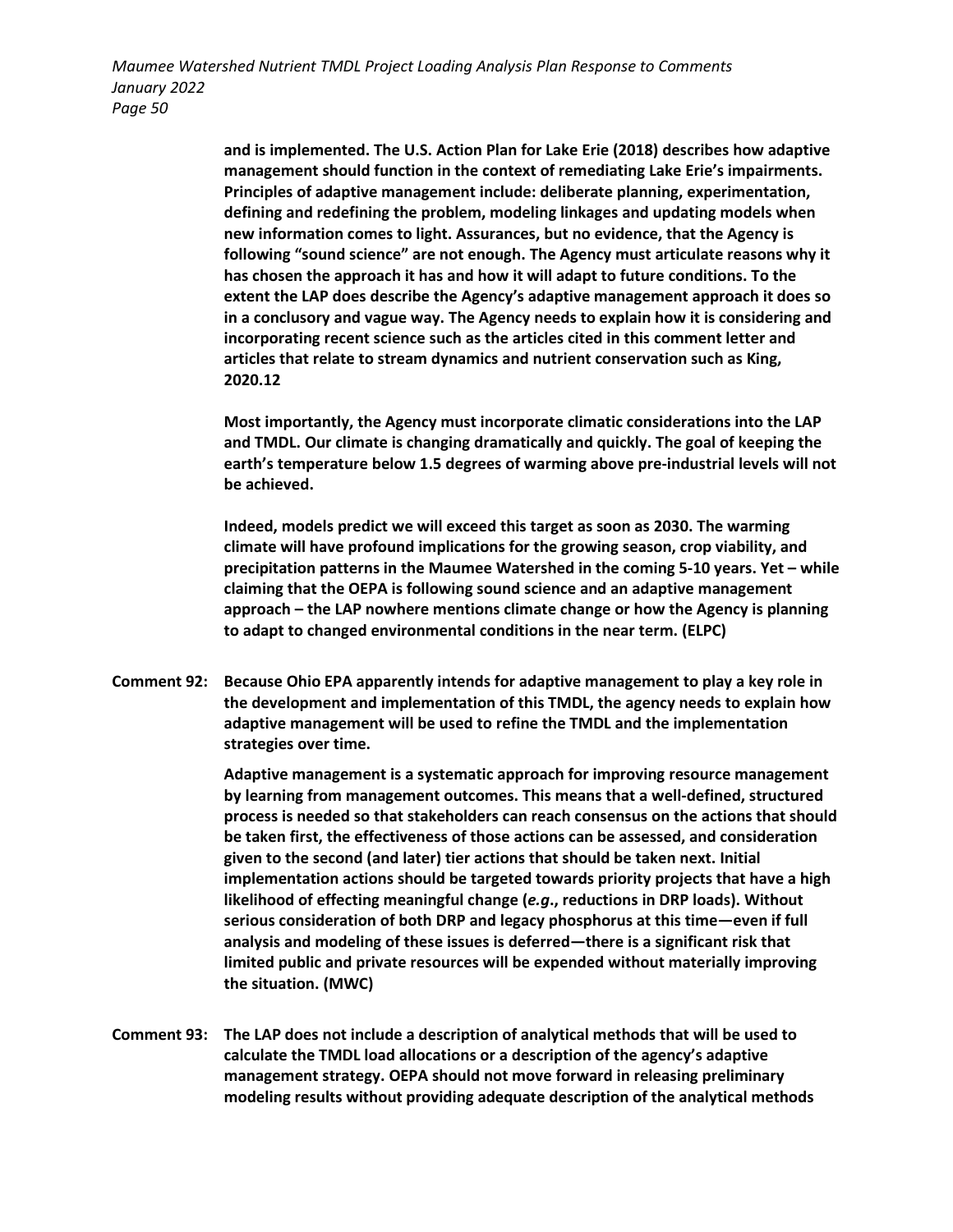> **they will be using and how the agency will continue to proactively refine the TMDL and implementation strategy as data, research, permitting, and funding evolve over time.**

**TMACOG's recommendations and comments for this section are incorporated into the following responses to specific statements within the draft LAP.** 

**Page 4 – OEPA states that the Maumee Nutrient TMDL builds on numerous other pieces that serve as the previous steps. Indeed, significant work has been done by many partners in research, state and federal government, but these studies themselves do not serve as previous steps in the TMDL process. The LAP does not provide a detailed explanation of how these documents are informing the development of the LAP and which specific elements from each document are being utilized. The list of "Study Plan Documents" and Biological and "Water Quality Report or Equivalent Documents" serves only as a list of references. As with any technical paper or report, a list of references is not a substitute for developing an actual study plan, loading analysis plan, or water quality report.** 

**The Maumee Nutrient TMDL Loading Analysis Plan and the results of the proposed modeling will drive implementation strategies, funding allocations, and regulatory programs. The LAP should synthesize data and information from previous work into clear, concise final documents. Failing to do so, will inadequately inform future phases of TMDL development, undermines confidence in the TMDL development process, and makes the TMDL vulnerable to legal challenges. (TMACOG)**

#### Response to comments on adaptive management:

Ohio EPA has long used adaptive management to facilitate implementation of TMDLs. Conceptually this means the Agency promotes an iterative implementation process that make progress toward achieving water quality goals while using any new data, emerging science, and information to reduce uncertainty and adjust implementation activities. What this means to any given TMDL project is different because the uncertainty and data available to inform decisions varies. The adaptive management approach for implementation will be developed with the implementation framework in the preliminary modeling results, the next step of the TMDL process.

### Comment on Climate Change

**Comment 94: Note that the Annex 4 Targets Report also stated that if climate change continues to worsen, it is likely that years wetter than 2008 will occur more frequently than once in 10 years. A review of the last 10 years shows that if we had reached our targets every year, we would have still had HABs worse than 2004 or 2012 on 4 occasions, 2011, 15, 17, and 19.**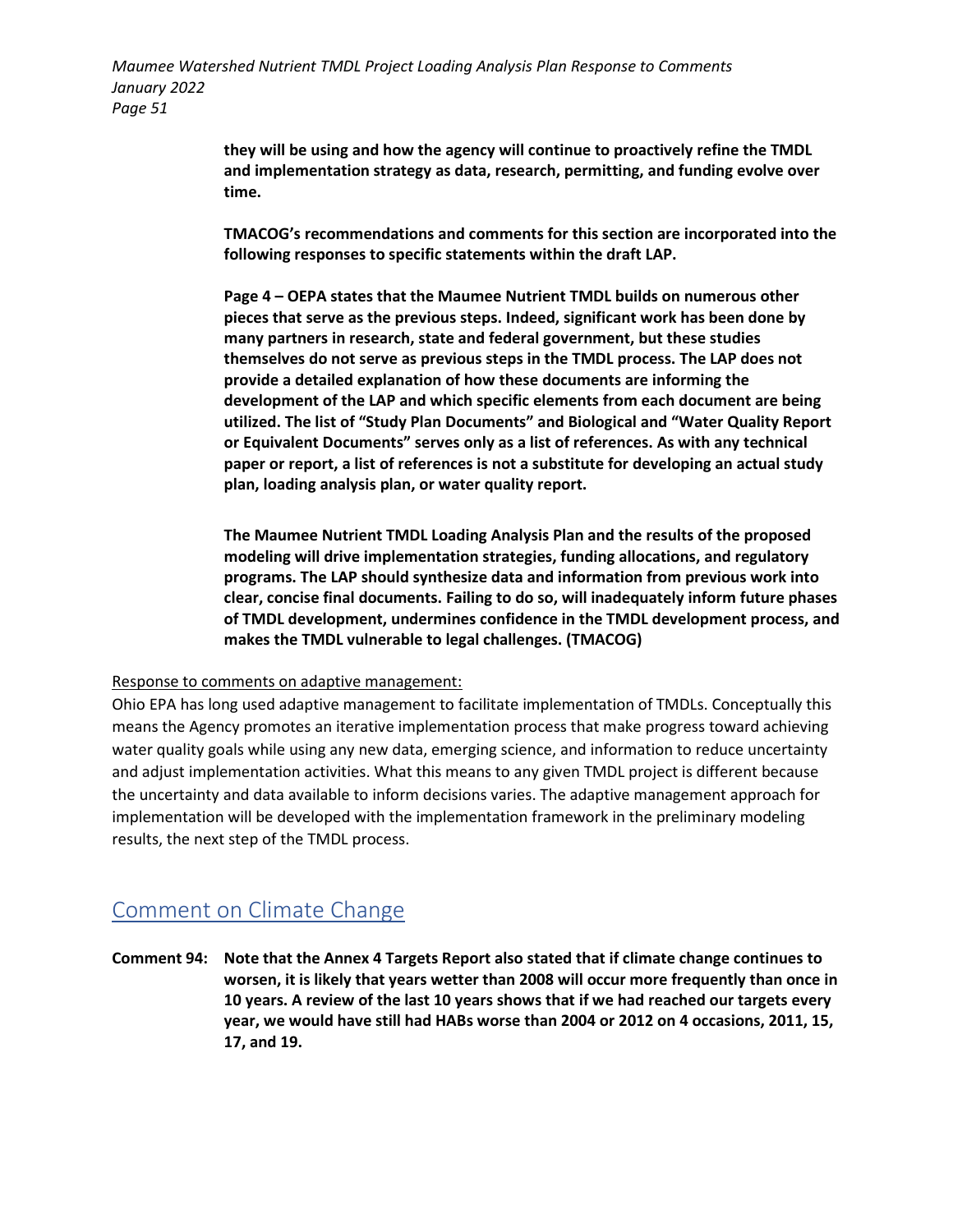

#### Response:

With the monitoring data available in the Maumee River watershed and Western Basin of Lake Erie, Ohio EPA will be able to track progress towards meeting the TMDL target and bloom sizes with the lake. Ohio EPA will utilize an adaptive management approach to determine if and when changing weather patterns in the watershed necessitate revisions to the TMDL report.

### Comment on Feasibility

**Comment 95: Ohio EPA must address the issue of feasibility in the TMDL.** 

**The total cost of implementing the TMDL is of critical importance to every public and private entity, including farmers, cities and counties, businesses, and the cost-share programs that will help fund implementation. It is essential that a process be developed to estimate the cost of the various TMDL scenarios that will be explored. It is also essential that Ohio EPA coordinate funding opportunities and strategies with other governmental stakeholders, such as the GLRI. If the cost exceeds available/affordable funding, then the TMDL will essentially be unimplementable and a Use Attainability Analysis should be performed so that feasible targets are used for the TMDL. Additionally, if cities and counties will be expected to further reduce phosphorus loads, Ohio EPA should initiate development of a cost-share program for implementation of biological nutrient removal and other technologies, as has been done by several other states. (MWC)**